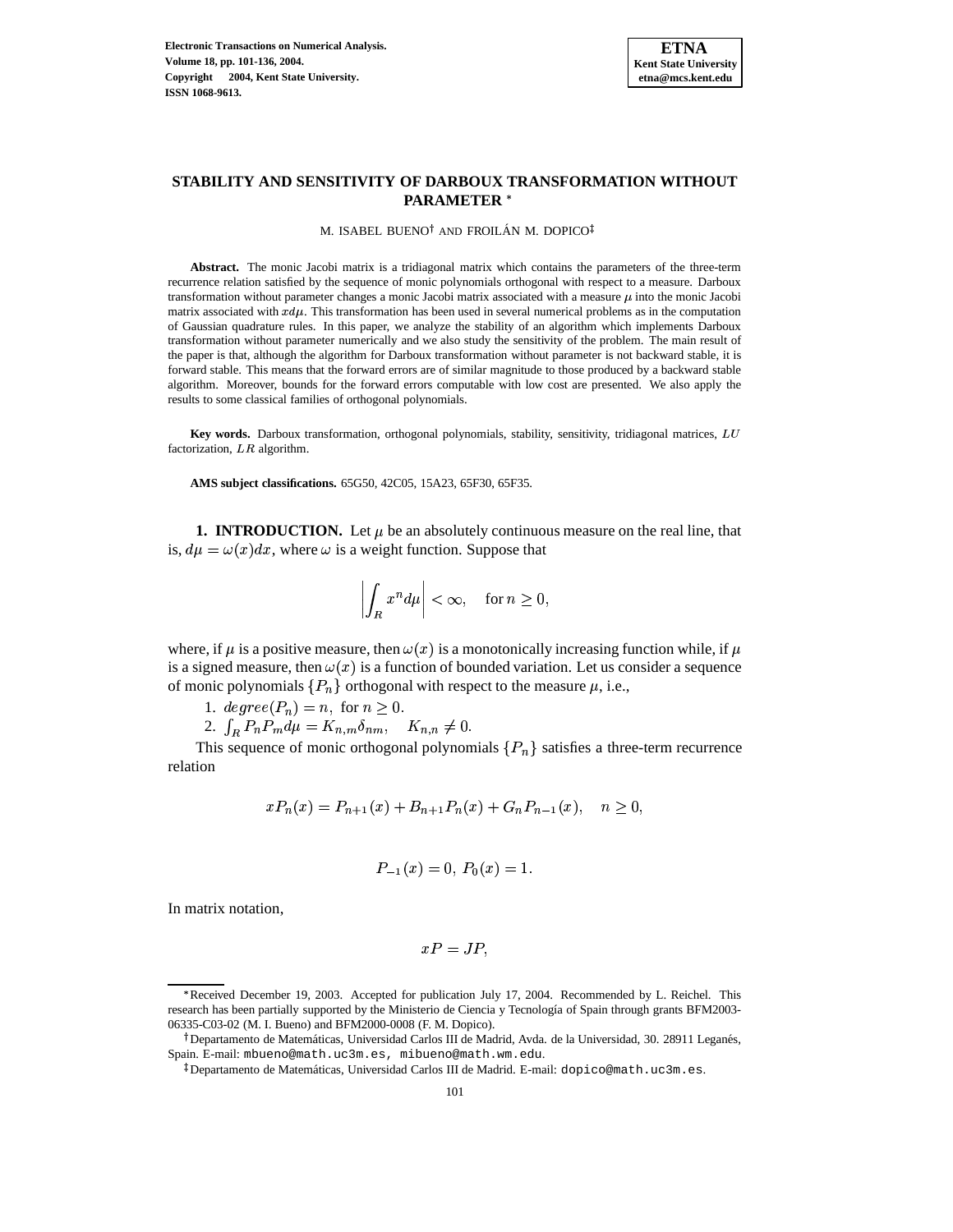where 
$$
P = \begin{bmatrix} P_0(x) \\ P_1(x) \\ P_2(x) \\ \vdots \end{bmatrix}
$$
 and

\n
$$
J = \begin{bmatrix} B_1 & 1 & 0 & 0 & \dots \\ G_1 & B_2 & 1 & 0 & \dots \\ 0 & G_2 & B_3 & 1 & \dots \\ 0 & 0 & G_3 & B_4 & \dots \\ \vdots & \vdots & \vdots & \vdots & \ddots \end{bmatrix}.
$$

<span id="page-1-0"></span>The matrix J is said to be the *monic Jacobi matrix* associated with  $\{P_n\}$ .

In the context of applications, it is interesting to study how the monic Jacobi matrix *J* changes when the measure  $\mu$  is multiplied by a polynomial, i.e.,  $\pi(x)d\mu(x)$ , with  $\pi(x)$ a polynomial. The Darboux transformation without parameter, in the case of semi-infinite tridiagonal matrices, is the process that allows us to obtain the monic Jacobi matrix associated with  $xd\mu$ . It has been shown [\[8,](#page-35-0) [9,](#page-35-1) [3\]](#page-35-2) that the Darboux transform of a semi-infinite tridiagonal matrix J can be computed as follows: 1)compute the  $LU$  factorization without pivoting of J, where the main diagonal elements of  $L$  are one, 2) multiply the factors  $L$  and  $U$  in reverse order, i.e.,  $UL$ . Notice, as pointed out in [\[8,](#page-35-0) [17\]](#page-35-3), that this algorithm is an infinite version of one step of the  $LR$  algorithm. But the finite version of our algorithm presents a significant difference: once the factors  $U$  and  $L$  have been multiplied, a one rank matrix must be added. In practice, we will not add this one rank matrix but delete the last row and column of the output matrix.

More generally, the Darboux transformation without parameter and with shift multiplies the measure by any polynomial of degree one,  $(ax + b)du$ . The Darboux transformation (with parameter) can also be considered [\[13,](#page-35-4) [14\]](#page-35-5). It is just the inverse process of Darboux transformation without parameter. We will not study these kinds of transformations in this paper although in fact they are very interesting.

In the fields of Numerical Analysis, Approximation Theory, Differential Equations and Orthogonal Polynomials, the Darboux process has been used in different ways. For instance, Golub and Kautsky [\[12,](#page-35-6) [17\]](#page-35-3), as well as Galant [\[9\]](#page-35-1), applied Darboux transformation with shift to the calculation of Gaussian quadratures, in particular, to those with multiple free and fixed knots. Taking into account that the eigenvalues of any leading principal submatrix of a monic Jacobi matrix coincide with the zeros of the orthogonal polynomial of degree equal to the order of the submatrix, the knots of the quadratures can be calculated as the eigenvalues of some Jacobi matrices. A. Grünbaum and L. Haine have used Darboux transformation without parameter to obtain Krall polynomials from classical families of orthogonal polynomials in the context of the bispectral problem ( $\lceil 13 \rceil$  and  $\lceil 14 \rceil$ ). It is important to mention a recent paper by Gautschi [\[11\]](#page-35-7) in which the relation of the Darboux process with orthogonal polynomials and Gaussian quadratures is treated in a modern and affable manner.

Considering the importance given in the literature to the Darboux transformation without parameter, it seems to be necessary to give an answer to the following questions: 1) Is the natural algorithm previously described for computing the Darboux transform without parameter of a monic Jacobi matrix numerically stable?; 2) what can we say about the conditioning of the problem? In fact, the answers to these questions are not trivial. Consider, for instance, that Darboux transformation without parameter is related to  $LU$  factorization without pivoting which is not a backward stable algorithm. To our knowledge, no formal error analysis of any algorithm to compute the Darboux transformation without parameter has been presented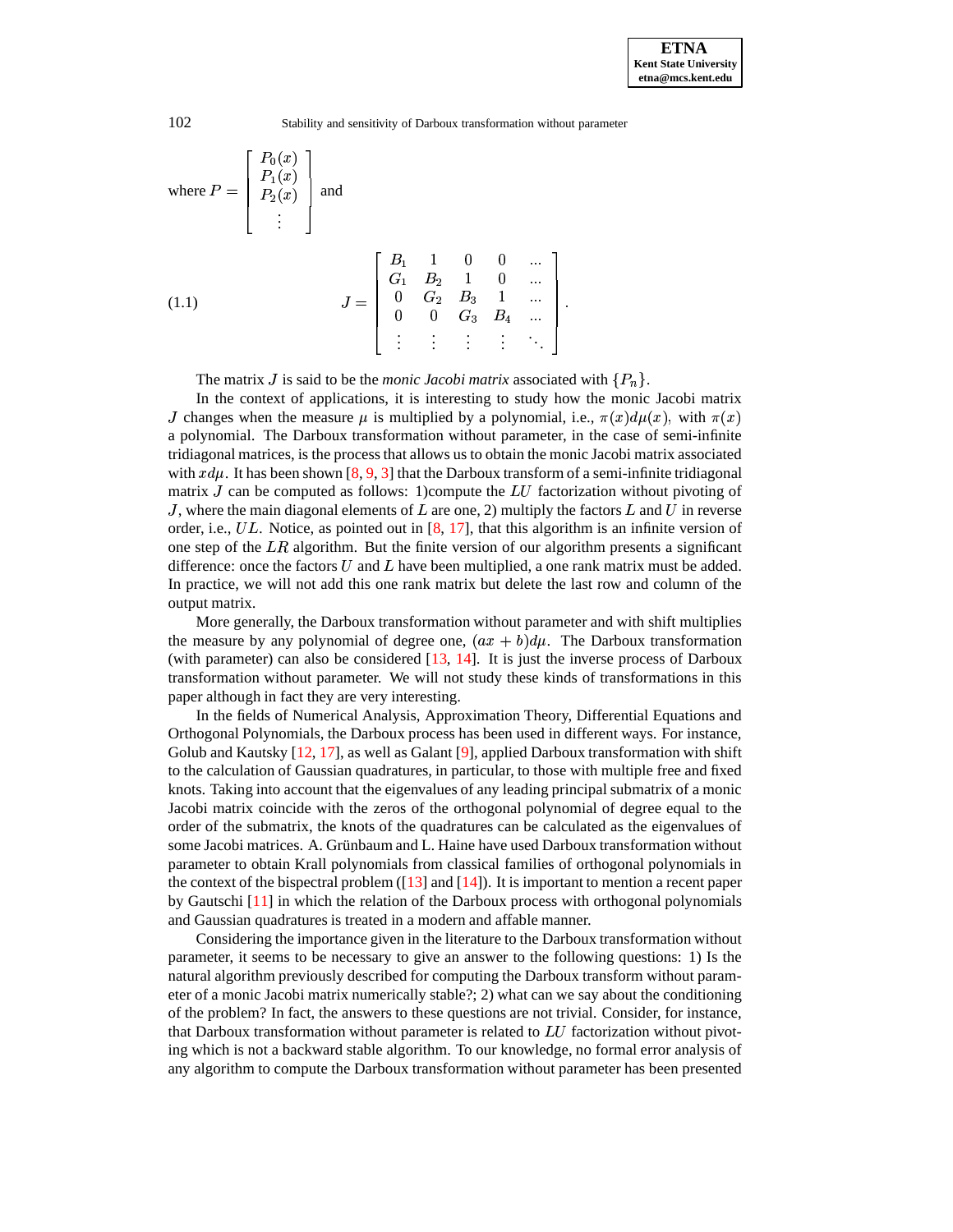so far. However, it should be noticed that in references  $[8]$ ,  $[10]$  and  $[17]$  some assertions on the stability of the computation of shifted Darboux transformation have been made. These assertions are based on a few numerical experiments and are not conclusive.

The aim of this work is to develop a general and formal analysis of the stability of the usual algorithm to compute the *Darboux transformation without parameter in its unshifted version*, as well as to give bounds on the forward errors computable with low cost. The study of the sensitivity of the unshifted Darboux transformation without parameter will play a key role in this analysis. The main conclusion we present is that the usual algorithm to compute the Darboux transformation without parameter is *forward stable*, i.e., the forward errors are of similar magnitude to those produced by a backward stable algorithm. No need to say that this result does not imply that the forward errors are small, therefore it is important to introduce computable bounds for the forward errors. We have chosen to develop a componentwise error analysis because in many cases small componentwise forward errors are obtained in the computation of Darboux transformation without parameter. A normwise error analysis is also possible. We have not included it to keep the paper concise. The stability properties of Darboux transformation with shift are different and more difficult to understand. The authors are presently studying this question.

The structure of the paper is the following. In Section 2, some basic notions about orthogonal polynomials, kernel polynomials and Darboux transformation without parameter are given. This section is addressed to those who are not specialists in these aspects. In Section 3, a description of the algorithm is presented as well as the notation used in the paper and some numerical experiments with classical orthogonal polynomials. The analysis of stability is done in Section 4 where Theorem 4.3 is the most important result. The conditioning of the problem is analyzed in Section 5 where accurate bounds are given for two componentwise condition numbers of the unshifted Darboux transformation without parameter: with respect to small relative perturbations of each entry of the matrix and perturbations associated with the backward error. Moreover, a relation between both condition numbers is proven from which the forward stability can be deduced. Furthermore, it is shown that these condition numbers for  $n \times n$  monic Jacobi matrices can be computed in  $14n$  flops. This result cannot be significantly improved since Darboux process has  $2(n - 1)$  inputs and  $2n - 3$  outputs. Some special cases are studied in Section 6. In particular, diagonally dominant tridiagonal matrices and tridiagonal matrices with positive subdiagonal are considered. In Section 7, we study from a theoretical point of view the uniparametric families of classical orthogonal polynomials (Laguerre and Bessel) in terms of their condition numbers for the unshifted Darboux transformation without parameter. We prove that the condition number of Laguerre polynomials is bounded by 3 independently on the order of the monic Jacobi matrix or the parameter  $\alpha$  which defines the particular sequence of polynomials. In the case of Bessel polynomials, we show that the corresponding condition number is bounded by a quadratic polynomial in  $n$  when the parameter is positive. In Section 8, symmetric Darboux transformation is studied and compared with the monic one. It is shown that in the case of positive measures supported in  $(0, \infty)$  both transformations produce backward and forward errors of similar magnitude. Finally, in Section 9, a wide sample of numerical experiments showing the reliability of the stability and sensitivity analysis is presented.

**2. DARBOUX TRANSFORMATION AND ORTHOGONAL POLYNOMIALS.** In this section, we give some basic notions about Darboux transformation without parameter and its relation with orthogonal polynomials. Readers specialized in orthogonal polynomials can skip straight to Section 3.

Consider a linear functional with real values  **defined on the linear space of polynomials** with real coefficients. Then, **L** is said to be *quasi-definite* if there exists a sequence of monic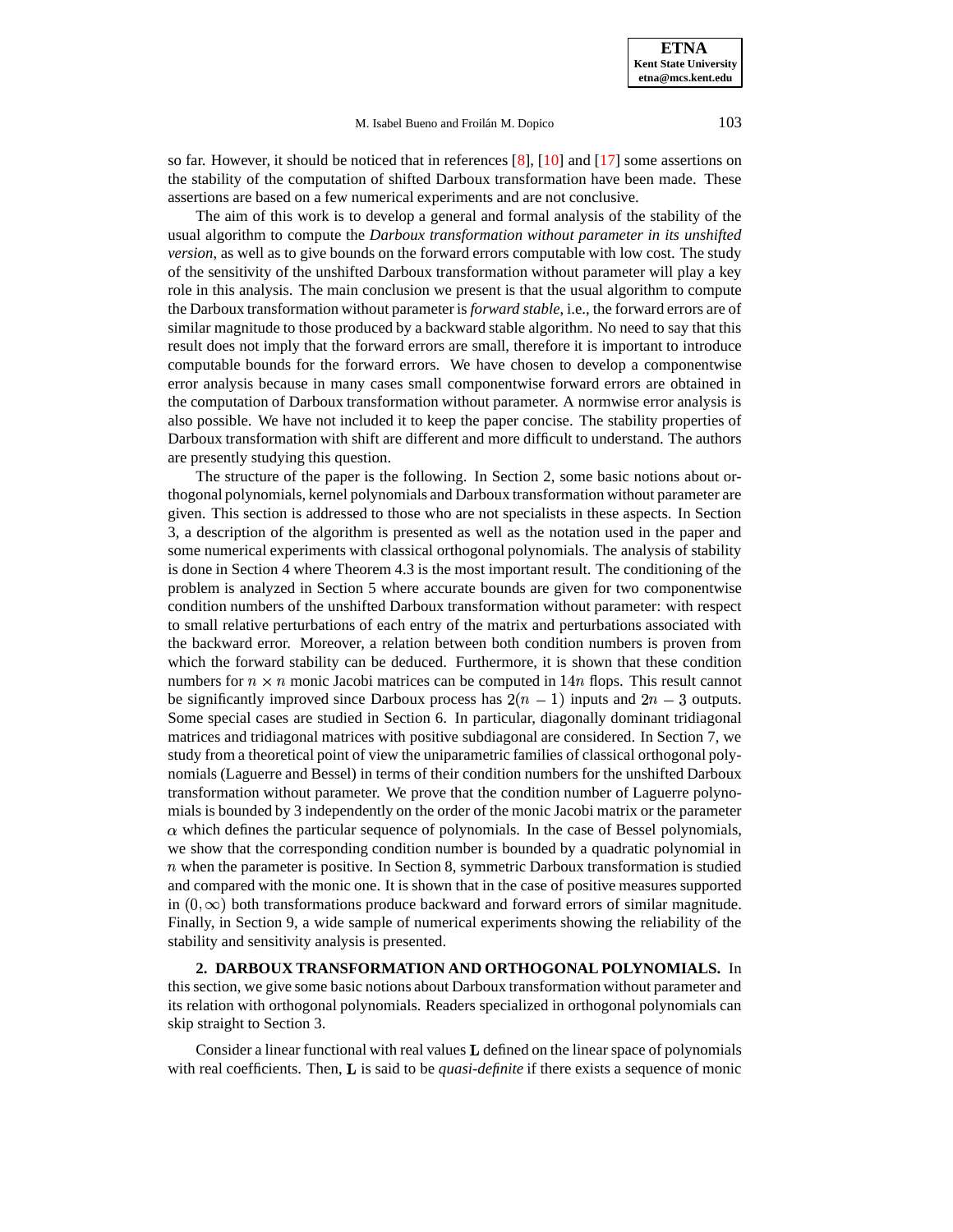polynomials  $\{P_n\}$  orthogonal with respect to **L**, i.e.,

- If  $P_n(x) = a_n x^n + a_{n-1} x^{n-1} + \dots + a_1 x + a_0$ , then  $a_n = 1$ ,<br>•  $degree(P_n) = n$ , for  $n \ge 0$ ,
- 
- ${\bf L}(P_n, P_m) = K_{n,m} \delta_{nm}, \quad K_{n,n} \neq 0.$

Because of Boas's and Duran's Theorems  $[1, 7]$  $[1, 7]$  $[1, 7]$ , we can assure that **L** has an integral representation, i.e., there exist a Borel measure  $\mu$  and a weight function  $\omega$  such that

$$
\mathbf{L}(p) = \int_R p \, d\mu = \int_R p(x) \, \omega(x) dx.
$$

Furthermore,  $\{P_n\}$  satisfies a three-term recurrence relation,

<span id="page-3-0"></span>
$$
(2.1) \t\t P_{n+1}(x) = (x - B_{n+1})P_n(x) - G_n P_{n-1}(x), \quad n \ge 0,
$$

$$
P_{-1}(x) = 0, P_0(x) = 1, G_n \neq 0, \forall n.
$$

In particular,  $G_n > 0$  when  $\mu$  is a positive measure.

Recall from [\(1.1\)](#page-1-0) that, associated with the sequence of monic polynomials  $\{P_n\}$ , there exists the monic Jacobi matrix,  $J$ . But, if we consider a positive measure  $\mu$ , it is possible to construct a sequence of orthonormal polynomials with respect to  $\mu$ . In this case, the corresponding tridiagonal matrix is also *symmetric* and it is called *Jacobi matrix*. For the sake of clarity, we will refer to the *Jacobi matrix* as *symmetric Jacobi matrix* and we will use the notation  $J_s$  to denote it.

<span id="page-3-1"></span>(2.2) 
$$
J_s = \begin{bmatrix} B_1 & \sqrt{G_1} & 0 & 0 & \dots \\ \sqrt{G_1} & B_2 & \sqrt{G_2} & 0 & \dots \\ 0 & \sqrt{G_2} & B_3 & \sqrt{G_3} & \dots \\ 0 & 0 & \sqrt{G_3} & B_4 & \dots \\ \vdots & \vdots & \vdots & \vdots & \ddots \end{bmatrix}.
$$

It is interesting to point out the following properties [\[5\]](#page-35-11).

PROPOSITION 2.1. *The eigenvalues of the leading principal submatrix of* <sup>T</sup> *of order* '  $a$ re the zeros of the orthogonal polynomial  $P_n$ . The same holds for  $J_s$ .

PROPOSITION 2.2. *Let be a positive measure supported in a subset of the real line containing infinitely many points.* If  $\{P_n\}$  *denotes the sequence of monic polynomials or*thogonal with respect to  $\mu$ , then the zeros of  $P_n$  are in the convex hull of the support of the *measure* for any  $n$ .

COROLLARY 2.3. Let  $J_s$  be a Jacobi matrix associated with a positive measure  $\mu$  supported in an interval contained in  $(0,\infty).$  Then,  $J_s$  is a symmetric positive definite matrix.

**2.1. Darboux transformation and kernel polynomials.** In the sequel, we will consider the modification  $xL$  of the linear functional  $L$ .

Given a quasi-definite linear functional **L**, the linear functional  $xL$  [\[5\]](#page-35-11) is given by

$$
(\mathbf{xL})(p) := \mathbf{L}(xp) = \int_R x \ p(x) \ \omega(x) dx.
$$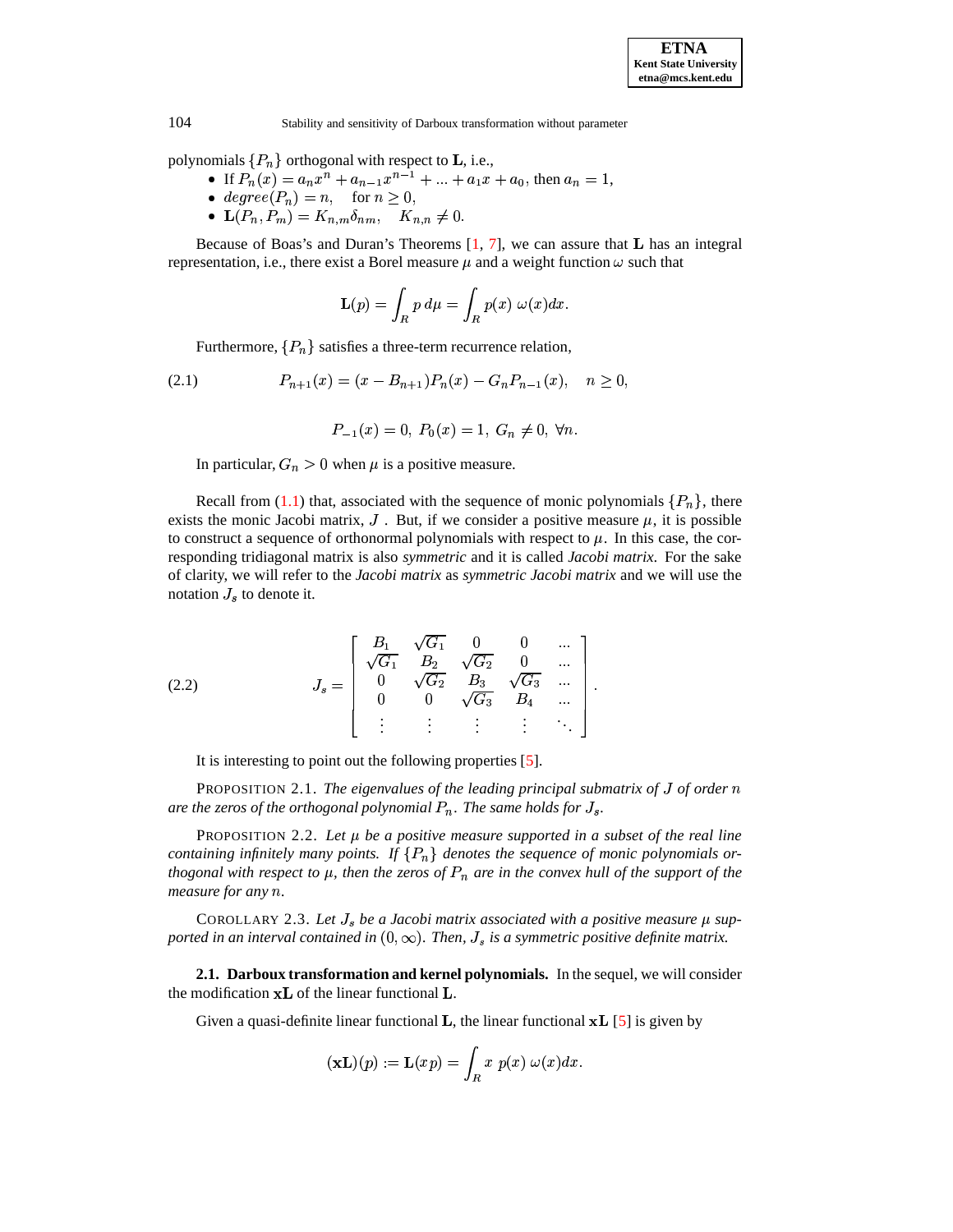**ETNA Kent State University etna@mcs.kent.edu**

#### M. Isabel Bueno and Froilán M. Dopico 105

If  $\{P_n\}$  is the sequence of monic polynomials orthogonal with respect to **L** and  $P_n(0) \neq$ 0, for all  $n \geq 0$ , then **xL** is a quasi-definite linear functional. The polynomials orthogonal with respect to  $xL$  are the so-called *kernel polynomials* associated with  $\{P_n\}$  [\[5\]](#page-35-11).

There is a close relation between the monic Jacobi matrix associated with  $xL$  and the monic Jacobi matrix associated with  $\bf{L}$ . In fact, the first one can be obtained from the second one by the application of the so-called Darboux transformation without parameter.

DEFINITION 2.4. Given a monic Jacobi matrix J, consider the tridiagonal matrix  $J_1$ *such that*

$$
J = LU,
$$

<sup>T</sup> <sup>G</sup> %

*where*  $J = LU$  *denotes the*  $LU$  *factorization without pivoting of*  $J$  *in such*  $a$  *way that the elements of the main diagonal of are ones. We say that* <sup>T</sup> *is the Darboux transform of* <sup>G</sup> <sup>T</sup> *and the process that generates* <sup>T</sup> *from* <sup>T</sup> *is the so-called* Darboux transformation without parameter.

In the sequel, for the sake of simplicity, we will refer to Darboux transformation without parameter as *Darboux transformation*.

<span id="page-4-0"></span>THEOREM 2.5. *[\[3\]](#page-35-2) Let* **L** be a quasi-definite linear functional and  $\{P_n\}$  the corresponding sequence of monic orthogonal polynomials. If  $P_n(0) \neq 0$ , for all  $n \geq 0$ , then the *Darboux transform of J is the monic Jacobi matrix associated with* **xL**.

The previous result was already known by Galant and Gautschi although, in [\[9\]](#page-35-1), Galant gives a simpler result which is valid only for the case when the linear functional is given in terms of a positive measure. In [\[10\]](#page-35-8), Gautschi presents the same result but he did not formulate it in matrix form.

In order to compute the Darboux transformation in practice, it is necessary to give an equivalent result to Theorem [2.5](#page-4-0) in the finite case. Recall that a monic Jacobi matrix is a semi-infinite matrix. The next result is a trivial consequence of Theorem [2.5.](#page-4-0) We introduce the following shorthand notation: for any matrix A,  $A_n$  denotes the  $n \times n$  leading principal submatrix of  $A$ .

<span id="page-4-1"></span>COROLLARY 2.6. *[\[3\]](#page-35-2) Let* **L** be a quasi-definite linear functional and  $\{P_n\}$  the cor*responding sequence of monic orthogonal polynomials.* If  $P_n(0) \neq 0$ , for all  $n \geq 0$  and \* C \* %  $J_n = L_n U_n$  denotes the LU factorization without pivoting of the leading principal submatrix *of* order  $n$  of  $J$ , then  $(J_1)_{n-1} = (U_n L_n)_{n-1}$  is the leading principal submatrix of order  $n-1$ O *of the monic Jacobi matrix associated with .*

REMARK 2.1. *Notice that from a monic Jacobi matrix of order* '*, Darboux transformation only provides a monic Jacobi matrix of order*  $n - 1$ *.* 

<span id="page-4-2"></span>**3. ALGORITHM AND NUMERICAL EXPERIMENTS.** In the next section, we will analyze the stability of an algorithm which implements Darboux transformation numerically. Our analysis is based on the special structure of monic Jacobi matrices. In this section we start with a careful description of the algorithm that implements Darboux transformation and also introduce the notation used in the rest of the paper. In Subsection [3.1](#page-6-0) some important remarks on the input and output of this algorithm are given. Finally some numerical experiments are presented in Subsection [3.2.](#page-7-0) From now on all the results refer to leading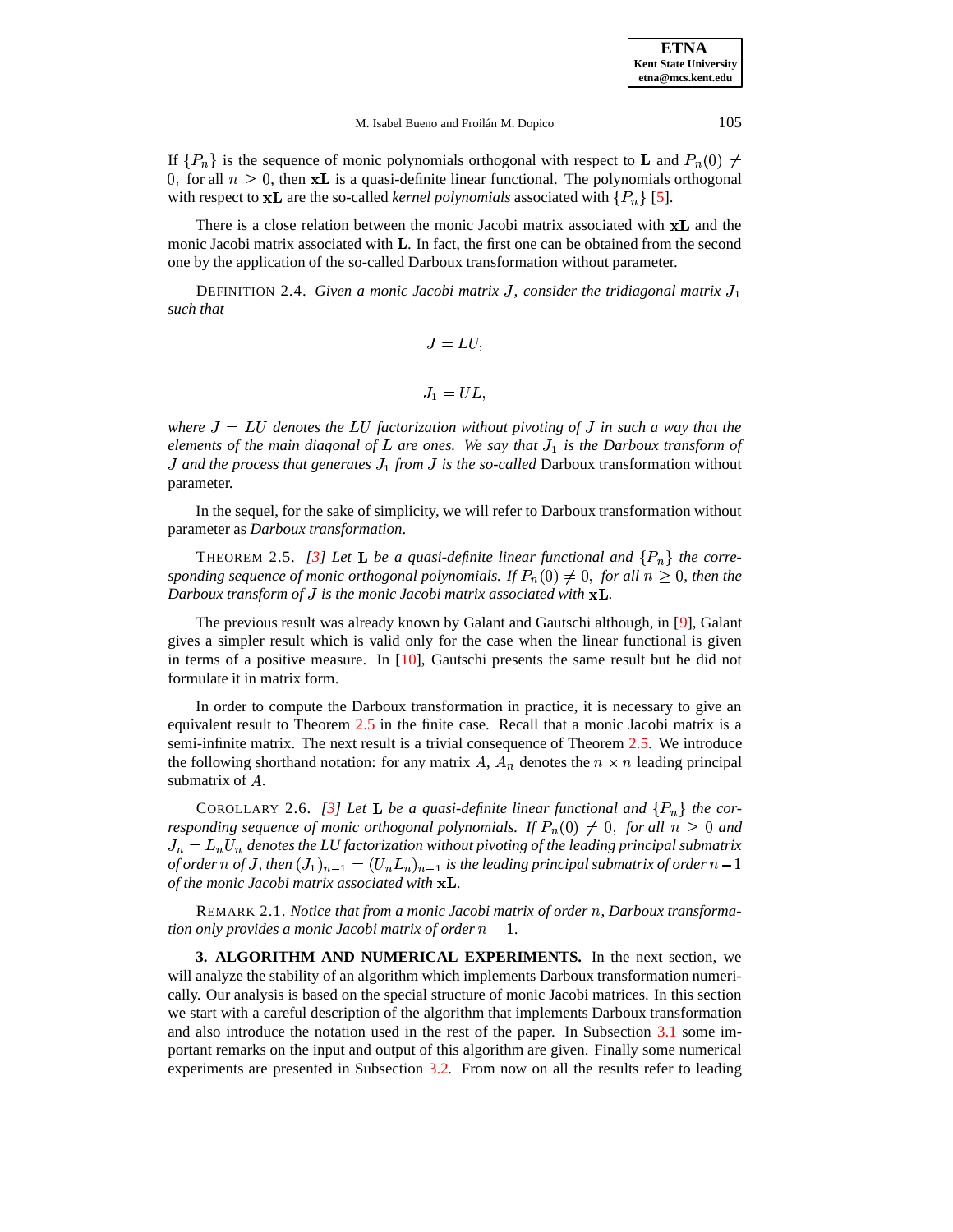| <b>ETNA</b>                  |
|------------------------------|
| <b>Kent State University</b> |
| etna@mcs.kent.edu            |

principal submatrices of monic Jacobi matrices or symmetric Jacobi matrices. Since we are interested in the numerical analysis of the algorithm that implements Darboux transformation and symmetric Darboux transformation, we have to restrict ourselves to finite matrices.

Let us consider the  $n \times n$  monic Jacobi matrix,

<span id="page-5-2"></span>(3.1) 
$$
J_n = \begin{bmatrix} B_1 & 1 & 0 & \cdots & 0 \\ G_1 & B_2 & 1 & \cdots & 0 \\ 0 & G_2 & B_3 & \cdots & 0 \\ \vdots & \vdots & \vdots & \ddots & \vdots \\ 0 & 0 & \cdots & G_{n-1} & B_n \end{bmatrix}.
$$

For the sake of simplicity, we use the following notation

$$
J(B,G):=J_n,
$$

$$
B=[B_1,...,B_n]^T, G=[G_1,...,G_{n-1}]^T.
$$

The same kind of notation is considered for symmetric Jacobi matrices,

<span id="page-5-0"></span>(3.2) 
$$
J_s(B,\sqrt{G}) := (J_s)_n = \begin{bmatrix} B_1 & \sqrt{G_1} & 0 & \cdots & 0 \\ \sqrt{G_1} & B_2 & \sqrt{G_2} & \cdots & 0 \\ 0 & \sqrt{G_2} & B_3 & \cdots & 0 \\ \vdots & \vdots & \vdots & \ddots & \vdots \\ 0 & 0 & \cdots & \sqrt{G_{n-1}} & B_n \end{bmatrix}.
$$

In the rest of the paper it is assumed that all the monic or symmetric Jacobi matrices we consider have a unique LU factorization without pivoting, and that  $G_i \neq 0$ , for all i, according to the results summarized in the previous section.

Taking into account Corollary [2.6,](#page-4-1) the finite version of Darboux transformation includes the following steps.

## **Matrix description of Darboux transformation of order** '**.**

1. LU factorization without pivoting of  $J(B, G)$ .

$$
J(B,G)=LU
$$

where

<span id="page-5-1"></span>
$$
(3.3) \quad L = \left[\begin{array}{cccccc} 1 & 0 & \cdots & 0 & 0 \\ l_1 & 1 & \cdots & 0 & 0 \\ 0 & l_2 & \cdots & 0 & 0 \\ \vdots & \vdots & \cdots & \vdots & \vdots \\ 0 & 0 & \cdots & l_{n-1} & 1 \end{array}\right], \ U = \left[\begin{array}{cccccc} u_1 & 1 & \cdots & 0 & 0 \\ 0 & u_2 & \cdots & 0 & 0 \\ 0 & 0 & \cdots & 0 & 0 \\ \vdots & \vdots & \ddots & \vdots & \vdots \\ 0 & 0 & \cdots & u_{n-1} & 1 \\ 0 & 0 & \cdots & 0 & u_n \end{array}\right].
$$

2. Multiplication of  $U$  times  $L$ .

$$
\tilde{J}=UL
$$

3. Deletion of the last row and column of J which gives the matrix  $(J_1)_{n-1}$ .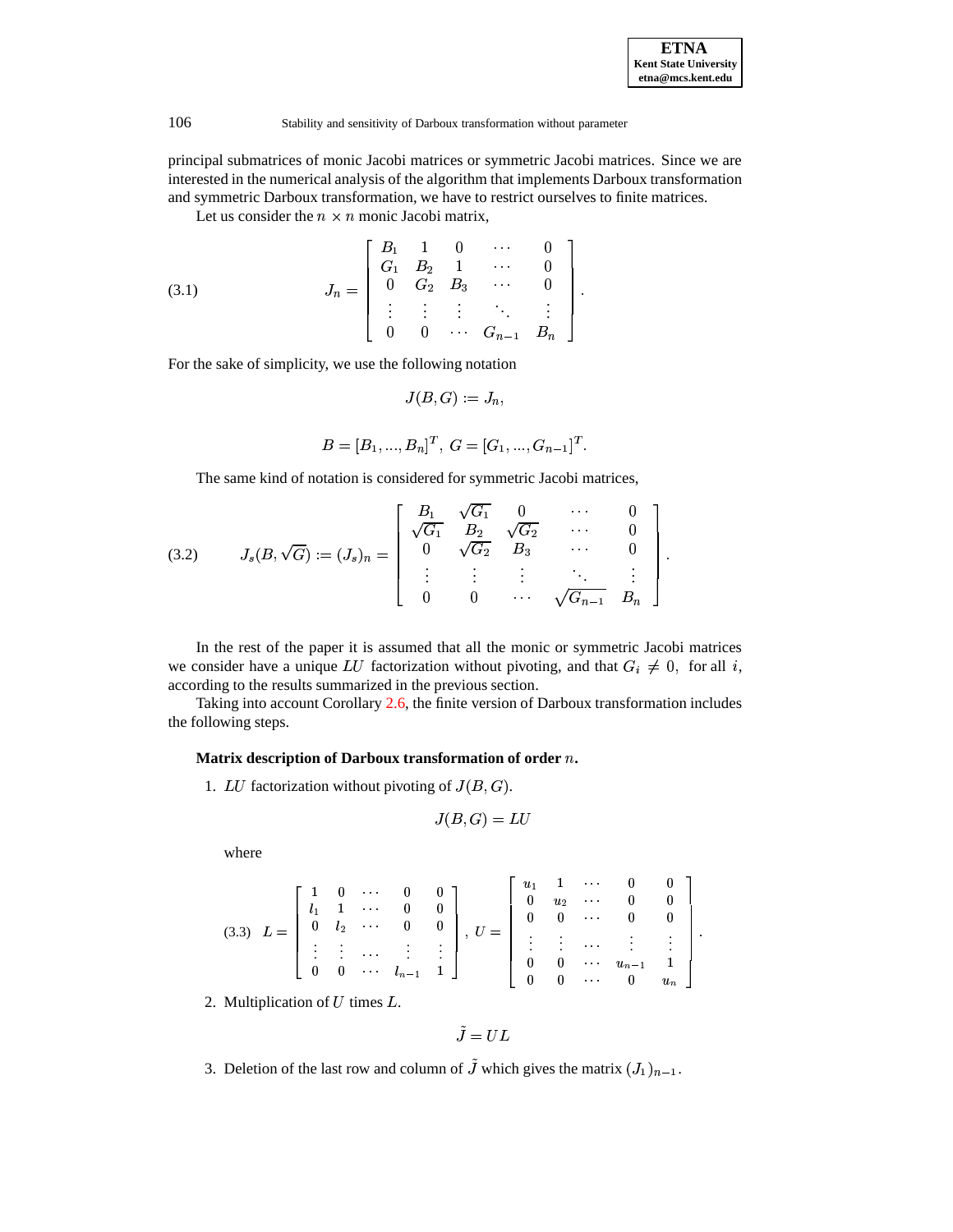**ETNA Kent State University etna@mcs.kent.edu**

 

### M. Isabel Bueno and Froilán M. Dopico 107

Notice that  $(J_1)_{n-1}$  is an  $(n-1) \times (n-1)$  monic Jacobi matrix. In the sequel,  $J(b, g) :=$  $(J_1)_{n-1}$ , where

<span id="page-6-2"></span>(3.4) 
$$
J(b,g) = \begin{bmatrix} b_1 & 1 & 0 & \cdots & 0 & 0 \\ g_1 & b_2 & 1 & \cdots & 0 & 0 \\ 0 & g_2 & b_3 & \cdots & 0 & 0 \\ \vdots & \vdots & \vdots & \ddots & \vdots & \vdots \\ 0 & 0 & 0 & \cdots & b_{n-2} & 1 \\ 0 & 0 & 0 & \cdots & g_{n-2} & b_{n-1} \end{bmatrix}
$$

and

$$
b=[b_1,...,b_{n-1}]^T, \; g=[g_1,...,g_{n-2}]^T.
$$

The following MATLAB code computes the  $LU$  factorization without pivoting of  $J(B,G)$ :

ALGORITHM 3.1. *Given a monic Jacobi matrix*  $J(B, G) \in R^{n \times n}$ , this algorithm com*putes the LU factorization without pivoting of*  $J(B,G)$ *.*  $u(1)=B(1)$ 

for i=1:n-1  $l(i)=G(i)/u(i)$  $u(i+1)=B(i+1)-l(i)$ 

end

Although the previous algorithm is not our main goal and it appears implicitly in the algorithm that computes Darboux transformation, for the sake of clarity, we give it explicitly since we will refer to it.

The following algorithm computes the Darboux transform of a monic Jacobi matrix,  $J(B,G)$ :

<span id="page-6-1"></span>ALGORITHM 3.2. *Given a monic Jacobi matrix*  $J(B, G) \in R^{n \times n}$ , this algorithm computes its Darboux transform of order  $n-1$ ,  $J(b,g) \in R^{(n-1)\times (n-1)}$ .  $\sim$   $\sim$  $\Delta$ - $\sim$   $\ell$  and  $\sim$ *.*

```
u(1)=B(1)for i=1:n-21(i)=G(i)/u(i)b(i)=u(i)+1(i)u(i+1)=B(i+1)-l(i)g(i)=u(i+1)l(i)end
l(n-1)=G(n-1)/u(n-1)b(n-1)=u(n-1)+l(n-1)
```
The computational cost of Algorithm 3.2 is  $4n - 6$  flops.

<span id="page-6-0"></span>**3.1. Input, output and matrix notation.** In order to compute the  $(n-1) \times (n-1)$ leading principal submatrix of the Darboux transform of  $J(B, G)$ , Algorithm 3.2 only needs the vectors  $B(1:n-1)$  and G, i.e, the element  $B_n$  is not needed. Therefore, Algorithm 3.2 has  $2(n - 1)$  input parameters

$$
B' = [B_1, B_2, ..., B_{n-1}], \quad G = [G_1, G_2, ..., G_{n-1}]
$$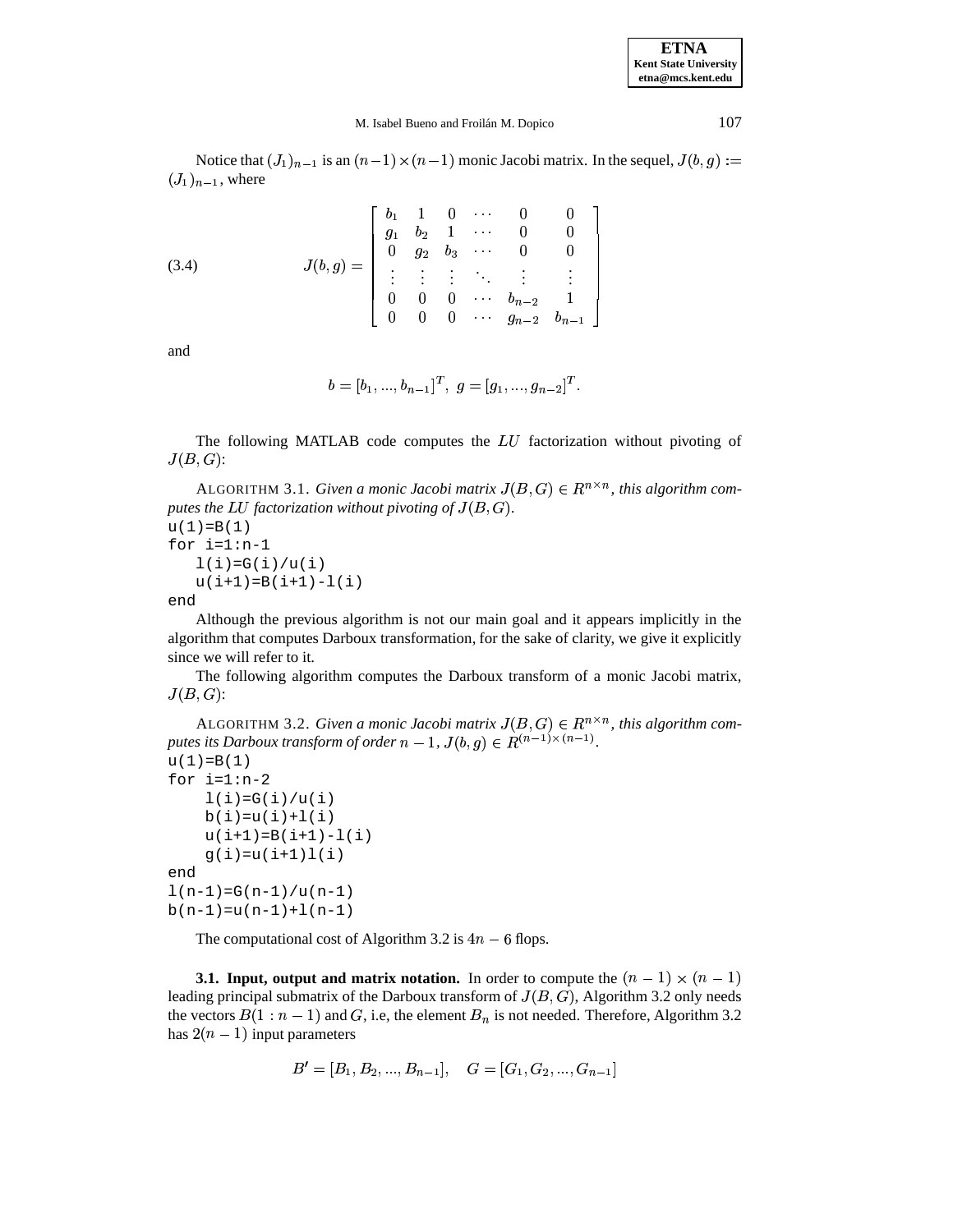and  $2n - 3$  output parameters

$$
b=[b_1,b_2,...,b_{n-1}], \quad g=[g_1,g_2,...,g_{n-2}].
$$

We also observe that, in order to compute  $J(b, g)$ , we do not need to compute the complete LU factorization of  $J(B, G)$ . In fact, we just need to compute  $[u_1, u_2, ..., u_{n-1}]$  and  $[l_1, l_2, ..., l_{n-1}]$ . Therefore, it can be said that Darboux transformation is a function depending on the parameters  $B'$  and  $G$ . Hence, in order to study the backward error or the perturbation theory related with Darboux transformation, we only have to consider these parameters.

Although this is precise from a mathematical point of view, we think that it is not intuitive. Therefore, we will frequently use the matrix description of the Darboux process in the statements of the theorems appearing in the backward error analysis and in the perturbation theory of Darboux transformation as if the input parameters were  $B$  and  $G$ . It is clear from the discussion above that, in these theorems,  $B_n$  and  $u_n$  do not play any role.

<span id="page-7-0"></span>**3.2. Numerical Experiments.** Now we show a few numerical experimentsin which we apply Algorithm [3.2](#page-6-1) for computing the Darboux transformation to some classical families of orthogonal polynomials. These experiments present a typical behaviour which illustrates why the structured stability analysis presented in this paper is needed. Recall [\[5\]](#page-35-11) that a sequence of orthogonal polynomialsis said to be classical if it satisfies a linear second order differential equation with polynomial coefficients

$$
a_2(x)y'' + a_1(x)y' + a_0(x)y + \lambda y = 0,
$$

where  $a_0(x)$ ,  $a_1(x)$  and  $a_2(x)$  are polynomials of degrees at most 0, 1 and 2, respectively and  $\lambda \neq 0$ , i.e., for each integer  $n \geq 0$ , the corresponding classical orthogonal polynomial  $P_n$  is an eigenfunction of a second order differential operator  $a_2(x)D'' + a_1(x)D' + a_0(x)I$  with  $\lambda = \lambda_n$ , the corresponding eigenvalue.

In particular, we consider Jacobi, Laguerre and Bessel polynomials. Both Laguerre and Bessel polynomials are uniparametric families while Jacobi polynomials are a biparametric family, i.e., we can obtain different sequences of Laguerre or Bessel polynomials by varying the value of one parameter while the family of Jacobi polynomials depends on two parameters. The differences among these three families are related to the measures with respect to which they are orthogonal as well as to the features of the corresponding symmetric Jacobi matrices  $(3.2)$ .

- 1. Jacobi polynomials are orthogonal with respect to a positive measure supported in  $[-1, 1]$ . The corresponding symmetric Jacobi matrix is not positive definite.
- 2. Laguerre polynomials are orthogonal with respect to a positive measure supported in  $(0, \infty)$ . The corresponding symmetric Jacobi matrix is positive definite.
- 3. Bessel polynomials are orthogonal with respect to a signed measure. Therefore, the symmetric Jacobi matrix does not exist.

Notice that Bessel polynomials are the only ones among the classical families that are orthogonal with respect to a signed measure [\[5\]](#page-35-11).

In the following experiments we compare the output of Algorithm [3.2](#page-6-1) in the floating point arithmetic of MATLAB 5.3 ( $\mathbf{u} = 1.11 \times 10^{-16}$ ) with the output computed by MAPLE. More precisely, exact values of the outputs  $b_i$  and  $q_i$  (see [\(3.4\)](#page-6-2)) are calculated by MAPLE, and then these expressions are rounded numerically to 32 decimal digits of precision.

In this section,  $\hat{b} = [\hat{b}_1, ..., \hat{b}_{n-1}]$  and  $\hat{g} = [\hat{g}_1, ..., \hat{g}_{n-2}]$  denote the quantities computed by MATLAB and  $b = [b_1, ..., b_{n-1}], g = [g_1, ..., g_{n-2}]$  denote the quantities computed by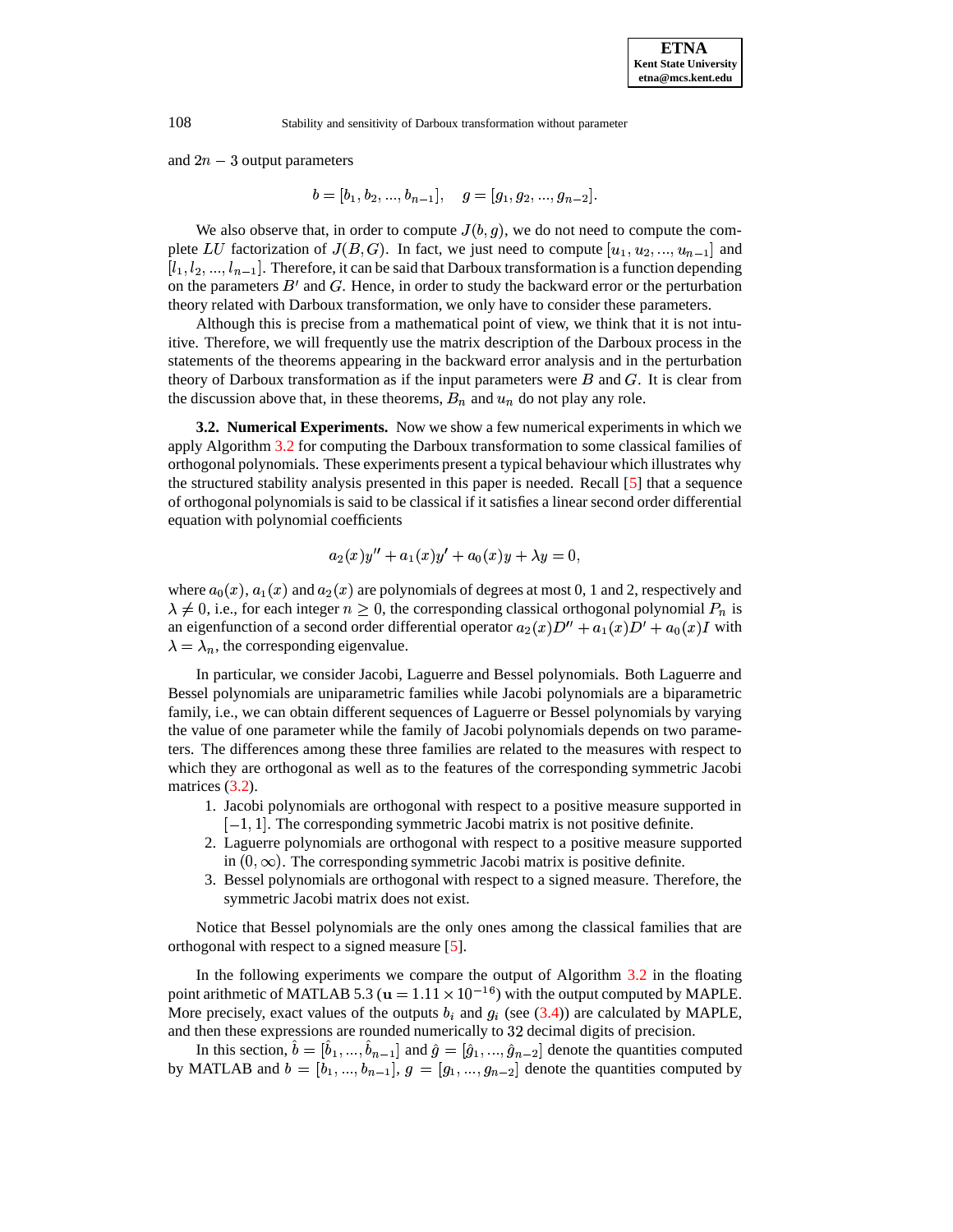**ETNA Kent State University etna@mcs.kent.edu**

### M. Isabel Bueno and Froilán M. Dopico 109

MAPLE. In the next tables the following quantities are shown: the **componentwise forward errors** of *b* and *g* 

<span id="page-8-1"></span>
$$
(3.5) \quad for \, b = \max_{k=1..n-1} \left\{ \left| \frac{b_k - \hat{b}_k}{b_k} \right| \right\}, \quad for \, g = \max_{k=1..n-2} \left\{ \left| \frac{g_k - \hat{g}_k}{g_k} \right| \right\},
$$

and the **normwise** forward **errors** of  $b$  and  $g$ ,

<span id="page-8-2"></span>(3.6) 
$$
FORb = \frac{\|b - \hat{b}\|}{\|J(b, g)\|}, \quad FORg = \frac{\|g - \hat{g}\|}{\|J(b, g)\|}.
$$

REMARK 3.1. *In the previous definition, we use the max norm both for vectors and matrices, i.e.,*

$$
||v|| = \max_{i} \{|v(i)|\}, \text{ if } v \text{ is a vector},
$$

$$
||A|| = \max_{i,j} \{|A(i,j)|\}, \text{ if } A \text{ is a matrix.}
$$

In the next tables  $J$  denotes the monic Jacobi matrix which is the input of Algorithm [3.2,](#page-6-1) while  $L$  and  $U$  denote the factors of the  $LU$  factorization of  $J$ . We include the results obtained along with the spectral condition numbers of the matrices involved in the process<sup>[1](#page-8-0)</sup>. We also include  $maxL := \max_i \{ |l_i| \}$  where  $l_i$  denotes the entry of L in the position  $(i+1, i)$ .

1. Results for Laguerre Polynomials with parameter  $1/10$ .

|               | $n=10$                    | $n=50$                    | $n=100$                    |
|---------------|---------------------------|---------------------------|----------------------------|
| forb          | $1.5 \overline{10^{-16}}$ | $1.5 \overline{10^{-16}}$ | $1.56 \overline{10^{-16}}$ |
| forg          | $2.11\ 10^{-16}$          | $2.15 \ 10^{-16}$         | $2.25\ 10^{-16}$           |
| <b>FORb</b>   | $1.95 \ 10^{-17}$         | $5.79\ 10^{-18}$          | $2.87\ 10^{-18}$           |
| <b>FORg</b>   | $1.56\ 10^{-16}$          | $1.85 \ 10^{-16}$         | $1.83\ 10^{-16}$           |
| maxL          | 10                        | 50                        | 100                        |
| $\kappa_2(J)$ | $5.4 10^7$                | $4.46~10^{64}$            | $1.39\ 10^{158}$           |
| $\kappa_2(L)$ | $5.710^{7}$               | $> 10^{64}$               | $>10^{158}\,$              |
| $\kappa_2(U)$ | 11.9                      | 53.84                     | 106.29                     |

2. Results for Jacobi polynomials with parameters  $1, -1/2$ .

|               | $n=10$                     | $n=50$           | $n=100$           |
|---------------|----------------------------|------------------|-------------------|
| forb          | $1.84 \overline{10^{-16}}$ | $3.17\ 10^{-16}$ | $4.74\ 10^{-16}$  |
| forg          | $7.16\ 10^{-16}$           | $7.9 10^{-16}$   | $1.27\ 10^{-15}$  |
| <b>FORb</b>   | $1.63\ 10^{-16}$           | $3.11\ 10^{-16}$ | $4.62$ $10^{-16}$ |
| <b>FORg</b>   | $6.5110^{-16}$             | $7.8 10^{-16}$   | $1.23\ 10^{-15}$  |
| maxL          | 1.15                       | 1.19             | 1.2               |
| $\kappa_2(J)$ | $2.86\;10^3$               | $3.17~10^{15}$   | $2.510^{30}$      |
| $\kappa_2(L)$ | 3.91                       | 4.36             | 4.4               |
| $\kappa_2(U)$ | $6.03 10^3$                | $7.07~10^{15}$   | $> 10^{30}$       |

<span id="page-8-0"></span><sup>&</sup>lt;sup>1</sup>The spectral condition numbers of the matrices  $J$ ,  $L$  and  $U$  have been computed making use of the variable precision arithmetic of the Symbolic Math Toolbox of MATLAB.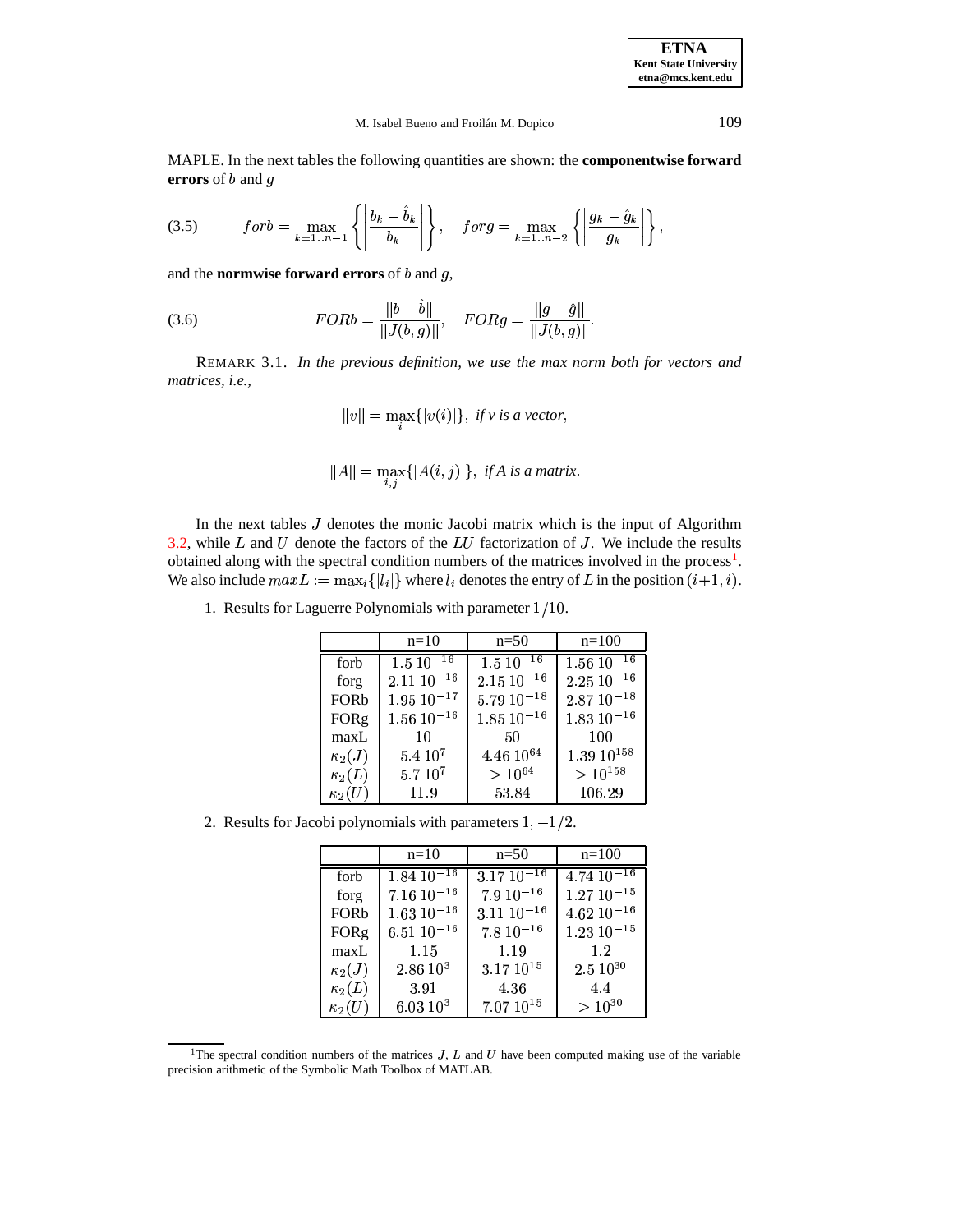|               | $n=10$            | $n=50$                     | $n=100$          |
|---------------|-------------------|----------------------------|------------------|
| forb          | $2.7 \, 10^{-15}$ | $2.02 \overline{10^{-14}}$ | $1.05\ 10^{-13}$ |
| forg          | $4.96\ 10^{-16}$  | $1.23\ 10^{-15}$           | $1.65\ 10^{-15}$ |
| FORb          | $1.11\ 10^{-16}$  | $1.11\ 10^{-16}$           | $1.11\ 10^{-16}$ |
| <b>FORg</b>   | $1.39\ 10^{-17}$  | $1.39 10^{-17}$            | $1.39\ 10^{-17}$ |
| maxL          | 0.23              | 0.23                       | 0.23             |
| $\kappa_2(J)$ | $1.52~10^{9}$     | $6.44\ 10^{78}$            | $1.56\ 10^{187}$ |
| $\kappa_2(L)$ | 1.34              | 1.34                       | 1.34             |
| $\kappa_2(U)$ | $1.59~10^{9}$     | $6.7~10^{78}$              | $1.58\ 10^{187}$ |

3. Results for Bessel polynomials with parameter  $1/2$ .

From the previous results, the following remarks arise. The numerical computation of normwise forward errors shows that Algorithm 3.2 applied to the previous specific examples produces relative forward errors  $O(u)$ . This is also the case for componentwise forward errors except in the case of Bessel polynomials, where a moderate dependence on the dimension of the problem appears. On the other hand, it is well known that  $LU$  factorization without pivoting is not backward stable, in general, especially when the growth factor is large [\[16,](#page-35-12) Lemma 9.6]. But, even for small growth factors, large forward errors may appear in the  $L$ ,  $U$  factors, because the usual bound of the normwise condition number of  $LU$  factorization is (see  $[16, \text{ section } 9.11]$  $[16, \text{ section } 9.11]$ )

$$
\chi(J) = \|L^{-1}\|_2 \|U^{-1}\|_2 \|J\|_2.
$$

This bound,  $\chi(J)$ , on the condition number of LU factorization can be improved in an almost optimal way [\[19\]](#page-35-13) to  $(\min_{\text{D diagonal}} \kappa_2(LD)) \kappa_2(U)$  for the L factor and  $\kappa_2(L)$ (min<sub>D diagonal</sub>  $\kappa_2(DU)$ ) for the U factor. The values of  $\kappa_2(J)$ ,  $\kappa_2(L)$  and  $\kappa_2(U)$  appearing in the three examples above show that all of them have one of the factors  $L$  or  $U$ ill-conditioned and, then, large forward errors should be expected in the  $L$  or  $U$  factor. Moreover, in two of the examples (Laguerre and Jacobi), since not all the entries  $l_i$  of the matrix  $L$  are, in absolute value, less than one, pivoting is necessary to ensure the backward stability of  $LU$  factorization. Finally, the second step of the algorithm (multiplication  $UL$ ) is not backward stable either.

These facts imply that large errors should be expected, but they are not observed in the experiments we have shown for Laguerre, Jacobi and Bessel polynomials. Therefore, our goal is to develop a structured analysis of stability that explains these and other examples. It is important to stress that, although in the three specific examples discussed in this section, and in many others, the forward errors of Darboux transformation are of the order of machine precision, this is not always the case. For instance, in Section 9 some examples are presented for which the Darboux transformation of Bessel polynomials is computed with very large forward errors. Therefore, accurate bounds which allow us to estimate the magnitude of the forward error have to be developed.

The previous remarks show that the analysis of the stability of Algorithm  $3.2$  is not trivial, one of the main reasons being that the structure of the mathematical problem does not allow the use of pivoting.

<span id="page-9-0"></span>**4. BACKWARD ERROR ANALYSIS.** In this section we assume that the elements of the monic Jacobi matrix  $J(B, G)$  are real floating point numbers. This assumption may seem unsuitable for the problems we are dealing with. Consider, for instance, the three examples discussed in the previous section. In these examples the elements of  $J(B, G)$  are computed by using well known formulas for the classical families of orthogonal polynomials (see Sec.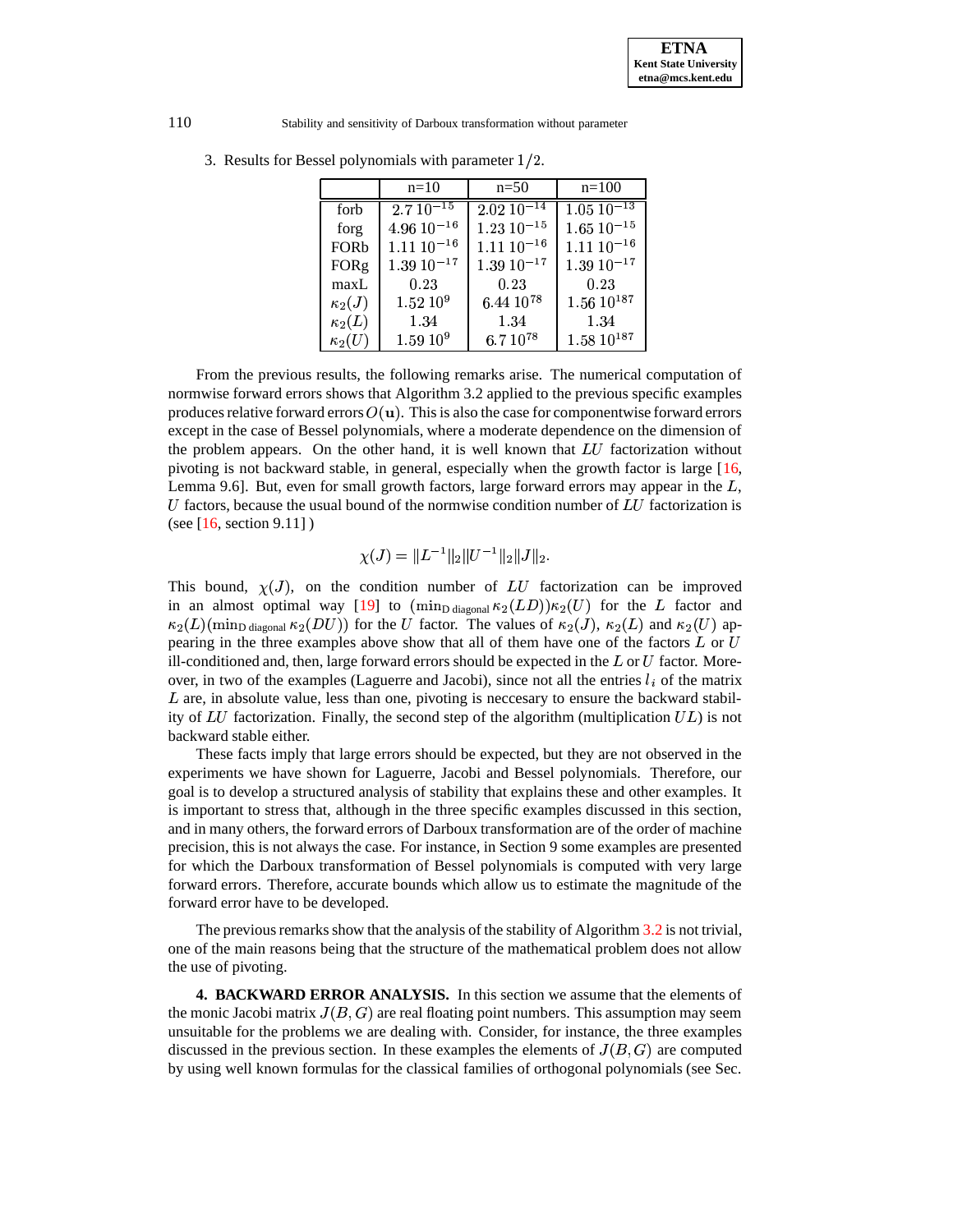[7\)](#page-20-0). Therefore, some rounding errors are neccesarily present in the input parameters  $B$ ,  $G$  of Algorithm [3.2.](#page-6-1) If these errors on the input change significantly the exact value of Darboux transformation, then the errors produced specifically by Algorithm [3.2](#page-6-1) may not govern the overall forward errors. However, as we will show in Section [5](#page-12-0) (see Remark [5.5\)](#page-18-0), the forward errors coming from small relative componentwise perturbations of  $B$  and  $G$ , are of the same magnitude as the forward errors coming from Algorithm [3.2](#page-6-1) applied to floating point numbers. Thus our assumption on the input being floating point numbers can be done without spoiling the applicability of our analysis and simplifies somewhat the subsequent developments.

In the stability analysis, we use the standard model of floating point arithmetic:

$$
fl(x \text{ op } y) = (x \text{ op } y)(1 + \delta) = \frac{x \text{ op } y}{1 + \eta}, \quad |\delta|, |\eta| \leq \mathbf{u},
$$

where x and y are floating point numbers, op  $= +, -, *,/$  and u is the unit roundoff of the machine. Moreover, we assume that

$$
fl(\sqrt{x})=\sqrt{x}(1+\delta)=\frac{\sqrt{x}}{1+\eta},\quad |\delta|,|\eta|\leq \mathbf{u}.
$$

In the sequel, given a matrix  $A$ , then  $|A|$  denotes the matrix whose entries are the absolute values of the entries of  $A$ .

We start giving a stability result for  $LU$  factorization without pivoting of monic Jacobi matrices. Although more general results for tridiagonal matrices are given in [\[16\]](#page-35-12), the following theorem improves slightly those results taking into account that the elements in the superdiagonal are ones.

<span id="page-10-0"></span>THEOREM 4.1. Let Algorithm 3.1 be applied to the monic Jacobi matrix  $J(B, G)$  of  $\emph{order}$   $\emph{n}.$  Then the computed factors  $\hat{L},\ \hat{U}$  satisfy

$$
J(B+\Delta B, G+\Delta G)=\hat L\hat U,\quad |\Delta B|\leq \textbf{u}|diag(\hat U)|,\quad |\Delta G|\leq \textbf{u}|G|.
$$

*Proof*. For the computed quantities, we have

$$
\hat{l}_i = \frac{G_i}{\hat{u}_i} (1 + \delta_i), \quad |\delta_i| \leq \mathbf{u}.
$$

Therefore,  $|G_i - \hat{u}_i \hat{l}_i| \leq |G_i| \mathbf{u}$ , which proves the theorem for the entries in the subdiagonal,  $G$ . On the other hand,

$$
\hat u_i(1+\epsilon_i)=B_i-\hat l_{i-1},\quad |\epsilon_i|\leq \textbf{u}.
$$

Then,  $|B_i - \hat{u}_i - l_{i-1}| \leq |\hat{u}_i|$ u  $|\hat{l}_{i-1}| \leq |\hat{u}_i|$ **u**, which proves the theorem.

Next we consider the second step of Darboux transformation, i.e., multiplication of U and  $L$ . The proof of the following theorem is immediate.

<span id="page-10-1"></span>THEOREM 4.2. Let U and L be matrices as those appearing in [\(3.3\)](#page-5-1). Let  $J(b, g) = UL$ *be the exact product of U times L, where the notation in Section [3](#page-4-2) is used. Let*  $J(\hat{b}, \hat{g})$  *be the computed product of*  $U$  *times*  $L$ *, then* 

$$
|b-\hat{b}|\leq \mathbf{u}|\hat{b}|, \quad and \quad |g-\hat{g}|\leq \mathbf{u}|\hat{g}|,
$$

*which, in matrix notation, implies:*

$$
J(\hat{b} + \Delta \hat{b}, \hat{g} + \Delta \hat{g}) = UL, \quad with \quad |\Delta \hat{b}| \le \mathbf{u}|\hat{b}| \quad and \quad |\Delta \hat{g}| \le \mathbf{u}|\hat{g}|.
$$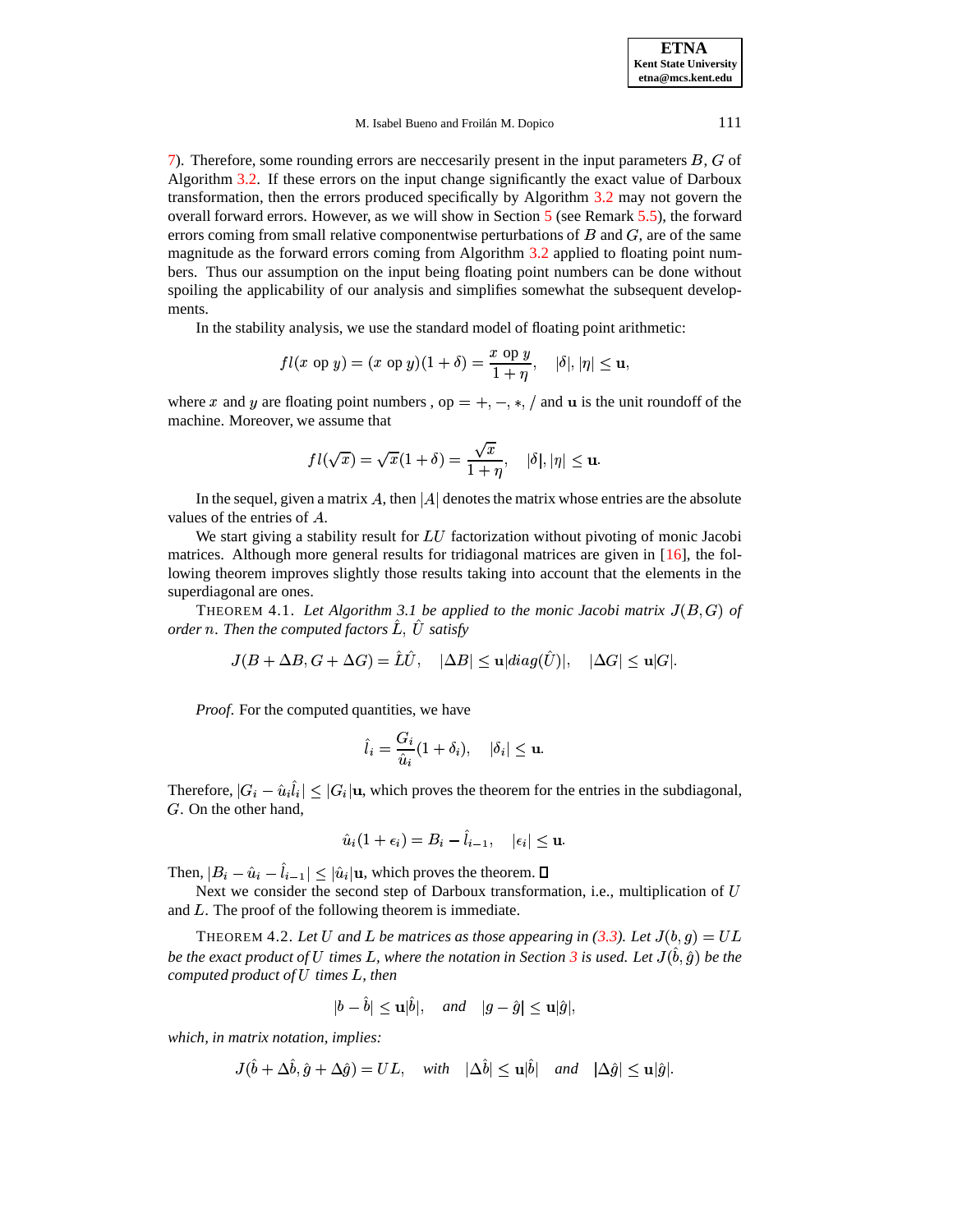Next we give the stability result for Darboux transformation.

<span id="page-11-0"></span>**THEOREM 4.3.** Given a monic Jacobi matrix of order n,  $J(B, G)$ , let  $J(b,g)$  be its Darboux transform of order  $n\!-\!1$ . If  $J(\hat{b},\hat{g})$ ,  $\hat{L}$  and  $\hat{U}$  are the matrices computed by Algorithm *3.2, then*

$$
J(B+\Delta B, G+\Delta G)=\hat L\hat U,\quad |\Delta B|\leq \textbf{u}|diag(\hat U)|,\quad |\Delta G|\leq \textbf{u}|G|,
$$

$$
J(\hat{b}+\Delta\hat{b},\hat{g}+\Delta\hat{g})=(\hat{U}\hat{L})_{n-1},\quad |\Delta\hat{b}|\leq \textbf{u}|\hat{b}|,\ |\Delta\hat{g}|\leq \textbf{u}|\hat{g}|.
$$

*Proof.* It is enough to consider Theorems [4.1](#page-10-0) and [4.2.](#page-10-1)  $\Box$ 

Notice that Theorem [4.3](#page-11-0) asserts that the computed Darboux transform  $J(\hat{b}, \hat{g})$  is almost the exact Darboux transform of  $J(B + \Delta B, G + \Delta G)$ . Therefore, we conclude that the Algorithm 3.2 will be *componentwise stable in the mixed forward-backward sense* [\[16,](#page-35-12) p. 7] if  $|\hat{u}_i| = O(|B_i|), 1 \leq i \leq n$ .

In the particular case when the monic Jacobi matrix  $J(B, G)$  is associated with a positive measure supported on  $(0, \infty)$ , Algorithm 3.2 is componentwise stable. The next lemma proves this assertion.

<span id="page-11-1"></span> $\emph{LEMMA } 4.4.$   $\emph{Let } J(B,G)$  be a monic Jacobi matrix of order  $n$  associated with a positive *measure* supported on  $(0, \infty)$ . Then, the LU factorization of  $J(B, G)$  is componentwise *backward stable.*

*Proof.* Since  $J(B, G)$  is associated with a positive measure,  $G_i > 0$ ,  $i = 1 : n - 1$ . Then, there exists a diagonal matrix D such that  $J_s(B,\sqrt{G}) = D \ J(B,G) \ D^{-1}$ . Moreover,  $J_s(B, G)$  is positive definite because the measure is supported in  $(0, \infty)$ . If  $J(B, G) = LU$ denotes the unique  $LU$  factorization of  $J(B,G)$ , taking into account that

$$
J_s(B,\sqrt{G})=(DLD^{-1})diag(U)(DLD^{-1})^T,
$$

we have  $u_i > 0$  and, subsequently,  $l_i > 0$ , for all  $i \geq 1$ . Therefore, since  $B_i = u_i + l_{i-1}$ , <sup>G</sup> % -8J 9

REMARK 4.1. *Laguerre polynomials are orthogonal with respect to a positive measure*  $s$ upported on  $(0,\infty)$  but not Jacobi and Bessel polynomials. Next we show that the LU factor*ization of the monic Jacobi matrix associated with Jacobi polynomials is not componentwise backward stable. From Theorem [4.1,](#page-10-0)*

$$
\frac{|\Delta B_i|}{|B_i|}\leq \mathbf{u}\frac{|\hat{u}_i|}{|B_i|}, \quad \frac{|\Delta G_i|}{|G_i|}\leq \mathbf{u}.
$$

*Then, if* "errback" *denotes*  $\max_{i=1:n} \{1, \frac{|u_i|}{|B_i|}\},\$ <sup>G</sup> / *and* Q'% *, considered in previous section, we get*  $\sim$   $\sim$   $\sim$   $\sim$  $\frac{|u_i|}{|B_i|}$ , for Jacobi polynomials with parameters 1,

|                                                                                                                                       |  | $n=10$ $n=50$ $n=100$ $n=400$ $n=1000$ |  |
|---------------------------------------------------------------------------------------------------------------------------------------|--|----------------------------------------|--|
| $\sqrt{e^{rrback}}$   7.07 10 <sup>2</sup>   1.64 10 <sup>4</sup>   6.5 10 <sup>4</sup>   1.03 10 <sup>6</sup>   6.44 10 <sup>6</sup> |  |                                        |  |

*The previous results show that Darboux transformation is not componentwise stable for Jacobi* polynomials. However, the forward errors obtained for parameters  $1, -1/2$  are of *order (see table in Subsection [3.2\)](#page-7-0). Therefore, to explain these errors it is necessary to find the componentwise condition number with respect to the kind of perturbations suggested by the backward error analysis.*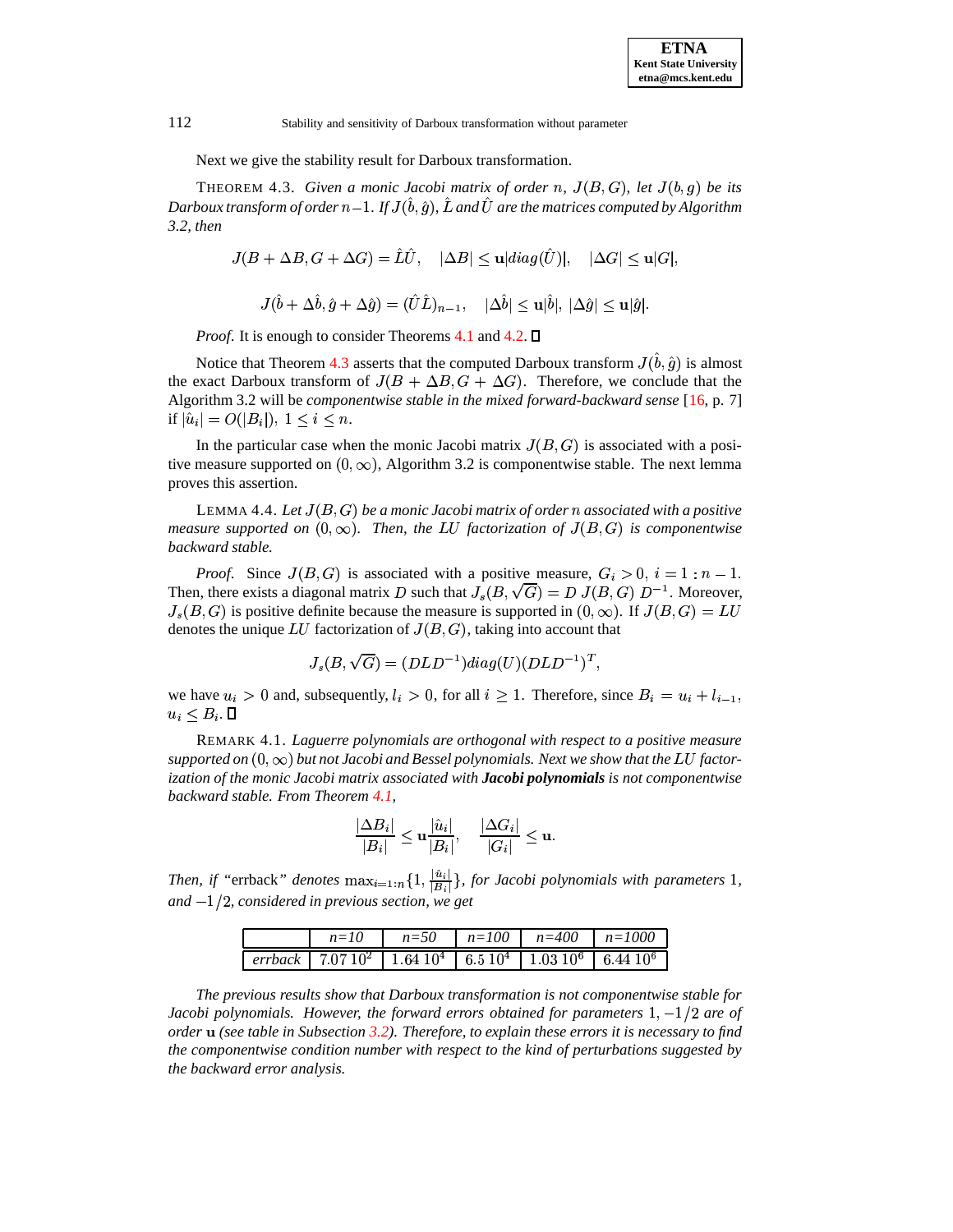<span id="page-12-0"></span>**5. CONDITIONING.** From now on we analyze the sensitivity of Darboux transformation under perturbations of the initial data, i.e., the monic Jacobi matrix  $J(B, G)$ . We consider two kinds of perturbations:

- Perturbations associated with the backward error found in Theorem [4.3.](#page-11-0)
- Relative componentwise perturbations in B and G, i.e.,  $|\Delta B| \leq \epsilon |B|$  and  $|\Delta G| \leq$  $\epsilon |G|$ , with small  $\epsilon$ .

In both cases, the superdiagonal of ones stays unperturbed.

We measure the sensitivity of the problem by the notion of componentwise relative condition number. In fact, since we consider two different kinds of perturbations, we define two different condition numbers.

<span id="page-12-1"></span>DEFINITION 5.1. Let  $J(b, g)$  be the Darboux transform of order  $(n - 1)$  of a monic Jacobi matrix of order  $n$ ,  $J(B,G)$ , and  $J(b+\Delta b,g+\Delta g)$  be the Darboux transform of order  $(n-1)$  of the monic Jacobi matrix of order  $n$ ,  $J(B+\Delta B, G+\Delta G)$ . Let  $J(B,G)=LU$  be *the unique factorization of*<sup>T</sup> 5J % M *. Thecomponentwise relative condition number of the Darboux transformation of the monic Jacobi matrix*  $J(B, G)$  with respect to perturbations *associated with backward errors is defined as*

$$
cond_B(J(B, G)) := \lim_{\epsilon \to 0} \sup \left\{ \max_k \left\{ \left| \frac{\Delta b_k}{\epsilon b_k} \right|, \left| \frac{\Delta g_k}{\epsilon g_k} \right| \right\} : \ |\Delta B| \leq \epsilon |diag(U)|, \ |\Delta G| \leq \epsilon |G| \right\}.
$$

<span id="page-12-2"></span>DEFINITION 5.2. Let  $J(b, g)$  be the Darboux transform of order  $(n - 1)$  of a monic Jacobi matrix of order  $n$ ,  $J(B,G)$ , and  $J(b+\Delta b,g+\Delta g)$  be the Darboux transform of order  $(n-1)$  *of the monic Jacobi matrix of order n,*  $J(B+\Delta B, G+\Delta G)$ *. The componentwise relative condition number of the Darboux transformation of the monic Jacobi matrix*  $J(B,G)$ *with respect to perturbations in components is defined as*

$$
cond_C(J(B,G)) := \lim_{\epsilon \to 0} \sup \left\{ \max_k \left\{ \left| \frac{\Delta b_k}{\epsilon b_k} \right|, \left| \frac{\Delta g_k}{\epsilon g_k} \right| \right\} : \ |\Delta B| \leq \epsilon |B|, \ |\Delta G| \leq \epsilon |G| \right\}.
$$

REMARK 5.1. In the two previous definitions  $\max_k \left\{ \left| \frac{\Delta b_k}{\epsilon b_k} \right|, \left| \frac{\Delta b_k}{\epsilon a_k} \right| \right\}$  $\Big\vert \ ,\ \Big\vert \frac{\Delta}{\epsilon}$  $\frac{\Delta g_k}{\Delta g}$   $\left| \right\rangle$  dei  $\left\{ \right\}$  *denotes* 

$$
\max \left\{ \left|\frac{\Delta b_1}{\epsilon b_1}\right|, ..., \left|\frac{\Delta b_{n-1}}{\epsilon b_{n-1}}\right|, \left|\frac{\Delta g_1}{\epsilon g_1}\right|, ..., \left|\frac{\Delta g_{n-2}}{\epsilon g_{n-2}}\right| \right\}.
$$

It is well known that the forward errors produced by an algorithm can be bounded by the backward error times the condition number. Taking into account Definition [5.1](#page-12-1) and Theorem [4.3,](#page-11-0) it is easy to get the following bound for the forward error produced by the algorithm that implements Darboux transformation.

<span id="page-12-3"></span>LEMMA 5.3. Let  $J(b, g)$  and  $J(\hat{b}, \hat{g})$  be, respectively, the exact and the computed Dar $b$ oux *transform of*  $J(B,G)$  *from Algorithm 3.2, then* 

$$
\max_{k} \left\{ \left| \frac{b_k - \hat{b}_k}{b_k} \right|, \left| \frac{g_k - \hat{g}_k}{g_k} \right| \right\} \leq \mathbf{u}(1 + cond_B(J(B, G))) + O(\mathbf{u}^2).
$$

Notice that one has to be added to  $cond_B(J(B, G))$  because Theorem [4.3](#page-11-0) is a mixed forward-backward error result.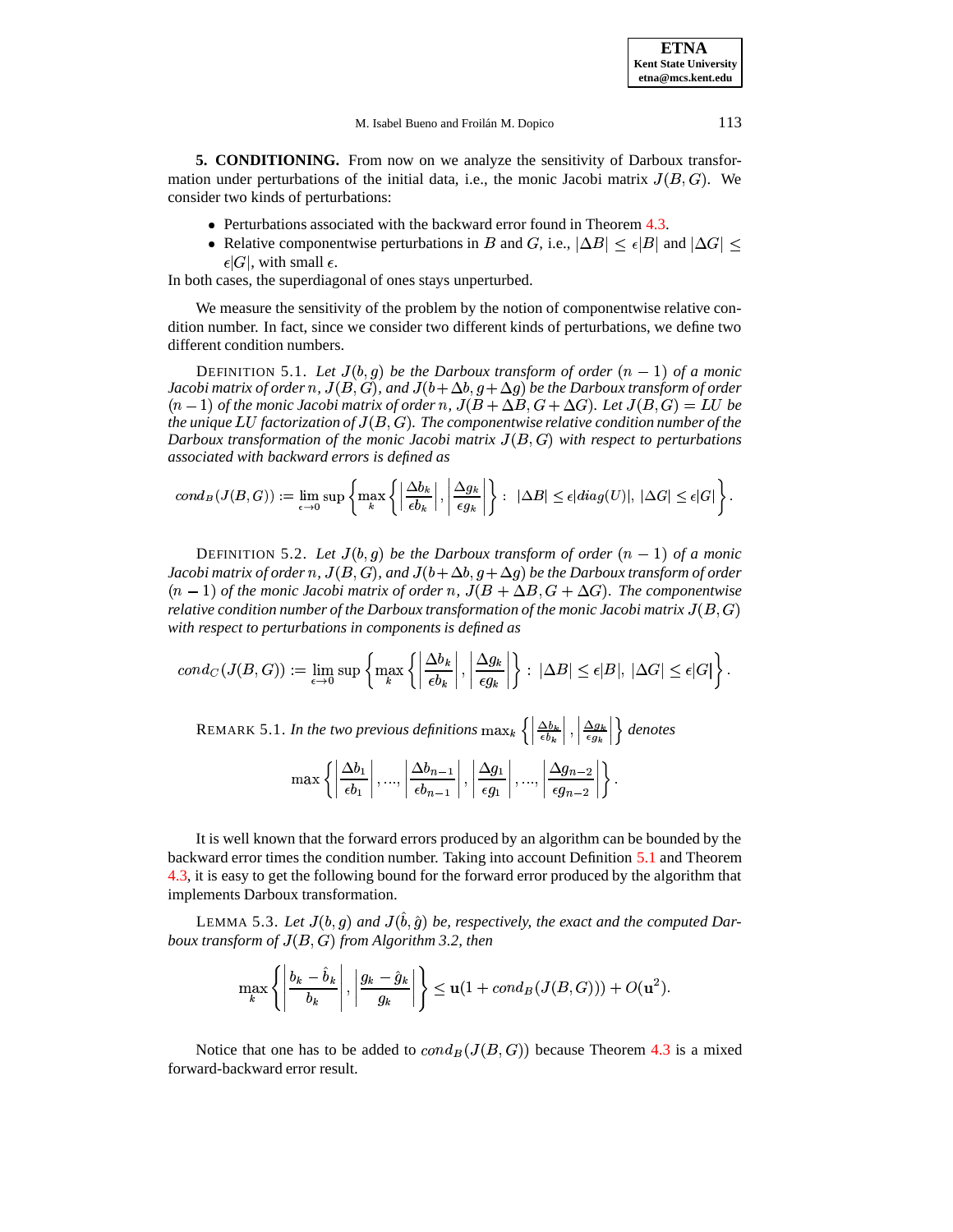In the next subsection we give some auxiliary results that are necessary to find explicit expressions for reliable bounds for the condition numbers given by Definitions [5.1](#page-12-1) and [5.2.](#page-12-2) In Subsection [5.2](#page-17-0) we obtain those expressions as well as a relation between both bounds, which essentially shows that  $cond_C(J(B,G))$  and  $cond_B(J(B,G))$  are of similar magnitude.

<span id="page-13-5"></span>**5.1. Auxiliary results.** This section contains some lemmas that are necessary to prove some of the most important results of this paper. Readers who are not interested in technical details can skip straight to Subsection [5.2.](#page-17-0)

Let  $J(B, G)$  and  $J(B + \Delta B, G + \Delta G)$  be monic Jacobi matrices such that the corresponding  $LU$  factorization without pivoting exist and let

$$
J(B,G)=LU,
$$

$$
J(B + \Delta B, G + \Delta G) = (L + \Delta L)(U + \Delta U).
$$

Moreover, the corresponding Darboux transforms are denoted by  $J(b, g)$  and  $J(b + \Delta b, g +$  $\Delta g$ ).

Taking into account Algorithm 3.1 and Subsection [3.1,](#page-6-0) it must be remembered that, for the perturbed matrix,

(5.1) 
$$
u_1 + \Delta u_1 = B_1 + \Delta B_1,
$$

(5.2) 
$$
l_k + \Delta l_k = \frac{G_k + \Delta G_k}{u_k + \Delta u_k}, \quad k = 1 : n - 1,
$$

$$
(5.3) \t u_{k+1} + \Delta u_{k+1} = B_{k+1} + \Delta B_{k+1} - l_k - \Delta l_k, \quad k = 1 : n-2.
$$

<span id="page-13-2"></span>Moreover, taking into account Algorithm 3.2

(5.4) 
$$
b_k + \Delta b_k = u_k + \Delta u_k + l_k + \Delta l_k, \quad k = 1 : n - 1,
$$

<span id="page-13-3"></span>(5.5) 
$$
g_k + \Delta g_k = (u_{k+1} + \Delta u_{k+1})(l_k + \Delta l_k), \quad k = 1 : n-2.
$$

Our first goal is to find expressions for the elements  $\Delta u_k$  and  $\Delta l_k$  in terms of the elements of  $\Delta B$  and  $\Delta G$ . The following two lemmas are particular instances of lemmas given in [\[2\]](#page-35-14). The proofs of both results are trivial. In the rest of the section second order terms in  $\epsilon$  are not considered because the condition numbers  $cond_B(J(B, G))$  and  $cond_C(J(B, G))$ are defined in the limit  $\epsilon \to 0$ .  $0.$ 

<span id="page-13-4"></span>REMARK 5.2. In the sequel, we assume that any term containing  $u_0$ ,  $l_0$ ,  $G_0$  or  $B_0$  is zero. Moreover,  $\Delta u_0 = \Delta l_0 = \Delta B_0 = \Delta G_0 = 0$ .

<span id="page-13-0"></span>LEMMA 5.4. *The following result is correct to first order*

(5.6) 
$$
\Delta l_k = l_k \left( \frac{\Delta G_k}{G_k} - \frac{\Delta u_k}{u_k} \right), \quad k = 1 : n - 1,
$$

<span id="page-13-1"></span>(5.7) 
$$
\Delta u_k = \Delta B_k - \Delta l_{k-1}, \quad k = 1 : n-1.
$$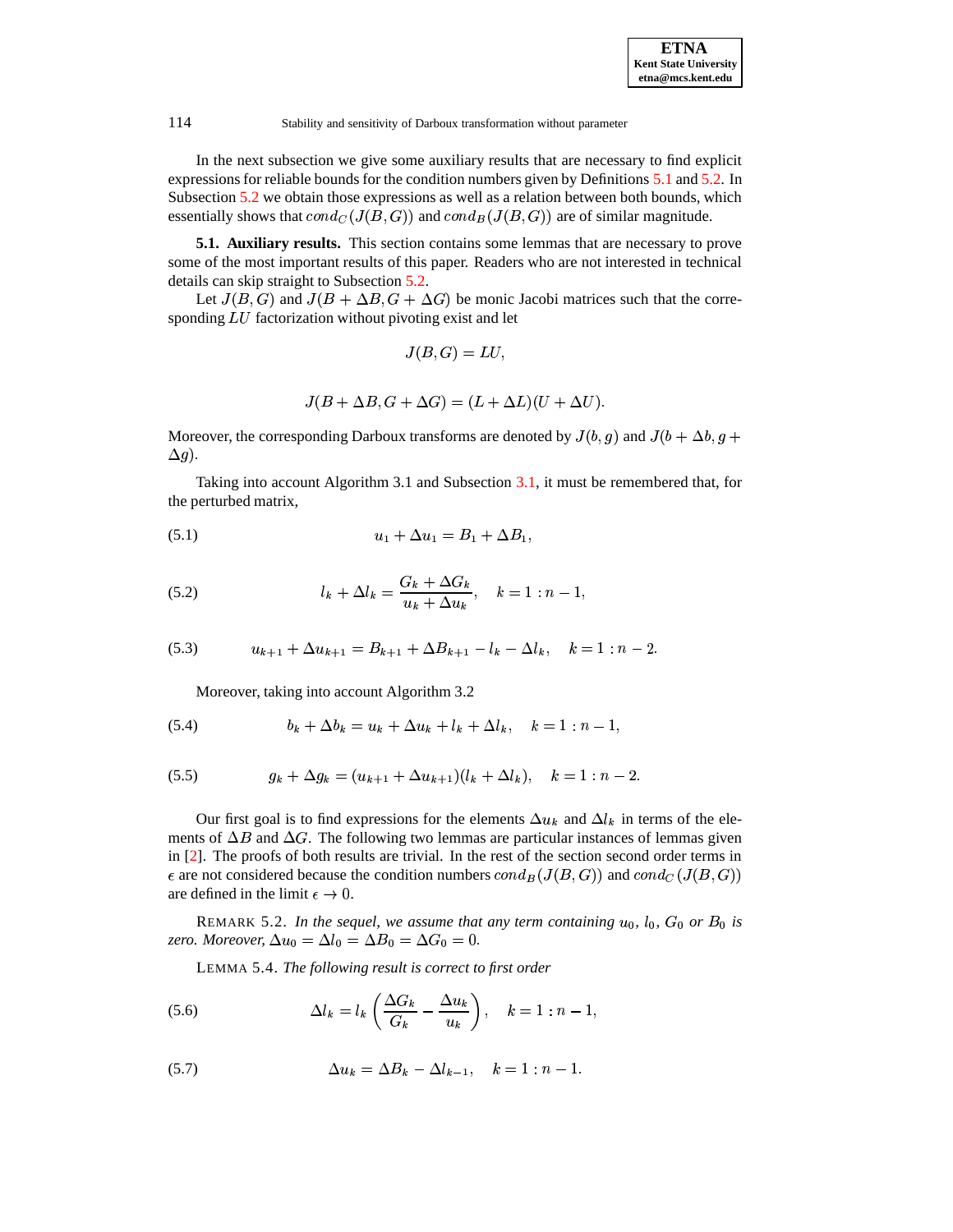<span id="page-14-1"></span>LEMMA 5.5. *The following recurrence relation is obtained to first-order:*

$$
\Delta u_k = \Delta B_k - \frac{\Delta G_{k-1}}{u_{k-1}} + \frac{l_{k-1}}{u_{k-1}} \Delta u_{k-1}, \quad k = 1 : n-1.
$$

*Proof.* The result is obtained immediately by substituting  $(5.6)$  into  $(5.7)$ .  $\Box$ 

<span id="page-14-0"></span>In Lemma [5.6](#page-14-0) an explicit expression for  $\Delta u_k$  is obtained from the recurrence relation given in the previous lemma.

LEMMA 5.6. *The following expression is correct to first order.*

$$
\Delta u_k = \Delta B_k - \frac{\Delta G_{k-1}}{u_{k-1}} + \sum_{i=1}^{k-1} \left( \Delta B_i - \frac{\Delta G_{i-1}}{u_{i-1}} \right) \prod_{j=i}^{k-1} \frac{l_j}{u_j}, \quad k = 1 : n-1.
$$

*Proof.* The result is obtained by induction on the expression given in Lemma [5.5.](#page-14-1)  $\Box$ 

<span id="page-14-2"></span>Our next aim is to find expressions of the elements  $\Delta b_k$  and  $\Delta g_k$  in terms of  $\Delta u_k$ . LEMMA 5.7. *The following equations are correct to first order.*

$$
\Delta b_k = \Delta u_k + \Delta l_k, \quad k = 1 : n - 1,
$$

$$
\Delta g_k = l_k \Delta u_{k+1} + u_{k+1} \Delta l_k, \quad k = 1 : n-2.
$$

*Proof*. From [\(5.4\)](#page-13-2), the first result is obtained straightforwardly. On the other hand, taking into account  $(5.5)$ , the second result is obtained to first order.  $\Box$ 

From Lemma [5.7](#page-14-2) it is possible to obtain an expression for  $\frac{\Delta b_k}{b_k}$  and  $\frac{\Delta g_k}{g_k}$  in terms of  $\frac{\Delta u_k}{u_k}$ . In the sequel, for any number  $a$ ,

$$
\delta a:=\frac{\Delta a}{a}.
$$

LEMMA 5.8.

<span id="page-14-4"></span><span id="page-14-3"></span>(5.8) 
$$
\delta b_k = \frac{l_k}{u_k + l_k} \delta G_k + \frac{u_k - l_k}{u_k + l_k} \delta u_k, \quad k = 1 : n - 1,
$$

$$
(5.9) \quad \delta g_k = \left(1 + \frac{l_k}{u_{k+1}}\right) \delta B_{k+1} + \left(1 - \frac{l_k}{u_{k+1}}\right) (\delta G_k - \delta u_k), \quad k = 1 : n - 2.
$$

*Proof.* From Lemma [5.7](#page-14-2) and taking into account that  $b_k = u_k + l_k$ ,

(5.10) 
$$
\delta b_k = \frac{u_k}{u_k + l_k} \delta u_k + \frac{l_k}{u_k + l_k} \delta l_k.
$$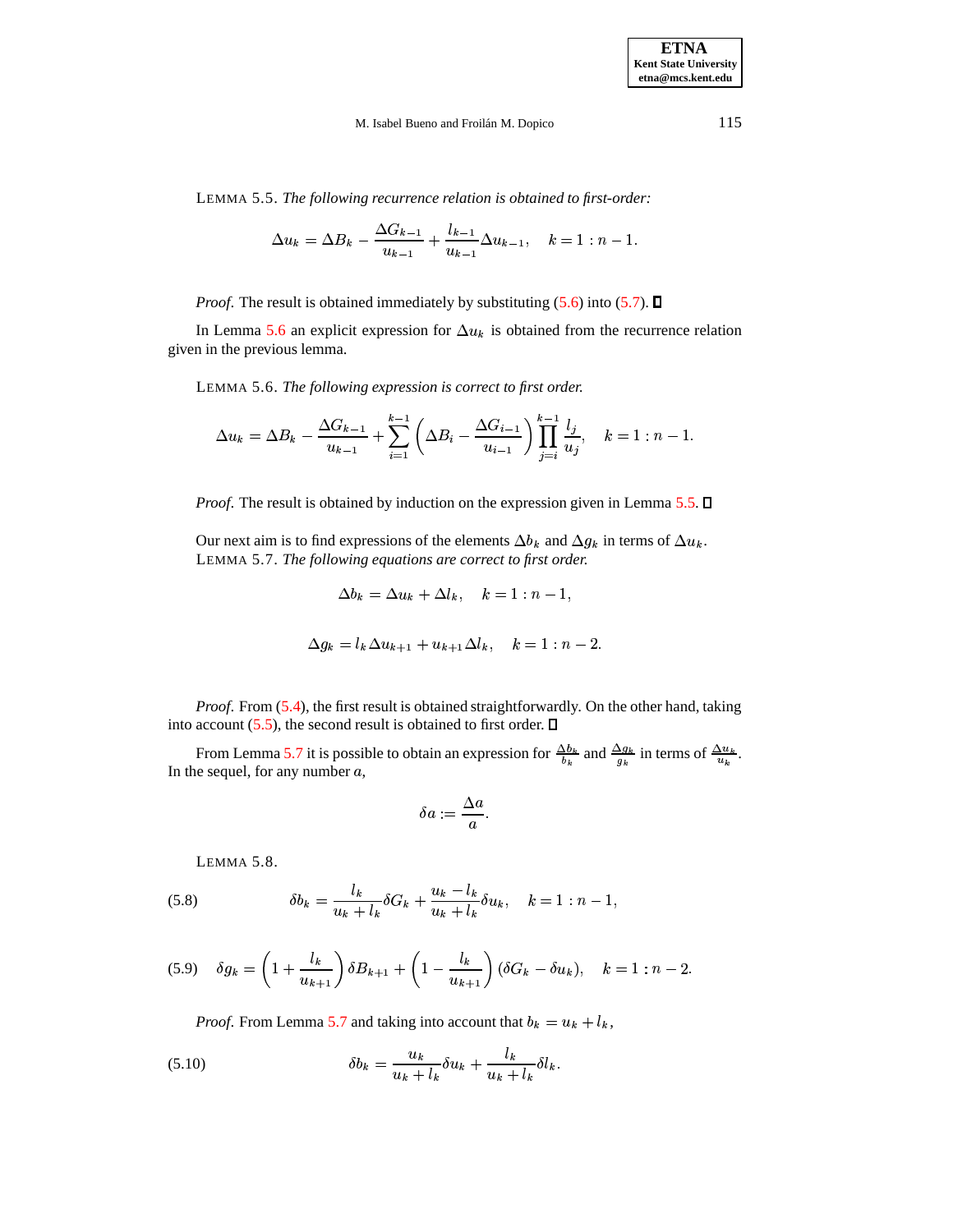Then, considering the expression for  $\Delta l_k$  in terms of  $\Delta u_k$  given in Lemma [5.4](#page-13-4)

$$
\delta b_k = \frac{u_k}{u_k + l_k} \delta u_k + \frac{l_k}{u_k + l_k} (\delta G_k - \delta u_k),
$$

and [\(5.8\)](#page-14-3) follows in a straightforward way.

From Lemma [5.7](#page-14-2) again and taking into account that  $g_k = l_k u_{k+1}$ , we get

$$
(5.11) \t\t \delta g_k = \delta u_{k+1} + \delta l_k = \delta u_{k+1} + \delta G_k - \delta u_k.
$$

Then, from Lemma [5.5,](#page-14-1) it is possible to express  $\delta g_k$  only in terms of  $\delta u_k$ ,

$$
\delta g_k = \delta G_k + \left(1 + \frac{l_k}{u_{k+1}}\right) \delta B_{k+1} - \frac{l_k}{u_{k+1}} (\delta G_k - \delta u_k) - \delta u_k
$$

and the result follows.

In order to find an explicit expression for  $cond_B(J(B, G))$  and  $cond_C(J(B, G))$ , it is necessary to find bounds for  $|\delta b_k|$  and  $|\delta g_k|$ . We first consider the perturbations associated with the backward error appearing in the definition of  $cond_B(J(B, G))$ .

<span id="page-15-2"></span>LEMMA 5.9. Let us assume that  $|\Delta B_k| \leq \epsilon |u_k|$ , and  $|\Delta G_k| \leq \epsilon |G_k|$  hold for  $k = 1$ :  $n - 1$ *. Then, to first order,* 

<span id="page-15-0"></span>
$$
(5.12) \qquad |\delta u_k| \leq \epsilon \left[1 + \left|\frac{l_{k-1}}{u_k}\right| + \sum_{i=1}^{k-1} \left(1 + \left|\frac{l_{i-1}}{u_i}\right|\right) \prod_{j=i}^{k-1} \left|\frac{l_j}{u_{j+1}}\right|\right].
$$

*Or equivalently*

<span id="page-15-1"></span>
$$
(5.13) \qquad \qquad |\delta u_k| \leq \epsilon \left[1 + 2 \sum_{i=1}^{k-1} \prod_{j=i}^{k-1} \left| \frac{l_j}{u_{j+1}} \right| \right].
$$

*Proof*. From Lemma [5.6,](#page-14-0) we get

$$
\frac{\Delta u_k}{u_k} = \frac{\Delta B_k}{u_k} - \frac{\Delta G_{k-1}}{u_k u_{k-1}} + \sum_{i=1}^{k-1} \left( \frac{\Delta B_i}{u_i} - \frac{\Delta G_{i-1}}{u_i u_{i-1}} \right) \prod_{j=i}^{k-1} \frac{l_j}{u_{j+1}},
$$

<span id="page-15-4"></span>which implies [\(5.12\)](#page-15-0). Some extra calculations lead us to the second result.  $\square$ DEFINITION 5.10. *For k=1:n-1,*

$$
cond_B(u_k) := 1 + \left| \frac{l_{k-1}}{u_k} \right| + \sum_{i=1}^{k-1} \left( 1 + \left| \frac{l_{i-1}}{u_i} \right| \right) \prod_{j=i}^{k-1} \left| \frac{l_j}{u_{j+1}} \right| = 1 + 2 \sum_{i=1}^{k-1} \prod_{j=i}^{k-1} \left| \frac{l_j}{u_{j+1}} \right|.
$$

Now we get bounds for  $\delta b_k$  and  $\delta g_k$  taking into account the perturbations associated with the backward error given in Theorem [4.3.](#page-11-0)

LEMMA 5.11. Let us assume that  $|\Delta B_k| \leq \epsilon |u_k|$ , and  $|\Delta G_k| \leq \epsilon |G_k|$  hold for  $k=1$  :  $n - 1$ *. Then, to first order,* 

<span id="page-15-3"></span>
$$
|\delta b_k|\leq \epsilon\left\{\left|\frac{l_k}{u_k+l_k}\right|+\left|\frac{u_k-l_k}{u_k+l_k}\right|cond_B(u_k)\right\},\quad k=1:n-1,
$$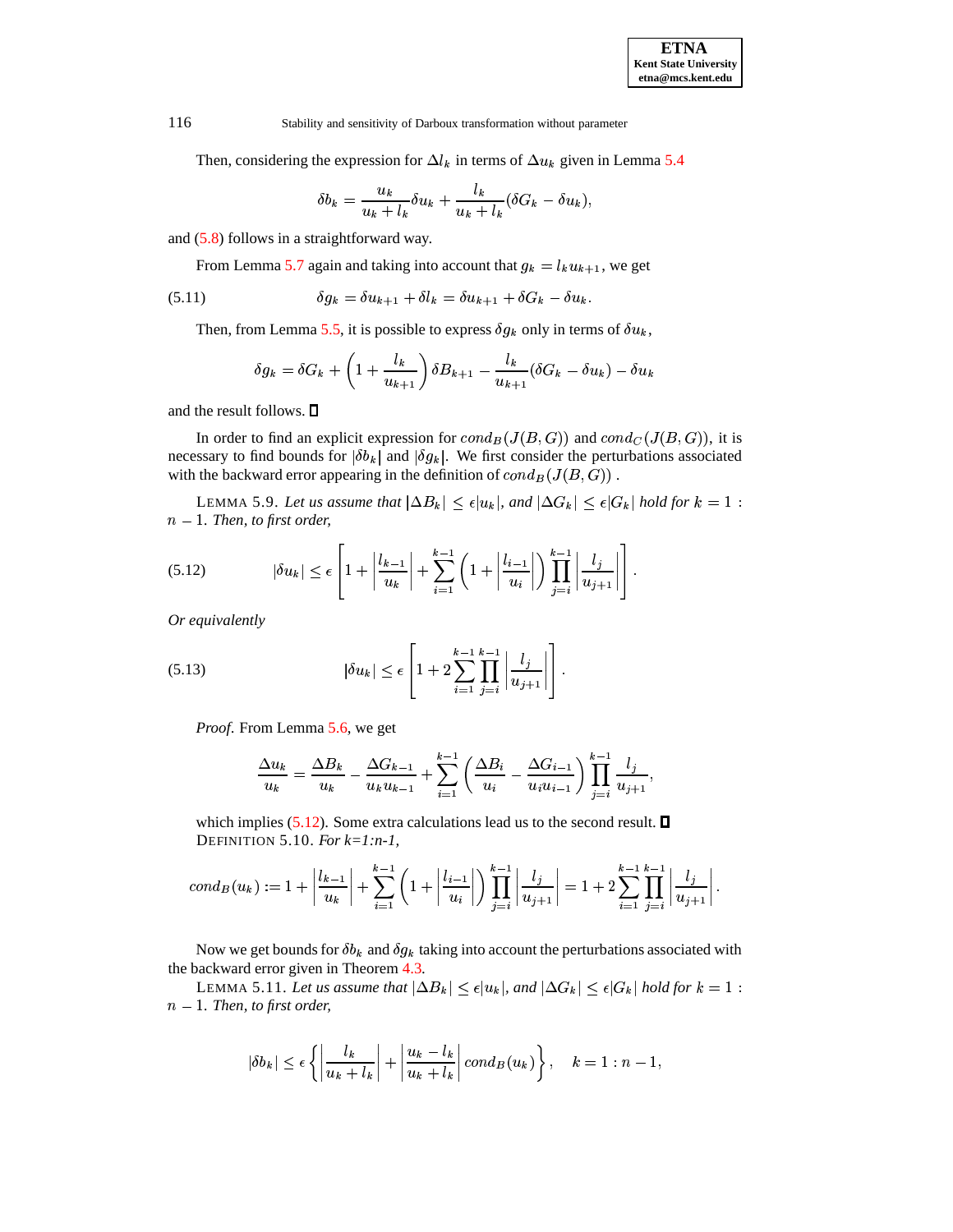$$
|\delta g_k|\leq \epsilon\left\{1+\left|1-\frac{l_k}{u_{k+1}}\right|(1+cond_B(u_k))\right\},\quad k=1:n-2.
$$

*Proof.* The results are easily obtained from [\(5.13\)](#page-15-1) and Lemma [5.8.](#page-14-4)  $\square$ 

REMARK 5.3. For the sake of simplicity, we denote by  $cond_B(b_k)$  and  $cond_B(g_k)$  the *bounds* for  $|\delta b_k|$  and  $|\delta g_k|$  divided by  $\epsilon$ , i.e.,

<span id="page-16-0"></span>(5.14) 
$$
cond_B(b_k) := \left| \frac{l_k}{u_k + l_k} \right| + \left| \frac{u_k - l_k}{u_k + l_k} \right| cond_B(u_k),
$$

<span id="page-16-1"></span>(5.15) 
$$
cond_B(g_k) := 1 + \left| 1 - \frac{l_k}{u_{k+1}} \right| (1 + cond_B(u_k)).
$$

We consider now perturbations in components as in Definition [5.2](#page-12-2) and obtain the corresponding lemmas similar to Lemmas [5.9](#page-15-2) and [5.11.](#page-15-3)

DEFINITION 5.12. *For k=1:n-1,*

$$
cond_C(u_k):=\left|1+\frac{l_{k-1}}{u_k}\right|+\left|\frac{l_{k-1}}{u_k}\right|+\sum_{i=1}^{k-1}\left(\left|1+\frac{l_{i-1}}{u_i}\right|+\left|\frac{l_{i-1}}{u_i}\right|\right)\prod_{j=i}^{k-1}\left|\frac{l_j}{u_{j+1}}\right|.
$$

LEMMA 5.13. Let us assume that  $|\Delta B_k| \leq \epsilon |B_k|$ , and  $|\Delta G_k| \leq \epsilon |G_k|$  hold for  $k=1$  :  $n - 1$ *. Then, to first order,* 

$$
|\delta u_k|\leq \epsilon\,cond_C(u_k).
$$

*Proof.* The proof is similar to the proof of Lemma [5.9.](#page-15-2)  $\square$ 

<span id="page-16-4"></span>LEMMA 5.14. Let us assume that  $|\Delta B_k| \leq \epsilon |B_k|$  and  $|\Delta G_k| \leq \epsilon |G_k|$  hold for  $k=1$  :  $n - 1$ . Then, to first order,

$$
|\delta b_k| \le \epsilon \left\{ \left| \frac{l_k}{u_k + l_k} \right| + \left| \frac{u_k - l_k}{u_k + l_k} \right| \operatorname{cond}_C(u_k) \right\},\
$$
  

$$
|\delta g_k| \le \epsilon \left\{ \left| 1 + \frac{l_k}{u_{k+1}} \right| + \left| 1 - \frac{l_k}{u_{k+1}} \right| [1 + \operatorname{cond}_C(u_k)] \right\}.
$$

*Proof.* The proof is similar to the proof of Lemma  $5.11$ .  $\Box$ 

REMARK 5.4. *Considering the bounds obtained in the previous lemma, we denote by*  $cond_C(b_k)$  and  $cond_C(g_k)$  the bounds for  $|\delta b_k|$  and  $|\delta g_k|$  divided by  $\epsilon$ .

<span id="page-16-2"></span>(5.16) 
$$
cond_C(b_k) := \left| \frac{l_k}{u_k + l_k} \right| + \left| \frac{u_k - l_k}{u_k + l_k} \right| cond_C(u_k),
$$

<span id="page-16-3"></span>
$$
(5.17) \qquad cond_C(g_k) := \left| 1 + \frac{l_k}{u_{k+1}} \right| + \left| 1 - \frac{l_k}{u_{k+1}} \right| \left[ 1 + cond_C(u_k) \right].
$$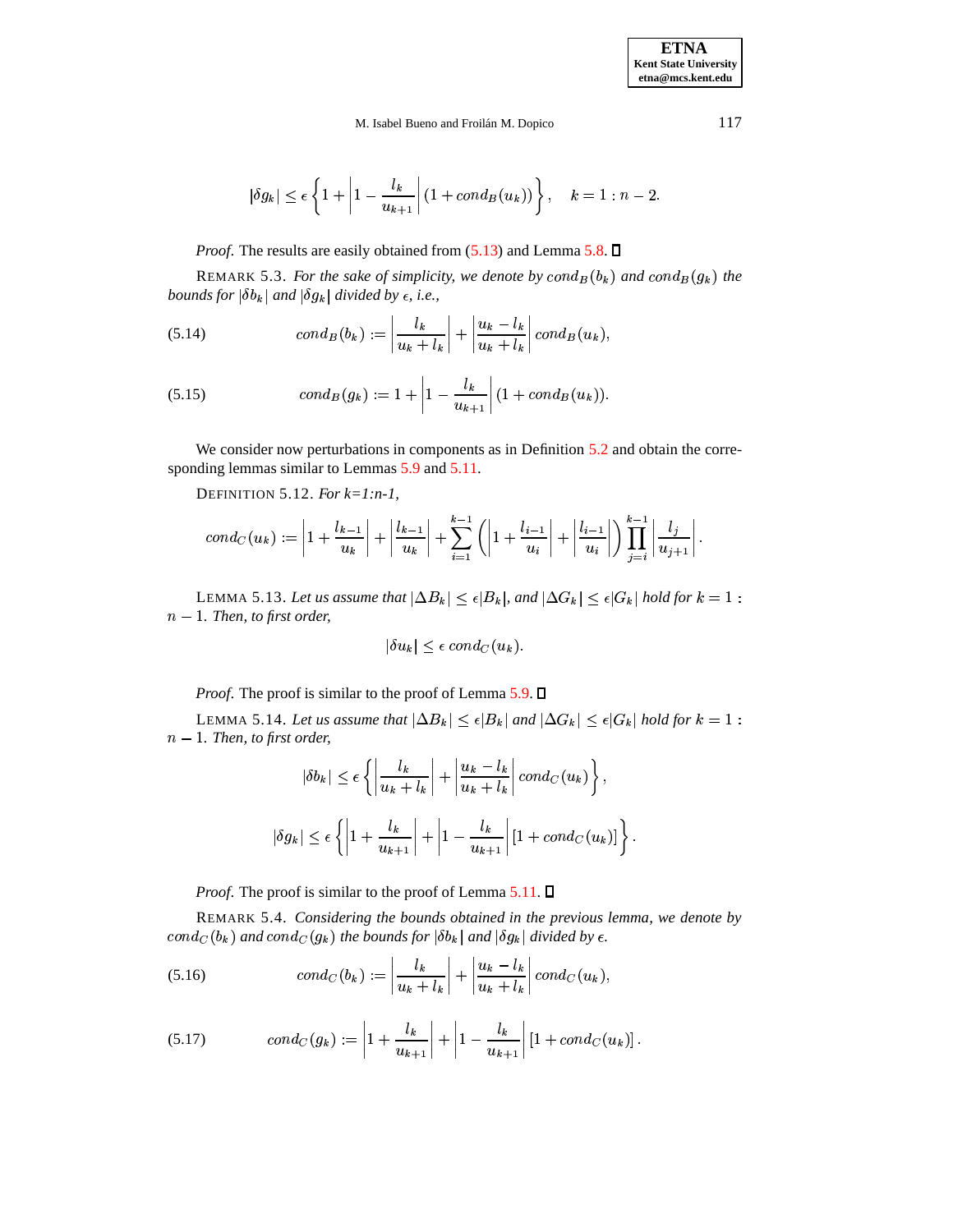<span id="page-17-0"></span>**5.2. Condition numbers and relation between their magnitudes.** In this subsection, we give explicit expressions for accurate bounds for the condition numbers  $cond_B(J(B,G))$ and  $cond_C(J(B, G))$ , prove that both bounds are of similar magnitude and, finally, we also show how to compute the bounds of the condition numbers with cost  $O(n)$  flops. From the fact that both bounds for the condition numbers are of similar magnitude, the forward stability of Algorithm [3.2](#page-6-1) is also deduced.

Taking into account Definitions [5.1](#page-12-1) and [5.2](#page-12-2) and the results of Subsection [5.1,](#page-13-5) given a monic Jacobi matrix  $J(B, G)$ ,

<span id="page-17-1"></span>(5.18)  $cond_B(J(B, G)) \le \max\{cond_B(b_{n-1}), \max_{k=1:n-2} \{cond_B(b_k), cond_B(g_k)\}\},\$ 

<span id="page-17-2"></span> $(5.19) \quad cond_C(J(B, G)) \leq \max\{cond_C(b_{n-1}), \max_{k=1:n-2}\{cond_C(b_k), cond_C(g_k)\}\},$ 

where  $cond_B(b_k)$  and  $cond_B(g_k)$  have been defined in [\(5.14\)](#page-16-0) and [\(5.15\)](#page-16-1), respectively, as well as  $cond_C(b_k)$  and  $cond_C(g_k)$  have been defined in [\(5.16\)](#page-16-2) and [\(5.17\)](#page-16-3), respectively.

We have not been able to prove that the inequalities appearing in  $(5.18)$  and  $(5.19)$ are sharp, i.e., that there exist perturbations fulfilling the conditions of Definitions [5.1](#page-12-1) and [5.2](#page-12-2) for which the inequalities in Lemmas [5.11](#page-15-3) and [5.14](#page-16-4) become equalities. Therefore, we have not found expressions for the true condition numbers of Darboux transformation,  $cond_B(J(B, G))$  and  $cond_C(J(B, G))$ . We will denote the bounds appearing in [\(5.18\)](#page-17-1) and  $(5.19)$  by

<span id="page-17-3"></span>
$$
(5.20) \; bcond_B(J(B, G)) := \max\{cond_B(b_{n-1}), \max_{k=1:n-2} \{cond_B(b_k), cond_B(g_k)\}\}
$$

 $(5.21) \; bcond_C(J(B,G)) := \max \{ cond_C(b_{n-1}), \max_{k=1:n-2} \{ cond_C(b_k), cond_C(g_k)\} \}$ 

Numerical experiments in Section [9](#page-33-0) show that  $bcond_B(J(B, G))$  is an accurate upper bound for  $cond_B(J(B, G))$  and that it really reflects the sensitivity of the problem. Therefore it is fair to think of  $bcond_B(J(B, G))$  and  $bcond_C(J(B, G))$  as condition numbers. We would also like to comment that in some cases in which the signs of  $u_k$  and  $l_k$  have special relations, it is easy to see that  $cond_B(J(B, G)) = bond_B(J(B, G))$  and  $cond_C(J(B, G)) = bond_C(J(B, G))$ . Finally, it is interesting to note that explicit expressions for the true condition numbers of the general tridiagonal  $LU$  factorization without pivoting have been found in [\[2\]](#page-35-14).

The following Lemma will allow us to prove that the bounds  $bcond_B(J(B, G))$  and  $bcond_{C}(J(B,G))$  are of similar magnitude.

LEMMA 5.15.

$$
\frac{1}{2}cond_C(b_k) \leq cond_B(b_k) \leq 2\ cond_C(b_k), \quad k = 1 : n - 1,
$$
  

$$
\frac{1}{2}cond_C(g_k) \leq cond_B(g_k) \leq 2\ cond_C(g_k), \quad k = 1 : n - 2.
$$

*Proof.* In order to prove that  $cond_C(b_k) \leq 2$   $cond_B(b_k)$ , just apply the triangular inequality to  $cond_{\mathcal{C}}(b_k)$ . On the other hand, for any number  $a, |1 + a| \geq 1 - |a|$ . Apply this inequality to  $cond_C(b_k)$  to prove that  $cond_B(b_k) \leq 2$   $cond_C(b_k)$ .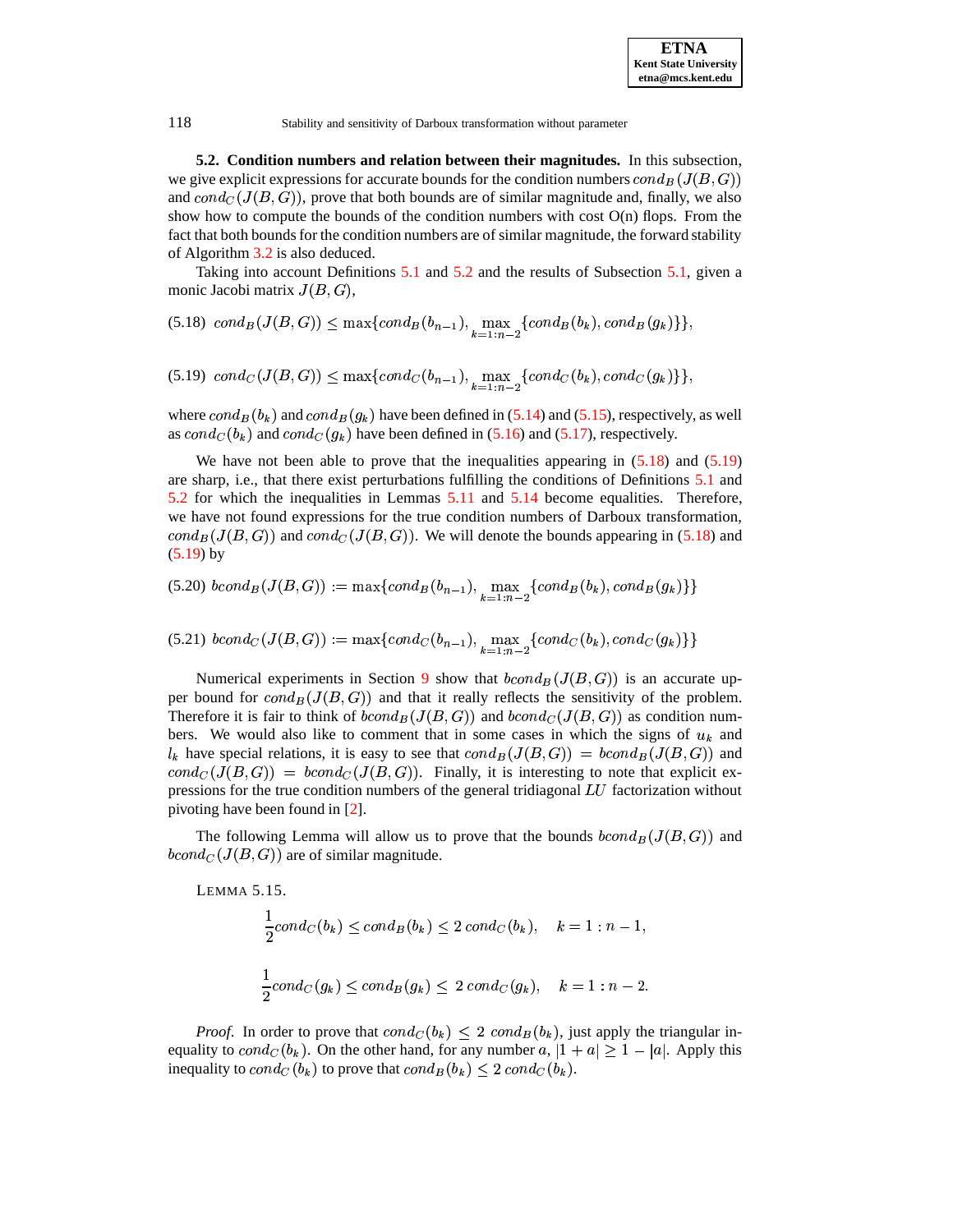From Lemma [5.11,](#page-15-3) an alternative expression for  $cond_B(g_k)$  can be obtained.

<span id="page-18-1"></span>
$$
(5.22) \tcond_B(g_k) = 1 + \left| 1 - \frac{l_k}{u_{k+1}} \right| + \left| 1 - \frac{l_k}{u_{k+1}} \right| cond_B(u_k).
$$

For any number  $a, |1 + a| \leq 2 + |1 - a|$ . Apply this result as well as the triangular inequality to  $cond_C(g_k)$  to prove that  $cond_C(g_k) \leq 2$   $cond_B(g_k)$ . Compare the bound of  $cond_C(g_k)$  with [\(5.22\)](#page-18-1).

We can also get the following alternative expression for  $cond_C(g_k)$ 

<span id="page-18-2"></span>
$$
(5.23) \qquad cond_C(g_k) = \left| 1 + \frac{l_k}{u_{k+1}} \right| + \left| 1 - \frac{l_k}{u_{k+1}} \right| + \left| 1 - \frac{l_k}{u_{k+1}} \right| cond_C(u_k).
$$

Then, taking into account that for any  $a$ ,  $|1 + a| + |1 - a| \ge 2$  and  $|1 + a| \ge 1 - |a|$  as well as [\(5.23\)](#page-18-2), it is easy to prove that  $2 \text{ cond}_C(g_k) \geq \text{cond}_B(g_k)$ .  $\Box$ 

<span id="page-18-3"></span>As a consequence of the previous lemma, we obtain the following theorem which is one of the most important results in this paper.

 $THEOREM 5.16. *Given a monic Jacobi matrix*  $J(B, G)$ ,$ 

$$
\frac{1}{2}bcond_C(J(B,G)) \leq bcond_B(J(B,G)) \leq 2\;bcond_C(J(B,G)).
$$

<span id="page-18-0"></span>REMARK 5.5. *As we have already remarked, the numerical experiments in Section [9](#page-33-0)* show that the bounds  $bcond_B(J(B, G))$  and  $bcond_C(J(B, G))$  really reflect the sensitivity *of the Darboux transformation. Therefore, from Theorem [5.16,](#page-18-3) we can deduce the forward stability of Algorithm [3.2](#page-6-1) to compute the unshifted Darboux transform of a monic Jacobi matrix*  $J(B, G)$ *. From Lemma* [5.3](#page-12-3)

$$
\max_{k} \left\{ \left| \frac{b_k - \hat{b}_k}{b_k} \right|, \left| \frac{g_k - \hat{g}_k}{g_k} \right| \right\} \leq \mathbf{u}[bcond_B(J(B, G)) + 1] + O(\mathbf{u}^2) \leq
$$

$$
\leq \mathbf{u}[2\text{ }bcond_C(J(B,G))+1]+O(\mathbf{u}^2).
$$

*The meaning of the above inequality is that the componentwise forward errors produced by Algorithm [3.2](#page-6-1) are of the same order of magnitude as those produced by a componentwise backward stable algorithm. According to the definition appearing in [\[16,](#page-35-12) p.9], this means that Algorithm [3.2](#page-6-1) is forward stable. Thus, the forward errors in Algorithm [3.2](#page-6-1) are the "best one could expect" from the sensitivity of the problem.*

*Moreover, Theorem [5.16](#page-18-3) guarantees that the stability analysis we have developed remains valid when the inputs of Algorithm [3.2,](#page-6-1)* <sup>J</sup> *and* <sup>M</sup>*, are not floating point numbers (recall the comments in the first paragraph of Section [4\)](#page-9-0) but they are computed with componentwise errors of order . In this case, the first order overall relative componentwise forward errors in the computation of the Darboux transformation are the sum of two terms:* **u** bcond<sub>C</sub>( $J(B, G)$ ) coming from the errors in B and G, plus  $\mathbf{u}(1 + bcond_B(J(B, G)))$ *coming from the errors produced by Algorithm [3.2.](#page-6-1) Thus a sensible overall error bound is*  $3u(1 + bcond_B(J(B, G)))$ , which implies that, up to inessential numerical factors,  $bcond_B(J(B, G))$  is the quantity governing the forward errors.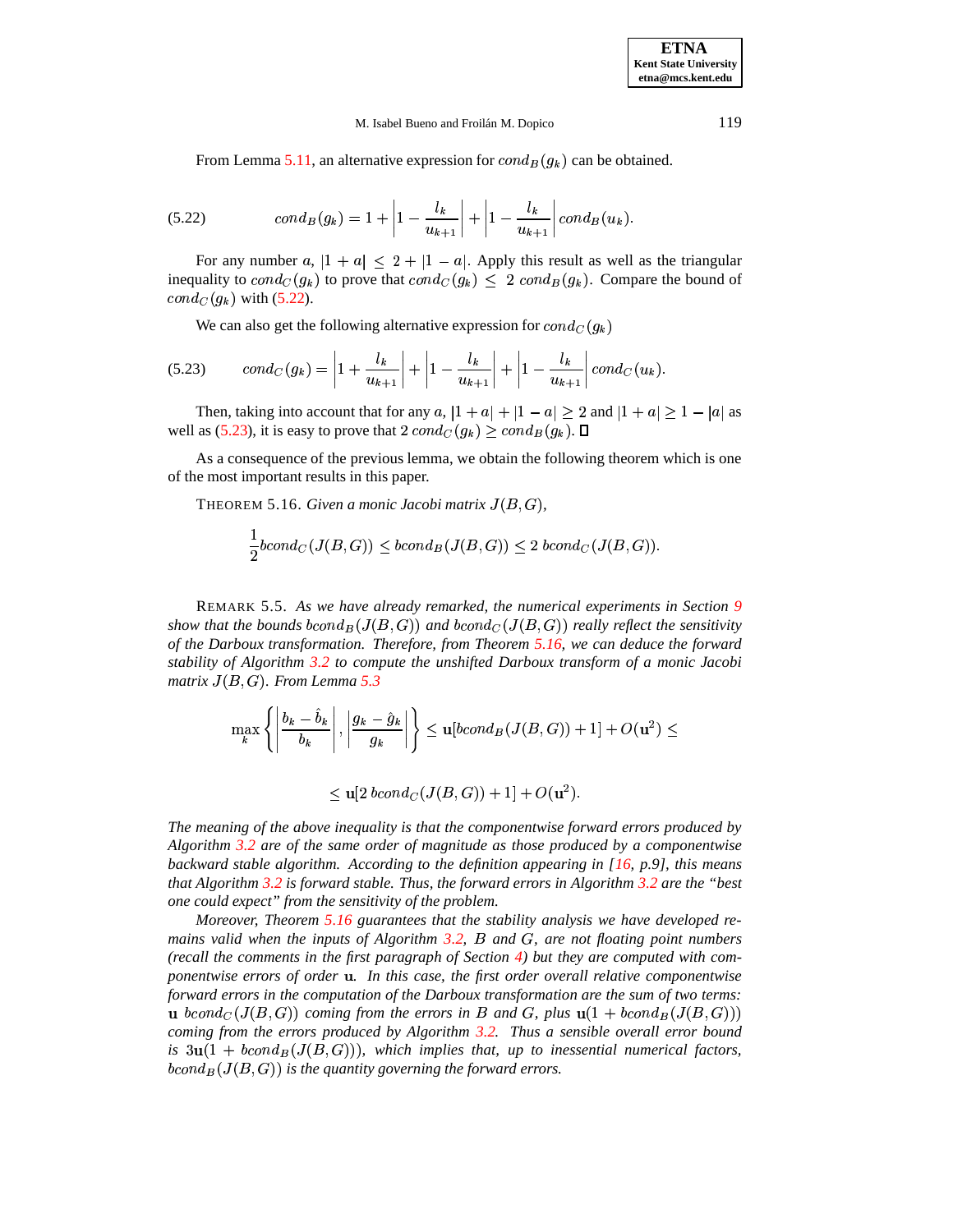*The argument above can be trivially extended to the case in which* <sup>J</sup> *and* <sup>M</sup> *are computed with componentwise forward error bounded by a known constant times .*

<span id="page-19-0"></span>For practical purposes, it is important to prove that  $bcond_B(J(B,G))$  can be computed with low cost.

LEMMA 5.17. *The quantities*  $cond_B(u_k)$ ,  $k = 1 : n - 1$ , defined in Definition [5.10](#page-15-4) *satisfy the following recurrence relation*

$$
cond_B(u_1)=1, cond_B(u_k)=1+\left|\frac{l_{k-1}}{u_k}\right|(1+cond_B(u_{k-1})).
$$

*Proof*. It suffices to substitute the last expression appearing in Definition [5.10](#page-15-4) in the previous equation.  $\square$ 

Then, taking into account  $(5.14)$ ,  $(5.15)$  and  $(5.20)$  as well as Lemma [5.17,](#page-19-0) the cost to compute  $bcond_B(J(B, G))$  is  $14n - 22$  flops. Notice that, since the Algorithm [3.2](#page-6-1) has  $2(n - 1)$  input parameters and  $2n - 3$  output, it is not possible to find a method to estimate the forward errors with computational cost less than  $O(n)$ .

**6. PARTICULAR CASES.** Next we apply the results obtained in Section [5](#page-12-0) to two special kinds of monic Jacobi matrices:

- 1. Monic Jacobi matrices with positive  $G$ , i.e., corresponding to polynomials orthogonal with respect to a positive measure.
- 2. Monic Jacobi matrices diagonally dominant by rows and columns.

For the monic Jacobi matrices with positive  $G$ , we prove that the condition number  $cond_B(J(B, G))$  only depends on the quotients  $\left| \frac{l_j}{u_{i+1}} \right|$  sin  $\left| \text{ since } \left| \frac{u_j - l_j}{u_j + l_j} \right| \leq 1 \text{ and }$  $\left| \leq 1 \text{ and } \frac{l_j}{u_j + l_j} \right| \leq$  $cond_B(J(B, G))$  only depends on the quotients  $\left|\frac{l_j}{u_j+l_1}\right|$  since  $\left|\frac{u_j-l_j}{u_j+l_j}\right| \leq 1$  and  $\left|\frac{l_j}{u_j+l_j}\right| \leq 1$  for all j. For monic Jacobi matrices diagonally dominant by rows and columns, however, we prove that  $\left|\frac{i_j}{n_{i+1}}\right| \leq 1$  for any j and the condition number depends on the other two kinds of quotients. Then, we conclude that for monic Jacobi matrices diagonally dominant by rows and columns with positive  $G$ , Darboux transformation is very well conditioned and small forward errors are obtained. Moreover, from Lemma [4.4,](#page-11-1) Darboux transformation is also componentwise mixed forward-backward stable in this case.

<span id="page-19-3"></span>**6.1. Monic Jacobi matrix associated with a positive measure.** Consider the special case when a monic Jacobi matrix  $J(B, G)$  is associated with a positive measure. Then,  $G_k > 0$ ,  $\forall k \ge 1$ . Since  $G_k = u_k l_k$ ,  $u_k$  and  $l_k$  have the same sign. Therefore,

$$
\left|\frac{u_k - l_k}{u_k + l_k}\right| \le 1, \quad \left|\frac{l_k}{u_k + l_k}\right| \le 1,
$$

and the expressions for  $cond_B(b_k)$  and  $cond_B(g_k)$  can be bounded in the following way:

<span id="page-19-1"></span>(6.1) 
$$
cond_B(b_k) \leq 2 + 2 \sum_{i=1}^{k-1} \prod_{j=i}^{k-1} \left| \frac{l_j}{u_{j+1}} \right|,
$$

<span id="page-19-2"></span>(6.2) 
$$
cond_B(g_k)1 + \left| 1 - \frac{l_k}{u_{k+1}} \right| \left( 2 + 2 \sum_{i=1}^{k-1} \prod_{j=i}^{k-1} \left| \frac{l_j}{u_{j+1}} \right| \right).
$$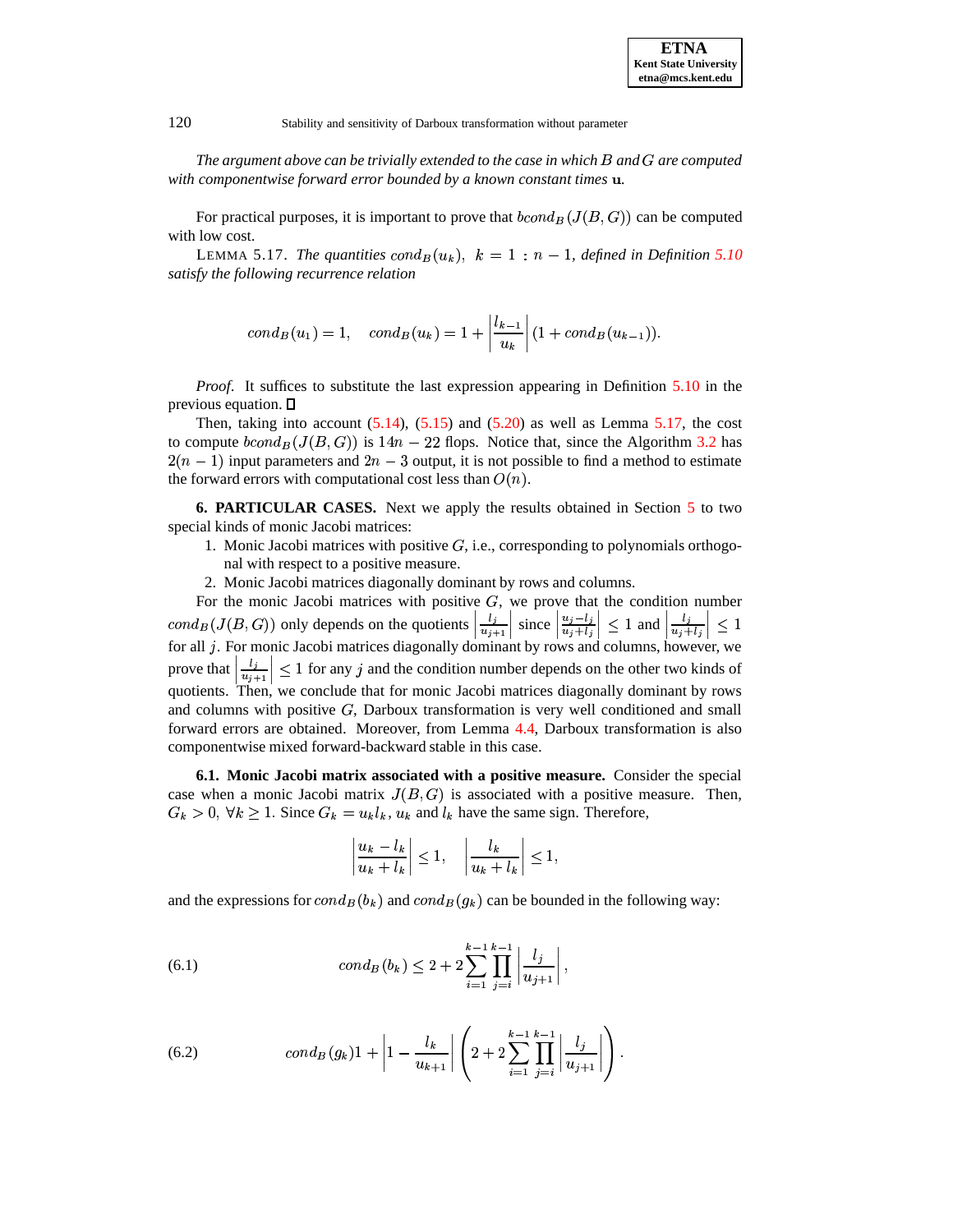| <b>ETNA</b>                  |
|------------------------------|
| <b>Kent State University</b> |
| etna@mcs.kent.edu            |

Equations [\(6.1\)](#page-19-1) and [\(6.2\)](#page-19-2) show that in the case of positive measures,  $cond_B(J(B, G))$  is bounded by a function of the ratios  $\left| \frac{l_i}{l_{i+1}} \right|$ . The . Thus, if  $\left| \frac{l_j}{u_{j+1}} \right| \leq$  $\vert \leq 1, \; \forall j,$ 

$$
cond_B(J(B, G)) \le \max\{2n-2, 4n-7\}.
$$

**6.2. Diagonally dominant monic Jacobi matrices.** Assume that the monic Jacobi matrix  $J(B, G)$  is diagonally dominant by rows and columns simultaneously. Then,

(6.3) 
$$
|B_j| > 1, |B_j| > |G_{j-1}|, \text{ for all } j \ge 1,
$$

<span id="page-20-1"></span>(6.4) 
$$
|u_j| > 1, |u_j| > |G_j|
$$
, for all  $j \ge 1$ ,

<span id="page-20-2"></span>As an immediate consequence of [\(6.4\)](#page-20-1)

(6.5) 
$$
|l_j| = \left|\frac{G_j}{u_j}\right| < 1, \quad j \ge 1.
$$

Moreover, from  $(6.4)$  and  $(6.5)$ ,

$$
\left|\frac{l_j}{u_{j+1}}\right| < 1, \quad j \ge 1.
$$

Then,

$$
cond_B(u_k) \le 2k - 1 \quad \text{and} \quad cond_B(g_k) \le 4k + 1.
$$

Therefore, the elements  $g_k$ ,  $k = 1 : n - 2$  are computed by Algorithm [3.2](#page-6-1) with a "small" forward error. On the other hand,

(6.7) 
$$
cond_B(b_k) = \left| \frac{l_k}{u_k + l_k} \right| + (2k - 1) \left| \frac{u_k - l_k}{u_k + l_k} \right|.
$$

In the special case when  $l_k$  and  $u_k$  have the same sign for any k, i.e., when the measure is positive,

$$
cond_B(b_k) \leq 2k.
$$

Then, under this restraint, the whole matrix  $J(\hat{b}, \hat{g})$  is computed by Algorithm [3.2](#page-6-1) with a "small" forward error. This also means that Darboux transformation is very well-conditioned for matrices associated with positive measures that are diagonally dominant by rows and columns.

<span id="page-20-0"></span>**7. BOUNDS FOR THE CONDITION NUMBER OF SOME FAMILIES OF CLASSICAL ORTHOGONAL POLYNOMIALS.** This section has a marked theoretical orientation. Some analytic considerations relative to the value of the condition number of Darboux transformation of classical families of orthogonal polynomials are presented. This allows us to explain the good results obtained in the numerical experiments appearing in Subsection [3.2](#page-7-0) for Laguerre and Bessel polynomials. We show that for Laguerre polynomials, independently of the value of the parameter  $\alpha$  or the order n of the corresponding monic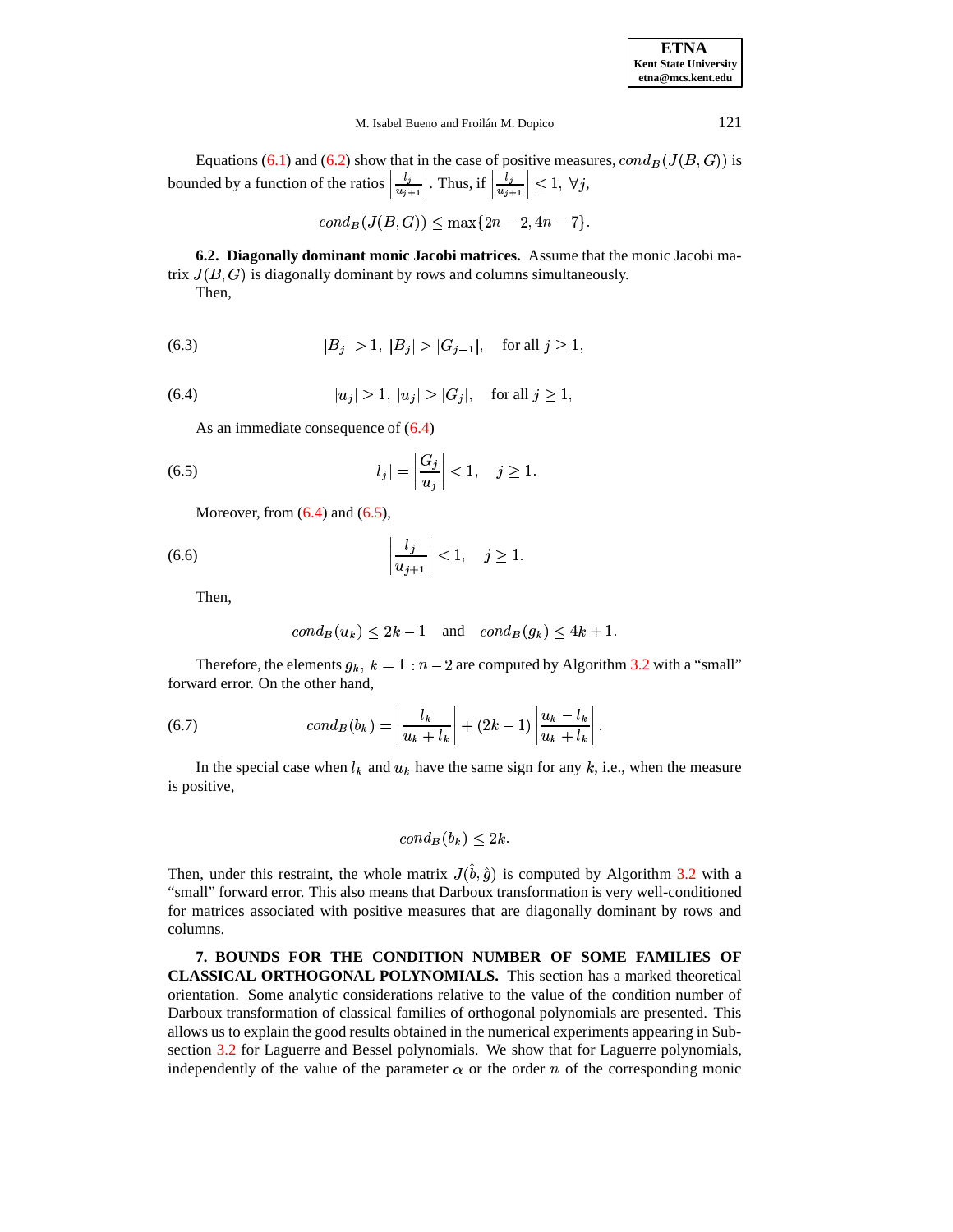$\Box$ 

#### 122 Stability and sensitivity of Darboux transformation without parameter

Jacobi matrix, the condition number  $cond_B(J(B,G))$  is bounded by 3. This means that Darboux transformation for Laguerre polynomials is stable (see Lemma [4.4\)](#page-11-1) and besides small forward errors are produced by Algorithm [3.2.](#page-6-1) For Bessel polynomials and positive values of the parameter  $\alpha$ , we prove that the condition number of Darboux transformation is bounded by a quadratic polynomial in n. Moreover, for sufficiently large values of  $|\alpha|$ , we prove that  $bcond_B(J(B, G))$  tends to 3. We also make some remarks about numerical experiments applied to Bessel polynomials with negative values of  $\alpha$  in which  $bcond_B(J(B,G))$  takes large values. The analytical behaviour of the condition number of Jacobi polynomials has not been studied. Based on numerical experiments, we can say that  $cond_B(J(B, G))$  is not large. For example, for monic Jacobi matrices of order 100, we have not found examples in which  $bcond_B(J(B, G))$  is larger than  $10^5$  by using direct search methods [\[16,](#page-35-12) Chapter 26]. Moreover, for sufficiently large values of one of the parameters defining the Jacobi polynomials it can be shown that  $bcond_B(J(B, G))$  tends to 3 as it occurs with Bessel polynomials. We have also found an example for which the corresponding monic Jacobi matrix has no LU factorization, ( $\alpha = 17$  and  $\beta = 40$ ).

<span id="page-21-0"></span>The following lemma gives an expression for the elements  $u_k$  in terms of the values of the orthogonal polynomials evaluated at zero. Later on we will apply this result to classical families of orthogonal polynomials.

LEMMA 7.1. Let  $J = LU$  be the LU factorization without pivoting of the semi-infinite *monic Jacobi matrix*  $J$  *associated with the sequence of monic orthogonal polynomials*  $\{P_n\}.$ *Then*

$$
u_k = -\frac{P_k(0)}{P_{k-1}(0)}, \quad \text{for all } k.
$$

*Proof.* The result is obtained by induction on  $k$ , taking into account the three-term recurrence relation that  $\{P_m\}$  satisfies (see [\(2.1\)](#page-3-0)). Since  $P_1(0) = -B_1$  and  $P_0(0) = 1$ ,

$$
u_1=B_1=-\frac{P_1(0)}{P_0(0)}.
$$

Assume that  $u_k = -\frac{P_k(0)}{P_{k-1}(0)}$  for  $(0)$   $\sim$  $\frac{\partial f(t)}{\partial x(t)}$  for  $k \leq n$ . Then, taking into account the three-term recurrence relation again

$$
P_{n+1}(0) = -B_{n+1}P_n(0) - G_n P_{n-1}(0).
$$

Dividing the previous expression by  $P_n(0)$  and applying the induction hypotheses,

$$
-\frac{P_{n+1}(0)}{P_n(0)} = B_{n+1} - \frac{G_n}{u_n} = B_{n+1} - l_n = u_{n+1}.
$$

**7.1. Laguerre Polynomials.** Laguerre polynomials constitute a uniparametric family. For every value of the parameter, the corresponding sequence of polynomials is orthogonal with respect to a positive measure supported in  $(0, \infty)$ . Therefore, the results obtained in Section [6.1](#page-19-3) can be applied to them.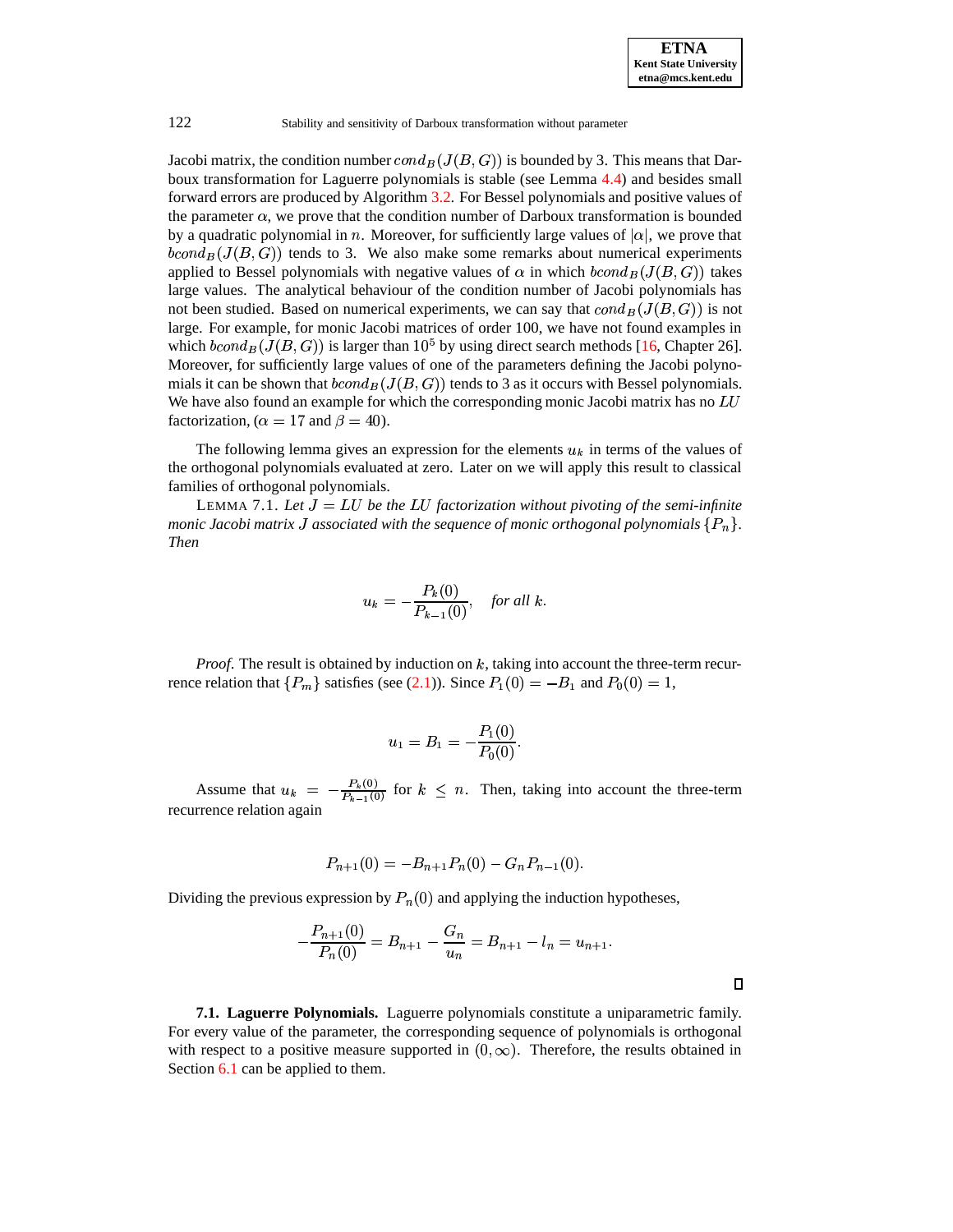**ETNA Kent State University etna@mcs.kent.edu**

#### M. Isabel Bueno and Froilán M. Dopico 123

Monic Laguerre polynomials of parameter  $\alpha$  >  $-1$  satisfy the following three-term recurrence relation:

<span id="page-22-0"></span>(7.1) 
$$
L_{n+1}^{\alpha}(x) = (x - B_{n+1}^{\alpha})L_n^{\alpha}(x) - G_n^{\alpha}L_{n-1}^{\alpha}(x), \quad n \ge 0,
$$

$$
L_0^\alpha(x)=1,\quad L_{-1}^\alpha(x)=0,
$$

<span id="page-22-1"></span>where

<span id="page-22-2"></span>(7.2) 
$$
B_n^{\alpha} = 2n + \alpha - 1, \quad G_n^{\alpha} = n(n + \alpha).
$$

LEMMA 7.2.

$$
L_n^{\alpha}(0) = (-1)^n \prod_{i=1}^n (i + \alpha), \quad \text{for all } n.
$$

*Proof.* The result is obtained by induction on n and taking into account [\(7.1\)](#page-22-0) and [\(7.2\)](#page-22-1).  $\Box$ 

<span id="page-22-3"></span>Taking into account Lemmas [7.1](#page-21-0) and [7.2](#page-22-2) as well as the expression of  $l_j$  in terms of  $G_j$ and  $u_j$ , in the next lemma we give an explicit expression of  $u_j$  and  $l_j$  in terms of j and the parameter  $\alpha$ .

LEMMA 7.3. *For Laguerre polynomials*

$$
u_j = j + \alpha, \quad l_j = j, \quad \text{for all } j.
$$

Our aim in this section is to give a tight bound of  $cond_B(J(B, G))$  when  $J(B, G)$  is the  $n \times n$  monic Jacobi matrix associated with Laguerre polynomials of parameter  $\alpha$ . We give an explicit expression of  $cond_B(b_k)$  and  $cond_B(g_k)$  (recall Definition [5.10,](#page-15-4) [\(5.14\)](#page-16-0), [\(5.15\)](#page-16-1) and  $(5.20)$ ) taking into account Lemma [7.3](#page-22-3) that will allow us to obtain that bound. It is straightforward to obtain

<span id="page-22-5"></span><span id="page-22-4"></span>(7.3) 
$$
\frac{l_j}{u_{j+1}} = \frac{j}{j+1+\alpha}, \quad \frac{l_j}{u_j+l_j} = \frac{j}{2j+\alpha}, \quad \frac{u_j-l_j}{u_j+l_j} = \frac{\alpha}{2j+\alpha}.
$$

LEMMA 7.4. *For*  $k \geq 1$ ,

$$
cond_B(u_k) = \frac{2k+\alpha}{2+\alpha}.
$$

*Proof.* By induction on  $k$ , we prove that

$$
\sum_{i=1}^{k-1}\prod_{j=i}^{k-1}\left|\frac{l_j}{u_{j+1}}\right|=\frac{k-1}{2+\alpha}.
$$

<span id="page-22-6"></span>Then, taking into account Definition [5.10,](#page-15-4) the result is obtained.  $\square$ 

LEMMA 7.5.

$$
cond_B(b_k)=\frac{k}{2k+\alpha}+\frac{|\alpha|}{2+\alpha},\quad cond_B(g_k)=\frac{3\alpha+4}{2+\alpha}.
$$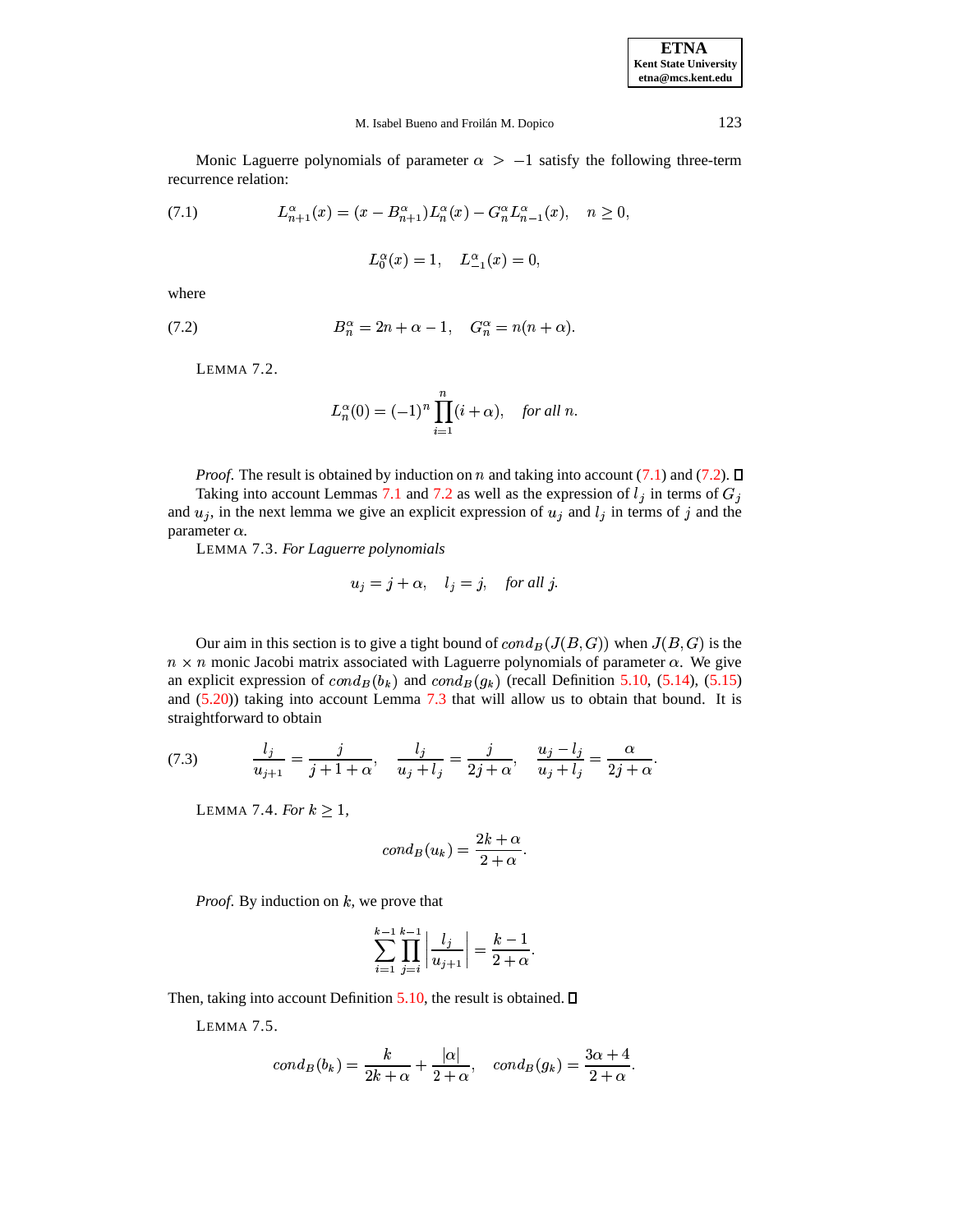<span id="page-23-0"></span>*Proof.* It suffices to consider [\(5.14\)](#page-16-0), [\(5.15\)](#page-16-1), Lemma [7.4](#page-22-4) as well as [\(7.3\)](#page-22-5) to obtain the results.

THEOREM 7.6. Let  $J(B, G)$  be the monic Jacobi matrix of order n associated with *Laguerre polynomials of parameter . Then*

$$
cond_B(J(B,G)) \leq 3.
$$

*Proof*. Taking into account Lemma [7.5,](#page-22-6) it can be shown in a straightforward way that  $cond_B(b_k) \leq 3$  and  $cond_B(g_k) \leq 3$  for all k and  $\alpha$ . Then, considering [\(5.18\)](#page-17-1), the result is obtained.  $\square$ 

As a consequence of the developments in this section, we can assert that the errors produced by Algorithm [3.2](#page-6-1) are optimal in the case of Laguerre polynomials. In the first place, it is componentwise stable in the mixed forward-backward sense (see Theorem [4.3](#page-11-0) and Lemma [4.4\)](#page-11-1) and in the second place, Lemma [5.3](#page-12-3) and Theorem [7.6](#page-23-0) guarantee that the forward error is less than  $4u + O(u^2)$ . Moreover, these results are independent of n.

**7.2. Generalized Bessel polynomials.** Bessel polynomials are orthogonal with respect to a signed measure. Bessel polynomials of parameter  $\alpha$  satisfy the following three-term recurrence relation:

<span id="page-23-1"></span>(7.4) 
$$
Q_{n+1}^{\alpha}(x) = (x - B_{n+1}^{\alpha})Q_n^{\alpha}(x) - G_n^{\alpha}Q_{n-1}^{\alpha}(x), \quad n \ge 1,
$$

$$
Q_0^{\alpha}(x) = 1, \quad Q_1^{\alpha}(x) = x + \frac{2}{2 + \alpha}.
$$

Moreover,

<span id="page-23-2"></span>
$$
(7.5) \ B_n^{\alpha} = \frac{-2\alpha}{(2n+\alpha)(2n+\alpha-2)}, \quad G_n^{\alpha} = \frac{-4n(n+\alpha)}{(2n+\alpha)^2(2n-1+\alpha)(2n+1+\alpha)}.
$$

LEMMA 7.7.

$$
Q_k^{\alpha}(0) = \frac{2^k}{\prod_{i=k+1}^{2k} (i+\alpha)}, \quad k \ge 0.
$$

 $\blacksquare$  . The contract of the contract of the contract of the contract of the contract of the contract of the contract of the contract of the contract of the contract of the contract of the contract of the contract of the

<span id="page-23-3"></span>*Proof.* The result is obtained by induction on  $k$  and taking into account [\(7.4\)](#page-23-1) and [\(7.5\)](#page-23-2). In the next lemma we give explicit expressions for  $u_j$  and  $l_j$  in terms of  $j$  and the parameter  $\alpha$ . This is again a simple consequence of Lemma [7.1.](#page-21-0)

LEMMA 7.8.

$$
u_j = \frac{-2(j+\alpha)}{(2j-1+\alpha)(2j+\alpha)}, \quad l_j = \frac{2j}{(2j+\alpha)(2j+1+\alpha)}, \quad \text{for all } j.
$$

In order to estimate a bound for  $cond_B(J(B, G))$ , where  $J(B, G)$  is the monic Jacobi matrix of order n associated with Bessel polynomials of parameter  $\alpha$ , it is necessary to bound the quotients

$$
\left|\frac{l_k}{u_{k+1}}\right|, \quad \left|\frac{l_k}{u_k+l_k}\right|, \quad \left|\frac{u_k-l_k}{u_k+l_k}\right|.
$$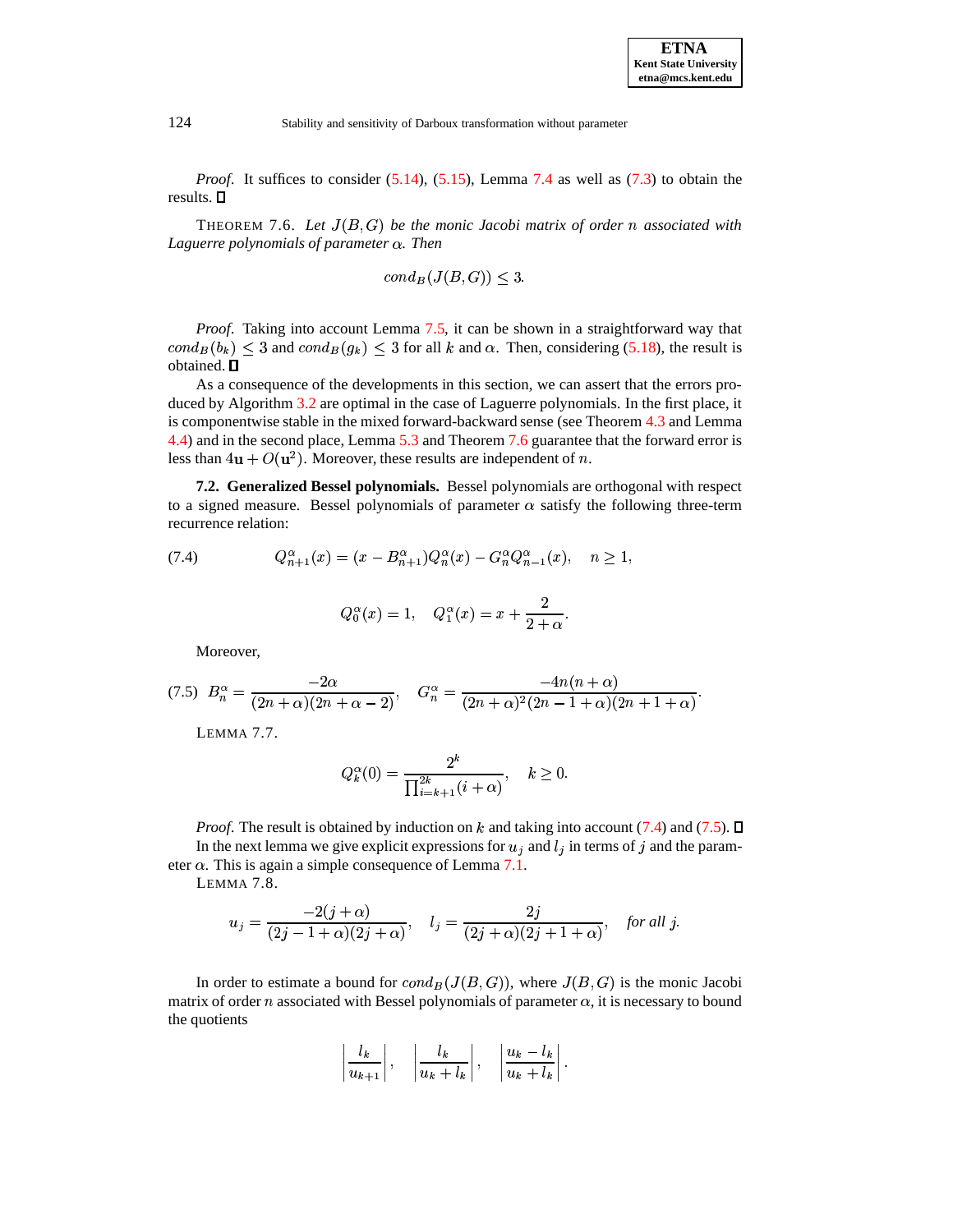<span id="page-24-0"></span>This can easily be done for positive values of the parameter  $\alpha$ .

LEMMA 7.9. If 
$$
\alpha > 0
$$
, then  $\left| \frac{l_k}{u_{k+1}} \right| \le 1$  for any  $k \ge 1$ .

<span id="page-24-4"></span>*Proof*. Considering Lemma [7.8,](#page-23-3) we get

(7.6) 
$$
\left|\frac{l_k}{u_{k+1}}\right| = \left|\frac{-k(2k+2+\alpha)}{(2k+\alpha)(k+1+\alpha)}\right|.
$$

Then,  $\left| \frac{l_k}{u_{k+1}} \right| \leq 1$  $\leq 1$  if and only if

$$
\frac{\alpha^2 + \alpha(4k+1) + 4k(k+1)}{(2k+\alpha)(k+1+\alpha)} \ge 0 \text{ and } \frac{\alpha(\alpha+2k+1)}{(2k+\alpha)(k+1+\alpha)} \ge 0.
$$

But it is easy to see that both inequalities are true for any  $k \geq 1$  and  $\alpha > 0$ .  $\Box$ 

Then, taking into account Lemma [7.9,](#page-24-0) if  $J(b, g)$  denotes the Darboux transform of order  $n-1$  of the monic Jacobi matrix of order n associated with Bessel polynomials of parameter  $\alpha>0,$ 

<span id="page-24-3"></span><span id="page-24-1"></span>
$$
(7.7) \qquad cond_B(b_k) \le \left| \frac{l_k}{u_k + l_k} \right| + \left| \frac{u_k - l_k}{u_k + l_k} \right| (2k - 1), \quad cond_B(g_k) \le 4k + 1.
$$

LEMMA 7.10. *If*  $\alpha > 0$ , then

$$
\left|\frac{l_k}{u_k+l_k}\right| \leq k.
$$

<span id="page-24-5"></span>*Proof*. Taking into account Lemma [7.8](#page-23-3)

<span id="page-24-2"></span>(7.8) 
$$
\frac{l_k}{u_k + l_k} \frac{k(2k - 1 + \alpha)}{-\alpha^2 - (2k + 1)\alpha - 2k}.
$$

Then, it is easy to prove the lemma.  $\square$ 

LEMMA 7.11. *If*  $\alpha > 0$ *, then* 

$$
\left|\frac{u_k-l_k}{u_k+l_k}\right|\leq 2k.
$$

<span id="page-24-6"></span>*Proof*. In a similar way to the proof of the previous lemma, we get

(7.9) 
$$
\frac{u_k - l_k}{u_k + l_k} \left| \frac{\alpha^2 + (4k+1)\alpha + 4k^2}{\alpha^2 + (2k+1)\alpha + 2k} \right|.
$$

Then, the result follows straightforwardly.  $\square$ 

Considering Lemmas [7.10](#page-24-1) and [7.11](#page-24-2) as well as [\(7.7\)](#page-24-3) , it is easy to get a bound for  $cond_B(J(B, G))$  when  $J(B, G)$  is the  $n \times n$  monic Jacobi matrix associated with Bessel polynomials of parameter  $\alpha$ .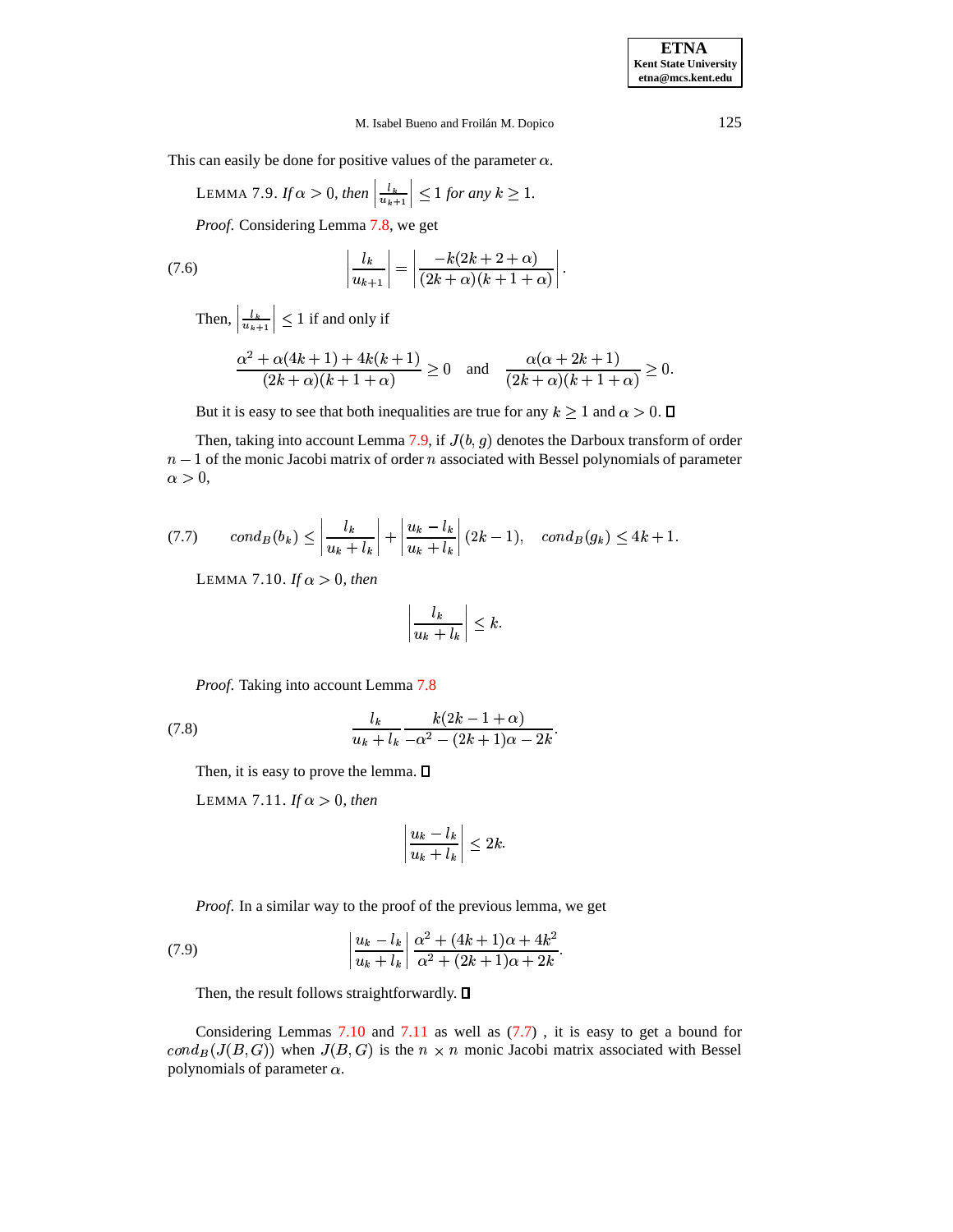THEOREM 7.12. Let  $J(B, G)$  be the monic Jacobi matrix of order n associated with *Bessel polynomials of parameter*  $\alpha > 0$ *. Then,* 

$$
cond_B(J(B, G)) \le 4n^2 - 9n + 5.
$$

When the parameter  $\alpha$  is negative, it is possible to find examples in which  $bcond_B(J(B, G))$  is very large. For example, for  $\alpha = -94/7$  and  $n = 100$ ,  $bcond_B(J(B, G)) = 6.32 \cdot 10^{18}$ . For more details, see Section [9.](#page-33-0)

Things are completely different if we consider  $|\alpha|$  sufficiently large.

**THEOREM** 7.13. Let  $J(B, G)$  be the monic Jacobi matrix of order n associated with *Bessel polynomials of parameter . Then,*

$$
\lim_{\alpha \to \infty} bcond_B(J(B, G)) = 3, \quad \lim_{\alpha \to -\infty} bcond_B(J(B, G)) = 3
$$

*Proof.* Notice from [\(7.6\)](#page-24-4), [\(7.8\)](#page-24-5) and [\(7.9\)](#page-24-6), that

$$
\lim_{\alpha \to \infty} \left| \frac{l_j}{u_{j+1}} \right| = 0, \quad \lim_{\alpha \to \infty} \left| \frac{l_j}{u_j + l_j} \right| = 0, \quad \lim_{\alpha \to \infty} \left| \frac{u_j - l_j}{u_j + l_j} \right| = 1,
$$

and the same results are obtained when considering the limit  $\alpha \to -\infty$ . Then, taking into account  $(5.14)$ ,  $(5.15)$  and Definition [5.10,](#page-15-4)

$$
\lim_{\alpha \to \infty} cond_B(b_k) = 1, \quad \lim_{\alpha \to \infty} cond_B(g_k) = 3
$$

and the result is obtained in a straightforward way.  $\square$ 

**8. DARBOUX TRANSFORMATION FOR SYMMETRIC POSITIVE DEFINITE JACOBI MATRICES.** In this section we analyze the symmetric Darboux transformation. If we consider a positive measure  $\mu$  supported in  $(0,\infty),$  apart from the corresponding monic Jacobi matrix J (see [\(1.1\)](#page-1-0)), we can consider the symmetric Jacobi matrix  $J_s$  (see [\(2.2\)](#page-3-1)). Moreover, this matrix is positive definite and, therefore, its Cholesky factorization exists. In [\[17\]](#page-35-3), it is proven that the following transformation (symmetric Darboux transformation) computes the symmetric Jacobi matrix associated with  $xd\mu$ ,

$$
J_s = LL^t, \quad (J_1)_s = L^t L,
$$

where  $LL<sup>t</sup>$  denotes the Cholesky factorization of  $J_s$ .

It is well known that the usual algorithm to compute the Cholesky factorization is a normwise backward stable algorithm and that, for tridiagonal matrices, it is componentwise backward stable  $[16]$ . On the other hand, numerical experiments show that, for finite matrices, the spectral condition number of  $J_s(B, \sqrt{G})$ ,  $\kappa_2(J_s(B, \sqrt{G}))$ , can be much smaller than  $\kappa_2(J(B, G))$ . Here the notation introduced in Section [3](#page-4-2) is used. For instance, in the next table we show both condition numbers for Laguerre Polynomials with parameter  $1/10$ ;  $n$ denotes the order of the matrix.

|                 | $n=10$      | $n=50$          | $n=100$            |
|-----------------|-------------|-----------------|--------------------|
| $\kappa_2(J)$   | $5.410^{7}$ | $4.46\ 10^{64}$ | $1.39\ 10^{158}$   |
| $\kappa_2(J_s)$ | $13.5810^2$ | $8.3 10^3$      | 3.310 <sup>4</sup> |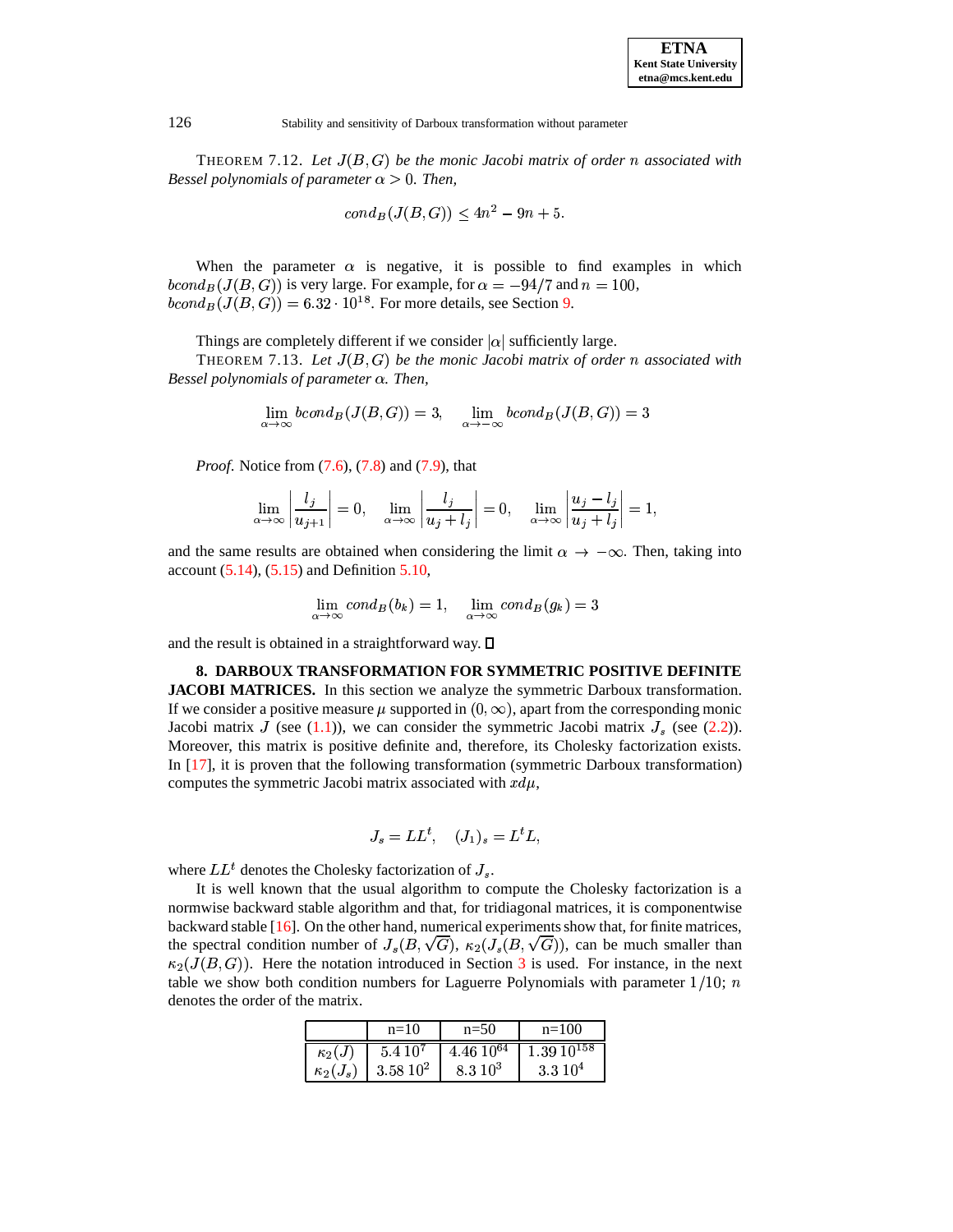**ETNA Kent State University etna@mcs.kent.edu**

#### M. Isabel Bueno and Froilán M. Dopico 127

Then, it is natural to ask whether, in the case of positive measures supported in  $(0, \infty)$ , we can expect to compute the corresponding symmetric Jacobi matrix associated with  $xd\mu$  with higher accuracy than the monic Jacobi matrix. In this section we show that this is not true. In fact, both algorithms are mixed forward-backward stable and the corresponding condition numbers have similar magnitudes (Theorem [8.15\)](#page-32-0) which implies that similar forward errors must be expected.

Let  $J(B, G)$  (see [\(3.1\)](#page-5-2)) be the  $n \times n$  monic Jacobi matrix associated with a positive measure  $\mu$ . Consider the corresponding symmetric Jacobi matrix,  $J_s(B,\sqrt{G})$ . Both matrices are similar. In fact, there exists a diagonal matrix D such that

$$
J(B,G)=D\cdot J_s(B,\sqrt{G})\cdot D^{-1},
$$

where

$$
D(i,i) = \begin{cases} 1 & i = 1, \\ \sqrt[n]{\prod_{j=1}^{i-1} G_j}, & i \ge 2. \end{cases}
$$

Assume that the measure  $\mu$  is supported in  $(0,\infty).$  Then,  $J_s(B,\sqrt{G})$  is a positive definite matrix and, therefore, the corresponding Cholesky factorization exists. Moreover, let us consider the symmetric Darboux transformation applied to the section of order  $n$  of  $J_s(B,\sqrt{G}),$ i.e.,

$$
J_s(B, \sqrt{G}) = LL^t,
$$
  

$$
J_s(b, \sqrt{g}) = (L^t L)_{n-1}.
$$

It is obvious that  $J_s(b, \sqrt{g})$  is also a positive definite tridiagonal matrix. This matrix corresponds to the  $(n-1) \times (n-1)$  leading principal submatrix of the symmetric Jacobi matrix associated with  $xd\mu$  [\[12,](#page-35-6) [17\]](#page-35-3). In the sequel, we denote the symmetric Jacobi matrices by  $J_s(B, C)$  assuming that the entries of C are all positive.

```
The MATLAB code that computes Cholesky factorization of J_s(B, C) is
```
<span id="page-26-1"></span>ALGORITHM 8.1. *Given a symmetric positive definite Jacobi matrix*  $J_s(B,C) \in R^{n \times n}$ , *this algorithm computes its Cholesky factorization.*  $1(1,1)=sqrt(B(1))$ for i=1:n-1  $1(i+1,i)=C(i)/1(i,i)$  $l(i+1,i+1)=sqrt(R(i+1)-l(i+1,i)^2)$ end

The following algorithm computes the symmetric Darboux transform of a symmetric Jacobi matrix,  $J_s(B, C)$ .

<span id="page-26-0"></span>ALGORITHM 8.2. *Given a positive definite symmetric Jacobi matrix*  $J_s(B,C) \in R^{n \times n}$ , *this* algorithm computes its symmetric Darboux transform of order  $n-1$ ,  $J_s(b,c) \in$  $(n-1)\times(n-1)$ .

```
1(1,1)=sqrt(B(1))for i=1:n-2l(i+1,i)=C(i)/l(i,i)b(i)=l(i,i)^2 + l(i+1,i)^2l(i+1,i+1)=sqrt(B(i+1)-l(i+1,i)^2)
```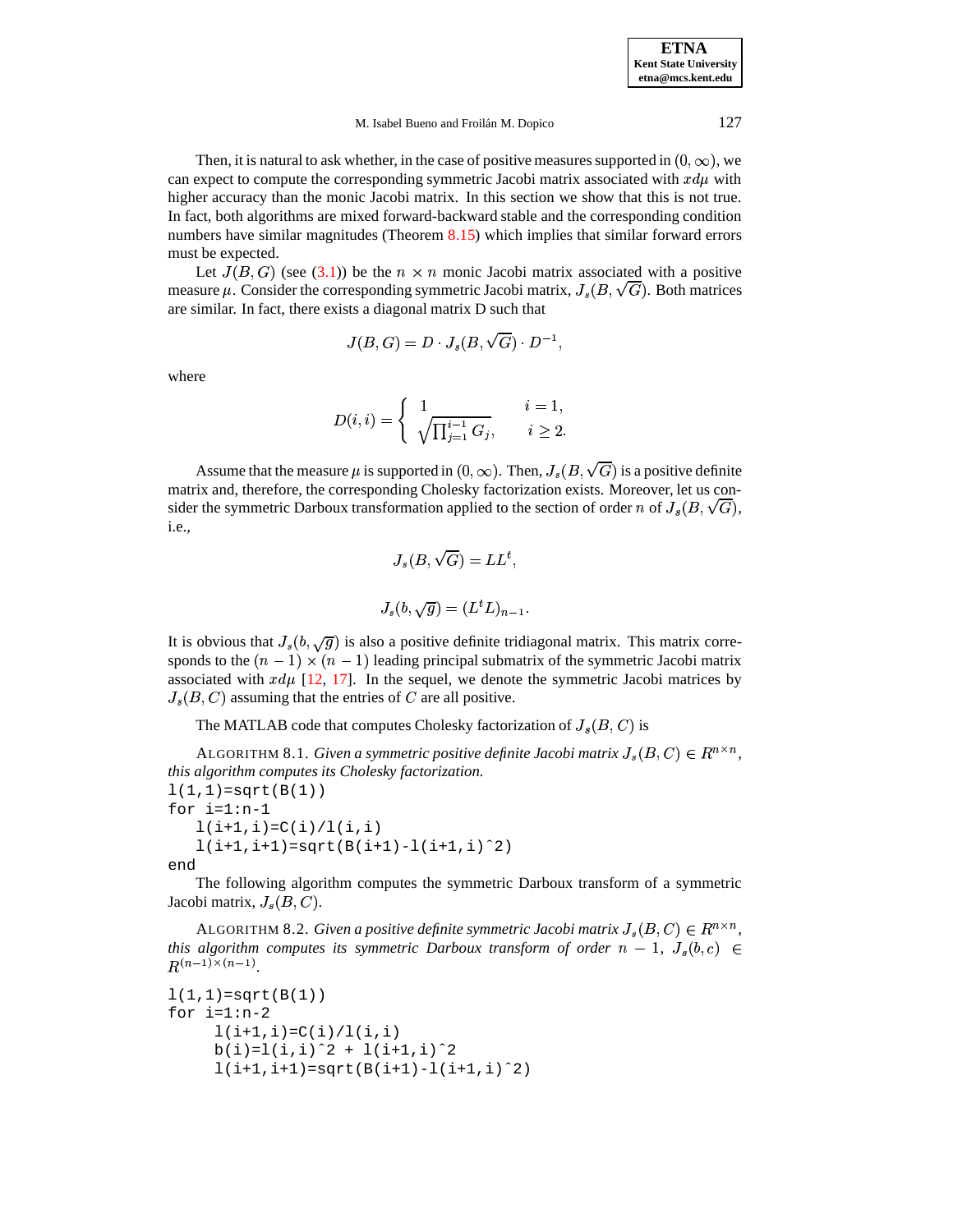$$
c(i) = 1(i+1, i+1)1(i+1, i)
$$

end  $l(n,n-1)=C(n-1)/l(n-1,n-1)$  $b(n-1)=1(n-1,n-1)^2 + 1(n,n-1)^2$ 

The computational cost of Algorithm [8.2](#page-26-0) is  $7n - 11$  flops which is almost twice the cost of Algorithm [3.2.](#page-6-1)

The next lemma states the relation between the elements of a monic Jacobi matrix and the associated symmetric Jacobi matrix. This lemma will be used when proving that the condition numbers of Darboux transformation and symmetric Darboux transformation are of similar magnitude.

<span id="page-27-1"></span>LEMMA 8.1. Let  $J(B, G) = LU$  be the LU factorization without pivoting of  $J(B, G)$ , and let  $J_s(B,C) = LL^t(C := \sqrt{G})$  be the Cho  $\mathcal{F}^t$   $(C:=\sqrt{G})$  be the Cholesky factorization of  $J_s(B,C).$  Then,

$$
l_{ii}=\sqrt{\tilde u_i},\quad i=1:n,\quad l_{i+1,i}=\sqrt{\tilde l_i},\quad i=1:n-1,
$$

*where*  $_i$  denotes the element of  $U$  in position  $(i,i)$ ,  $l_i$  denotes the element of  $L$  in position  $(i+1)$  $(1, i)$ , and  $l_{ii}$  and  $l_{i+1,i}$  denote the elements of  $L$  in positions  $(i, i)$  and  $(i + 1, i)$ , respectively.

**8.1. Backward error analysis.** The following three results are equivalent to Theorems [4.1,](#page-10-0) [4.2](#page-10-1) and [4.3](#page-11-0) obtained for Darboux transformation, but since the matrix  $J_s(B, C)$  is positive definite, perfect componentwise stability is obtained. Recall that a similar result was obtained for monic Jacobi matrices associated with positive measures supported in  $(0, \infty)$  (see Lemma [4.4](#page-11-1) and Theorem [4.3\)](#page-11-0). In this section, it is assumed that the elements of  $J_s(B, C)$  are real floating point numbers. Similar remarks to those appearing at the beginning of Section [4](#page-9-0) and Remark [5.5](#page-18-0) remain valid in this case.

<span id="page-27-0"></span>THEOREM 8.2. Let  $J_s(B,C)$  be a positive definite Jacobi matrix of order n. If  $\hat{L}$  is the %-*factor computed by Algorithm [8.1,](#page-26-1) then*

$$
J_s(B+\Delta B,C+\Delta C)=\hat{L}\hat{L}^t,\quad |\Delta B|\leq \frac{3\mathbf{u}+3\mathbf{u}^2+\mathbf{u}^3}{1-3\mathbf{u}-3\mathbf{u}^2-\mathbf{u}^3}|B|,\quad |\Delta C|\leq \mathbf{u}|C|.
$$

*Proof.* For the computed quantities, we get

$$
\hat{l}_{11}(1+\epsilon_1)=\sqrt{B_1}, \quad |\epsilon_1|\leq \mathbf{u},
$$

and then,

$$
|B_1 - \hat{l}_{11}^2| \le (2\mathbf{u} + \mathbf{u}^2)\hat{l}_{11}^2.
$$

For  $i = 2 : n - 1$ ,

$$
\hat{l}_{ii}(1+\epsilon_{i}) = \sqrt{\frac{B_{i} - \hat{l}_{i,i-1}^{2}(1+\delta_{i})}{(1+\eta_{i})}}, \quad |\epsilon_{i}|, |\delta_{i}|, |\eta_{i}| \leq \mathbf{u},
$$

$$
\hat{l}_{ii}^{2}(1+2\epsilon_{i}+\epsilon_{i}^{2})(1+\eta_{i}) = B_{i} - \hat{l}_{i,i-1}^{2}(1+\delta_{i}),
$$

$$
B_{i} - \hat{l}_{i,i-1}^{2} - \hat{l}_{ii}^{2} = \hat{l}_{i,i-1}^{2}\delta_{i} + \hat{l}_{ii}^{2}(2\epsilon_{i}+\eta_{i}+2\epsilon_{i}\eta_{i}+\epsilon_{i}^{2}+\epsilon_{i}^{2}\eta_{i}).
$$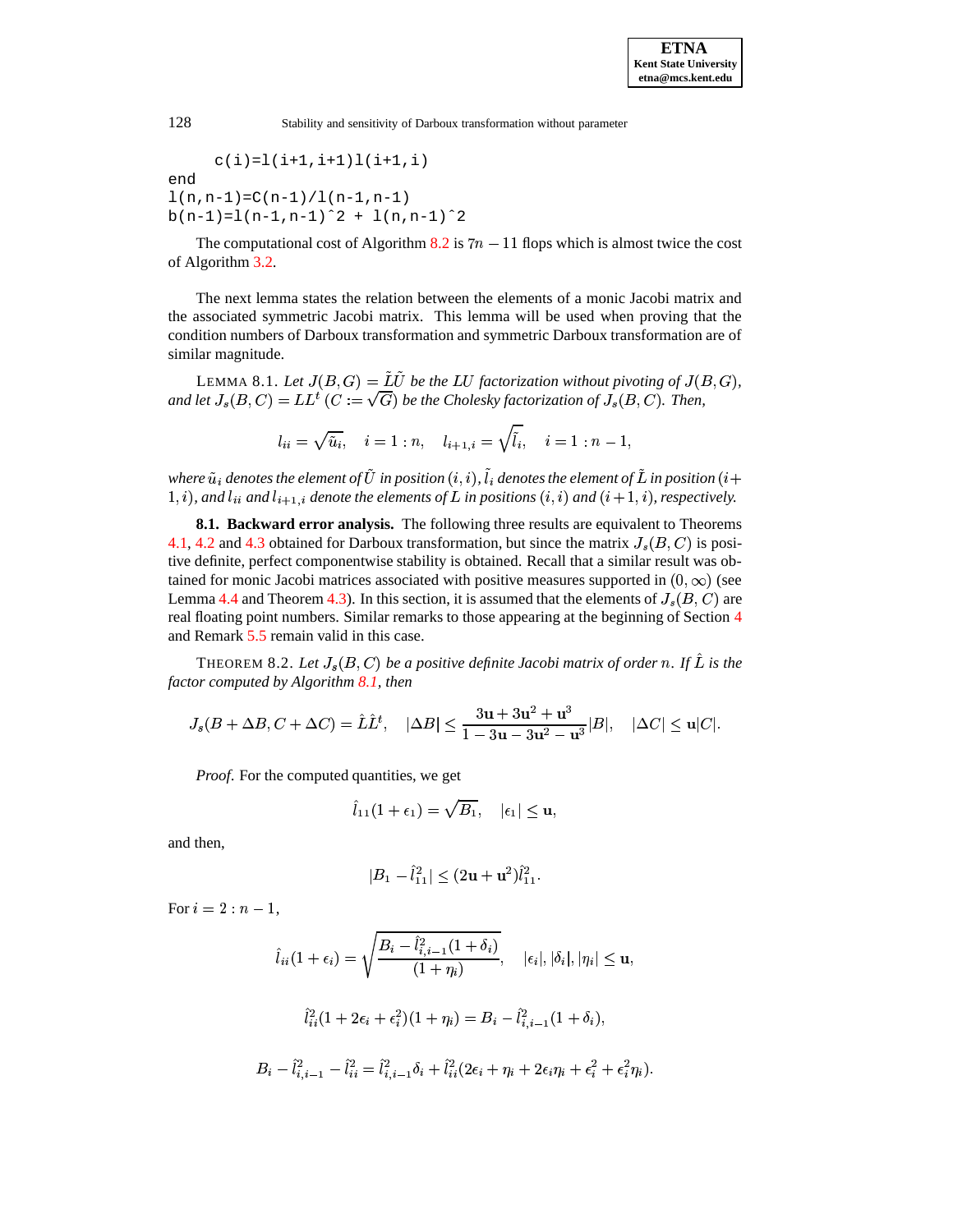Then, we get

$$
|B_i - \hat{l}_{i,i-1}^2 - \hat{l}_{ii}^2| \leq \hat{l}_{i,i-1}^2 \mathbf{u} + \hat{l}_{ii}^2 (3\mathbf{u} + 3\mathbf{u}^2 + \mathbf{u}^3) \leq (3\mathbf{u} + 3\mathbf{u}^2 + \mathbf{u}^3)(\hat{l}_{i,i-1}^2 + \hat{l}_{ii}^2).
$$

Finally, for  $i = 1 : n - 1$ 

$$
\hat{l}_{i+1,i} = \frac{C_i}{\hat{l}_{ii}} (1 + \delta_i), \quad \text{and} \quad |C_i - \hat{l}_{ii}\hat{l}_{i+1,i}| \le \mathbf{u}|C_i|.
$$

Previous results show that

$$
J_s(B+\Delta B,C+\Delta C)=\hat{L}\hat{L}^t, \quad |\Delta B|\leq (3\mathbf{u}+3\mathbf{u}^2+\mathbf{u}^3)|diag(\hat{L}\hat{L}^t)|, \quad |\Delta C|\leq \mathbf{u}|C|.
$$

But

$$
|diag(\hat{L}\hat{L}^t)|\leq |B|+|\Delta B|\leq |B|+(3\mathbf{u}+3\mathbf{u}^2+\mathbf{u}^3)|diag(\hat{L}\hat{L}^t)|.
$$

Therefore,

$$
|diag(\hat{L}\hat{L}^t)|\leq \frac{|B|}{1-3\mathbf{u}-3\mathbf{u}^2-\mathbf{u}^3}
$$

and the result follows easily.  $\square$ 

For the second step of symmetric Darboux transformation, i.e.,  $J_s(b,c) = (L^t L)_{n-1}$ , we  $\blacksquare$  $L)_{n-1}$ , we get the following result.

<span id="page-28-0"></span>LEMMA 8.3. Let L be a bidiagonal lower triangular matrix, and let  $J_s(b,c) = L^tL$  be *be* the exact product of  $L^t$  times  $L$ . Let  $J_s(\hat{b}, \hat{c})$  be the computed product of  $L^t$  times  $L$ . Then,

$$
|b-\hat{b}|\leq \frac{2\mathbf{u}}{1-\mathbf{u}}|\hat{b}|, \quad and \quad |c-\hat{c}|\leq \mathbf{u}|\hat{c}|,
$$

*which in matrix notation implies that*

$$
J_s(\hat{b}+\Delta\hat{b},\hat{c}+\Delta\hat{c})=(L^tL),\quad |\Delta\hat{b}|\leq \frac{2\mathbf{u}}{1-\mathbf{u}}|\hat{b}|,\quad |\Delta\hat{c}|\leq \mathbf{u}|\hat{c}|.
$$

*Proof*.

$$
\hat{b}_k(1+\epsilon_k)=l_{kk}^2(1+\delta_k)+l_{k+1,k}^2(1+\eta_k),\quad |\epsilon_k|,|\delta_k|,|\eta_k|\leq \mathbf{u}.
$$

Then,

$$
|\hat{b}_k - l_{kk}^2 - l_{k+1,k}^2| \le \mathbf{u}(|\hat{b}_k| + l_{kk}^2 + l_{k+1,k}^2),
$$

which means that

$$
|b_k - \hat{b}_k| \le \mathbf{u}(|\hat{b}_k| + b_k) \le \mathbf{u}(2|\hat{b}_k| + |b_k - \hat{b}_k|)
$$

and the result follows in a straightforward way.

On the other hand,

$$
\hat{c}_k(1+\zeta_k) = l_{k+1,k} l_{k+1,k+1}, \quad |\zeta_k| \leq \mathbf{u}.
$$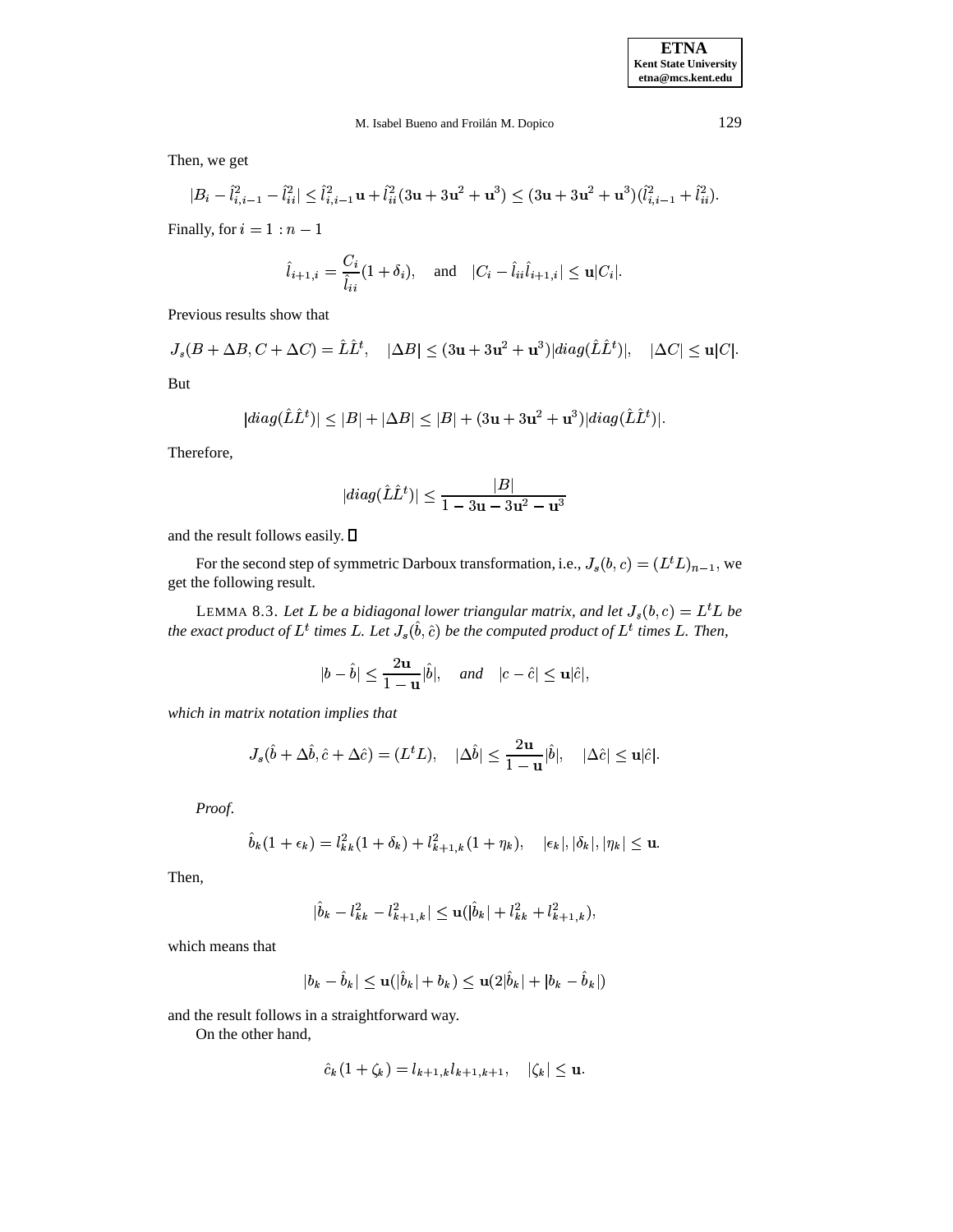$$
|\hat{c}_k-l_{k+1,k}l_{k+1,k+1}|\leq \mathbf{u}|\hat{c}_k|.
$$

Therefore, taking into account Theorem [8.2](#page-27-0) and Lemma [8.3,](#page-28-0) it is easy to prove the main stability result for the symmetric Darboux transformation.

<span id="page-29-0"></span>THEOREM 8.4. *Given a positive definite symmetric Jacobi matrix of order*  $n$ *,*  $J_s(B,C)$ *,* let  $J_s(b,c)$  be its symmetric Darboux transform of order  $n-1$ . If  $J_s(\hat{b},\hat{c})$  and  $\hat{L}$  are the *matrices computed by Algorithm [8.2,](#page-26-0) then*

$$
J_s(B+\Delta B, C+\Delta C)=\hat{L}\hat{L}^t, \quad |\Delta B|\leq \frac{3\mathbf{u}+3\mathbf{u}^2+\mathbf{u}^3}{1-3\mathbf{u}-3\mathbf{u}^2-\mathbf{u}^3}|B|, \quad |\Delta C|\leq \mathbf{u}|C|,
$$

$$
J_s(\hat{b}+\Delta\hat{b},\hat{c}+\Delta\hat{c})=(\hat{L}^t\hat{L})_{n-1},\quad |\Delta\hat{b}|\leq \frac{2\mathbf{u}}{1-\mathbf{u}}|\hat{b}|,\quad |\Delta\hat{c}|\leq \mathbf{u}|\hat{c}|.
$$

Notice that we have shown that the symmetric Darboux transformation is componentwise stable in the mixed forward-backward sense.

**8.2. Conditioning of symmetric Darboux transformation.** In this section we define the corresponding componentwise relative condition number with respect to perturbations in components associated with the symmetric Darboux transformation and a sharp bound for it is obtained. Notice that, in this case, Theorem [8.4](#page-29-0) guarantees that this is also the condition number associated with the backward errors. This fact simplifies the analysis compared with Section [5.](#page-12-0)

<span id="page-29-1"></span>DEFINITION 8.5. Let  $J_s(b, c)$  be the symmetric Darboux transform of order  $n - 1$  of *a* symmetric Jacobi matrix of order  $n$ ,  $J_s(B,C)$ , and  $J_s(b+\Delta b, c+\Delta c)$  be the Darboux  $t$ ransform of order  $n-1$  of the symmetric Jacobi matrix of order  $n$ ,  $J_s(B+\Delta B,C+\Delta C)$ . %-*The componentwise relative condition number of the symmetric Darboux transformation of*  $t$ he matrix  $J_s(B,C)$  with respect to perturbations in components is defined as

$$
cond_s(J_s(B,C)) := \lim_{\epsilon \to 0} \sup \left\{ \max_k \left\{ \left| \frac{\Delta b_k}{\epsilon \ b_k} \right|, \left| \frac{\Delta c_k}{\epsilon \ c_k} \right| \right\} : \ |\Delta B| \leq \epsilon |B|, \ |\Delta C| \leq \epsilon |C| \right\}.
$$

Considering the previous definition and Theorem [8.4](#page-29-0) it is possible to bound the forward error in terms of the condition number.

<span id="page-29-2"></span>LEMMA 8.6. Let  $J_s(b, c)$  and  $J_s(\hat{b}, \hat{c})$  be, respectively, the exact and the computed *symmetric Darboux transform of* T J % *fromAlgorithm [8.2.](#page-26-0) Then,*

$$
\max_{k} \left\{ \left| \frac{b_k - \hat{b}_k}{b_k} \right|, \left| \frac{c_k - \hat{c}_k}{c_k} \right| \right\} \leq 3 \mathbf{u} (1 + cond_s(J_s(B, C))) + O(\mathbf{u}^2).
$$

To get an explicit expression for  $cond_s(J_s(B, C))$ , similar developments to those in Section [5](#page-12-0) are presented. Consider a positive definite perturbation of a symmetric positive definite Jacobi matrix  $J_s(B, C)$ ,  $J_s(B + \Delta B, C + \Delta C)$ , and suppose that L and  $L + \Delta L$ are the corresponding Cholesky factors. We omit most of the proofs since they are similar to those in Section [5.](#page-12-0)

 $\Box$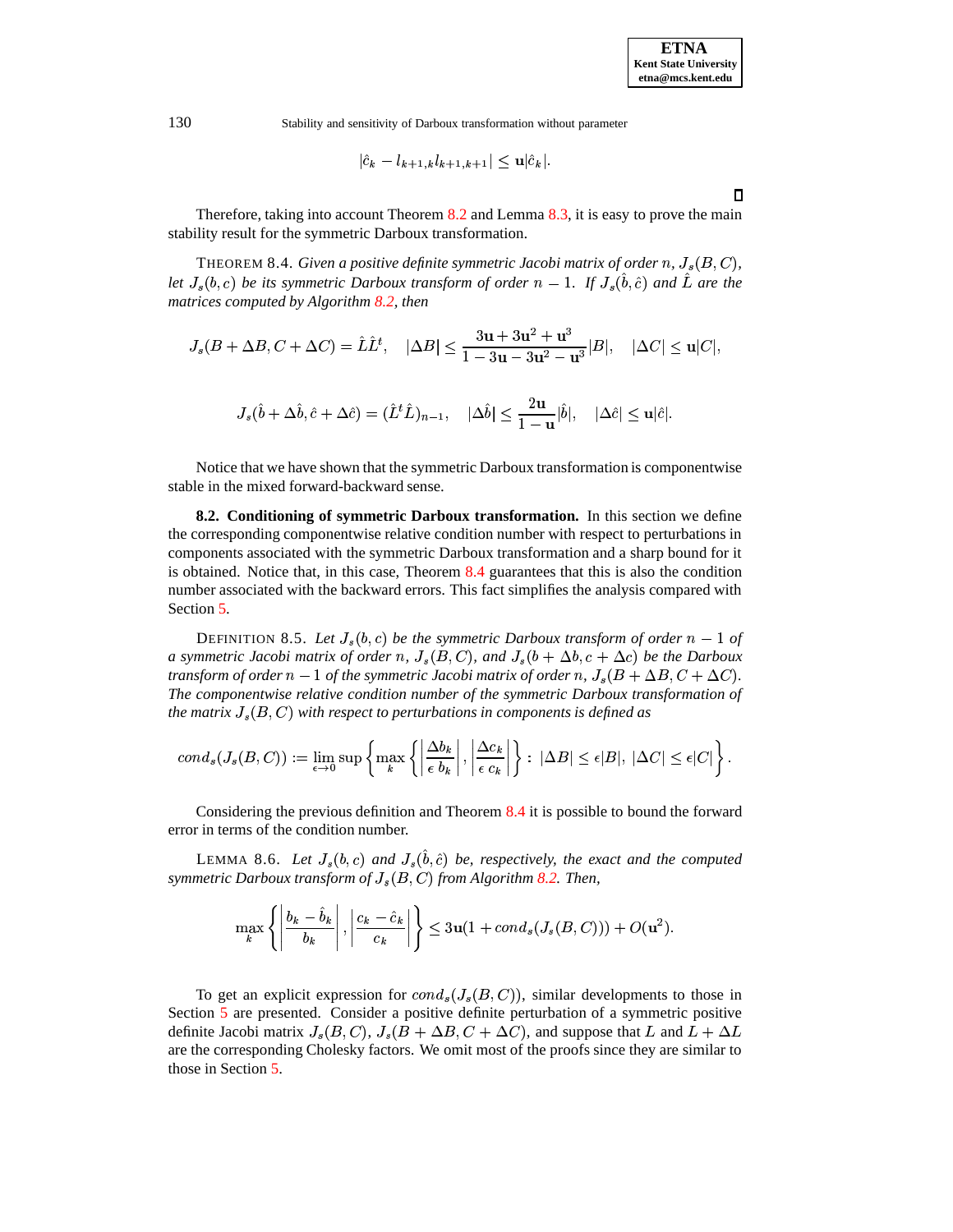LEMMA 8.7. *The following results are correct to first order.*

$$
\Delta l_{k+1,k} = l_{k+1,k} \left( \frac{\Delta C_k}{C_k} - \frac{\Delta l_{kk}}{l_{kk}} \right), \quad k = 1 : n - 1.
$$
  

$$
\Delta l_{kk} = \frac{\Delta B_k}{2l_{kk}} - \frac{l_{k,k-1}}{l_{kk}} \Delta l_{k,k-1}, \quad k = 1 : n - 1.
$$

From the previous lemma, we get to first order,

(8.1) 
$$
\frac{\Delta l_{kk}}{l_{kk}} = \frac{\Delta B_k}{2l_{kk}^2} - \frac{l_{k,k-1}^2}{l_{kk}^2} \left( \frac{\Delta C_{k-1}}{C_{k-1}} - \frac{\Delta l_{k-1,k-1}}{l_{k-1,k-1}} \right).
$$

LEMMA 8.8. *The following expressions for relative variations are correct to first order.*

$$
\delta l_{11}=\frac{\delta B_1}{2},
$$

$$
\delta l_{kk} = \frac{\Delta B_k}{2l_{kk}^2} - \frac{l_{k,k-1}^2}{l_{kk}^2} \delta C_{k-1} + \sum_{i=1}^{k-1} \left( \frac{\Delta B_i}{2l_{i,i}^2} - \frac{l_{i,i-1}^2}{l_{ii}^2} \delta C_{i-1} \right) \prod_{j=i}^{k-1} \frac{l_{j+1,j}^2}{l_{j+1,j+1}^2}, \quad k = 1 : n-1.
$$

LEMMA 8.9. Let us assume that  $|\Delta B_k| \leq \epsilon |B_k|$  and,  $|\Delta C_k| \leq \epsilon |C_k|$  hold for  $k = 1$  :  $n - 1$ *. Then, to first order,* 

$$
|\delta l_{kk}|\leq \epsilon\left[\frac{1}{2}+\frac{3l_{k,k-1}^2}{2l_{kk}^2}+\sum_{i=1}^{k-1}\left(\frac{1}{2}+\frac{3l_{i,i-1}^2}{2l_{ii}^2}\right)\prod_{j=i}^{k-1}\frac{l_{j+1,j}^2}{l_{j+1,j+1}^2}\right].
$$

<span id="page-30-0"></span>REMARK 8.1. *The bound for*  $|\delta l_{kk}|$  given in the previous lemma can also be expressed *in the following way:*

(8.2) 
$$
|\delta l_{kk}| \leq \epsilon \left( \frac{1}{2} + 2 \sum_{i=1}^{k-1} \prod_{j=i}^{k-1} \frac{l_{j+1,j}^2}{l_{j+1,j+1}^2} \right).
$$

Definition 8.10. *For*  $k = 1:n-1$ 

<span id="page-30-1"></span>
$$
cond_s(l_{kk}) := \frac{1}{2} + 2 \sum_{i=1}^{k-1} \prod_{j=i}^{k-1} \frac{l_{j+1,j}^2}{l_{j+1,j+1}^2}.
$$

The following lemma gives a recursive formula to compute  $cond_s(l_{kk})$ . LEMMA 8.11. *For*  $k = 1 : n - 1$ ,

$$
cond_s(l_{11}) = \frac{1}{2}, cond_s(l_{kk}) = \frac{1}{2} \left( 1 + \frac{l_{k,k-1}^2}{l_{kk}^2} \right) + \frac{l_{k,k-1}^2}{l_{kk}^2} [1 + cond_s(l_{k-1,k-1})].
$$

LEMMA 8.12. *The following equations are correct to first order,*

$$
\Delta b_k = 2l_{kk}\Delta l_{kk} + 2l_{k+1,k}\Delta l_{k+1,k}, \quad k=1:n-1,
$$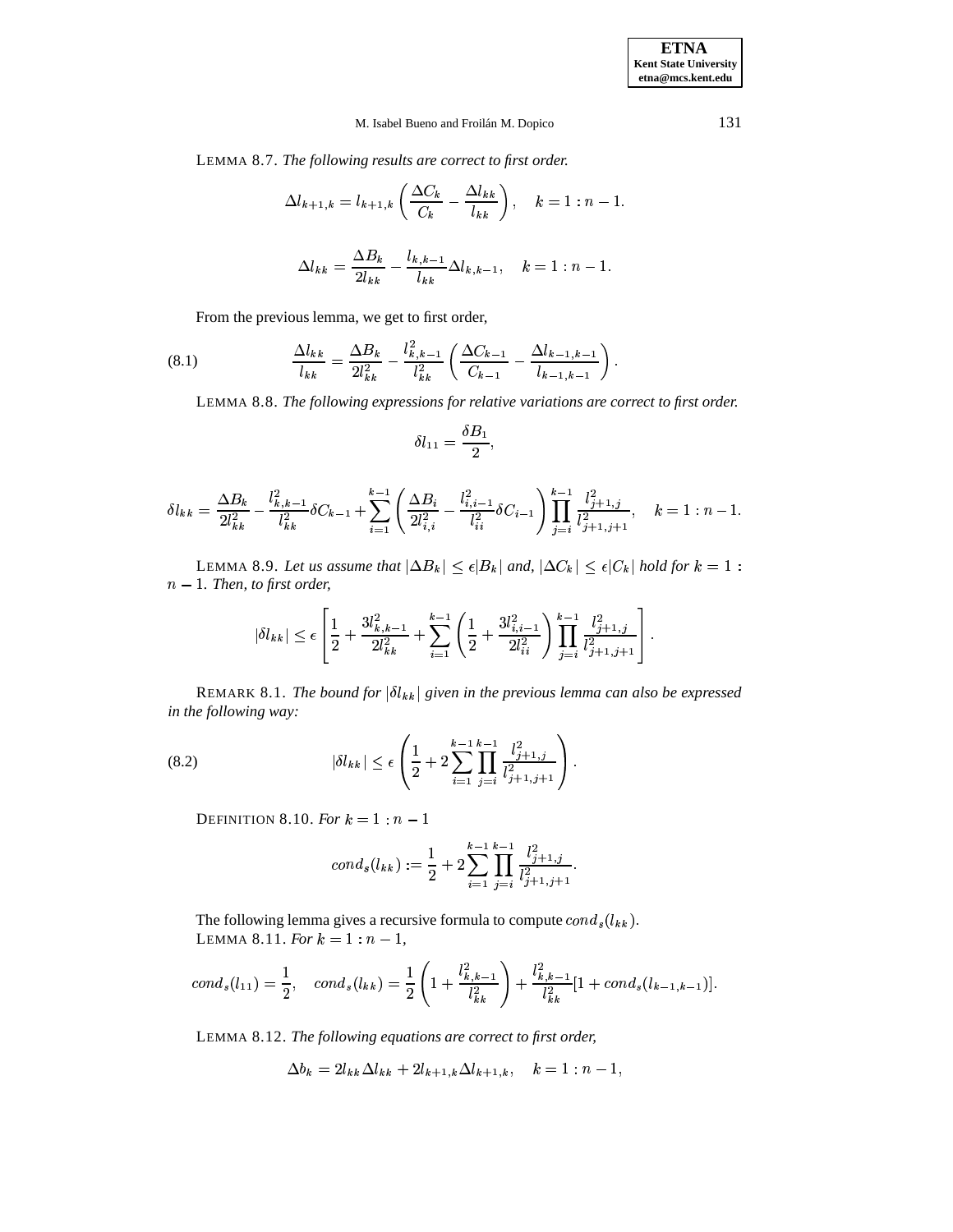$$
\Delta c_k = l_{k+1,k} \Delta l_{k+1,k+1} + l_{k+1,k+1} \Delta l_{k+1,k}, \quad k = 1 : n-2.
$$

LEMMA 8.13.

$$
\delta b_k = \frac{2l_{k+1,k}^2}{l_{kk}^2 + l_{k+1,k}^2} \delta C_k + 2 \frac{l_{kk}^2 - l_{k+1,k}^2}{l_{kk}^2 + l_{k+1,k}^2} \delta l_{kk}, \quad k = 1 : n-1,
$$

$$
\delta c_k = \frac{l_{k+1,k+1}^2 + l_{k+1,k}^2}{2l_{k+1,k+1}^2} \delta B_{k+1} + \left(1 - \frac{l_{k+1,k}^2}{l_{k+1,k+1}^2}\right) (\delta C_k - \delta l_{kk}), \quad k = 1 : n-2.
$$

Then, taking into account Remark [8.1](#page-30-0) and Lemma [8.13,](#page-31-0) we obtain the following result,

<span id="page-31-2"></span>THEOREM 8.14. Let us assume that  $|\Delta B_k| \leq \epsilon |B_k|, |\Delta C_k| \leq \epsilon |C_k|$  hold for  $k = 1$ :  $n - 1$ *. Then, to first order,* 

$$
|\delta b_k| \le \epsilon \left[ \frac{2l_{k+1,k}^2}{l_{kk}^2 + l_{k+1,k}^2} + 2 \frac{|l_{kk}^2 - l_{k+1,k}^2|}{l_{kk}^2 + l_{k+1,k}^2} \operatorname{cond}_s(l_{kk}) \right], \quad k = 1 : n - 1,
$$

$$
|\delta c_k| \leq \epsilon \left[ \frac{1}{2} + \frac{l_{k+1,k}^2}{2l_{k+1,k+1}^2} + \left| 1 - \frac{l_{k+1,k}^2}{l_{k+1,k+1}^2} \right| (1 + cond_s(l_{kk})) \right], \quad k = 1 : n-2.
$$

Let us define

$$
cond_s(b_k) := \frac{2l_{k+1,k}^2}{l_{kk}^2 + l_{k+1,k}^2} + 2\frac{|l_{kk}^2 - l_{k+1,k}^2|}{l_{kk}^2 + l_{k+1,k}^2} cond_s(l_{kk}),
$$

i.e.,  $cond_s(b_k)$  is the bound for  $|\delta b_k|$  divided by  $\epsilon$ . In a similar way,

$$
cond_s(c_k) := \frac{1}{2} + \frac{l_{k+1,k}^2}{2l_{k+1,k+1}^2} + \left| 1 - \frac{l_{k+1,k}^2}{l_{k+1,k+1}^2} \right| (1 + cond_s(l_{kk}))
$$

denotes the bound for  $|\delta c_k|$  divided by  $\epsilon$ .

Then, taking into account Definition [8.5,](#page-29-1)

<span id="page-31-1"></span>
$$
(8.3) \quad cond_s(J_s(B,C)) \leq \max\{cond_s(b_{n-1}), \max_{k=1:n-2} \{cond_s(b_k), cond_s(c_k)\}\}.
$$

We have not been able to prove that the inequality appearing in  $(8.3)$  is sharp, i.e., that there exist perturbations fulfilling the conditions of Definition [8.5](#page-29-1) for which the inequalities in Theorem [8.14](#page-31-2) become equalities. Therefore, we have not found expressions for the true condition number of the symmetric Darboux transformation,  $cond_s(J_s(B,C))$ . We will denote the bound appearing in [\(8.3\)](#page-31-1) by

$$
(8.4) \quad bcond_s(J_s(B,C)) := \max\{cond_s(b_{n-1}), \max_{k=1:n-2}\{cond_s(b_k), cond_s(c_k)\}\}.
$$

Now, let us compare  $bcond_s(J_s(B,C))$  ( $C = \sqrt{G}$ ) and  $bcond_B(J(B,G))$  as defined in [\(5.20\)](#page-17-3). Taking into account Lemmas [5.3](#page-12-3) and [8.6,](#page-29-2) it is obvious that the condition numbers

<span id="page-31-0"></span>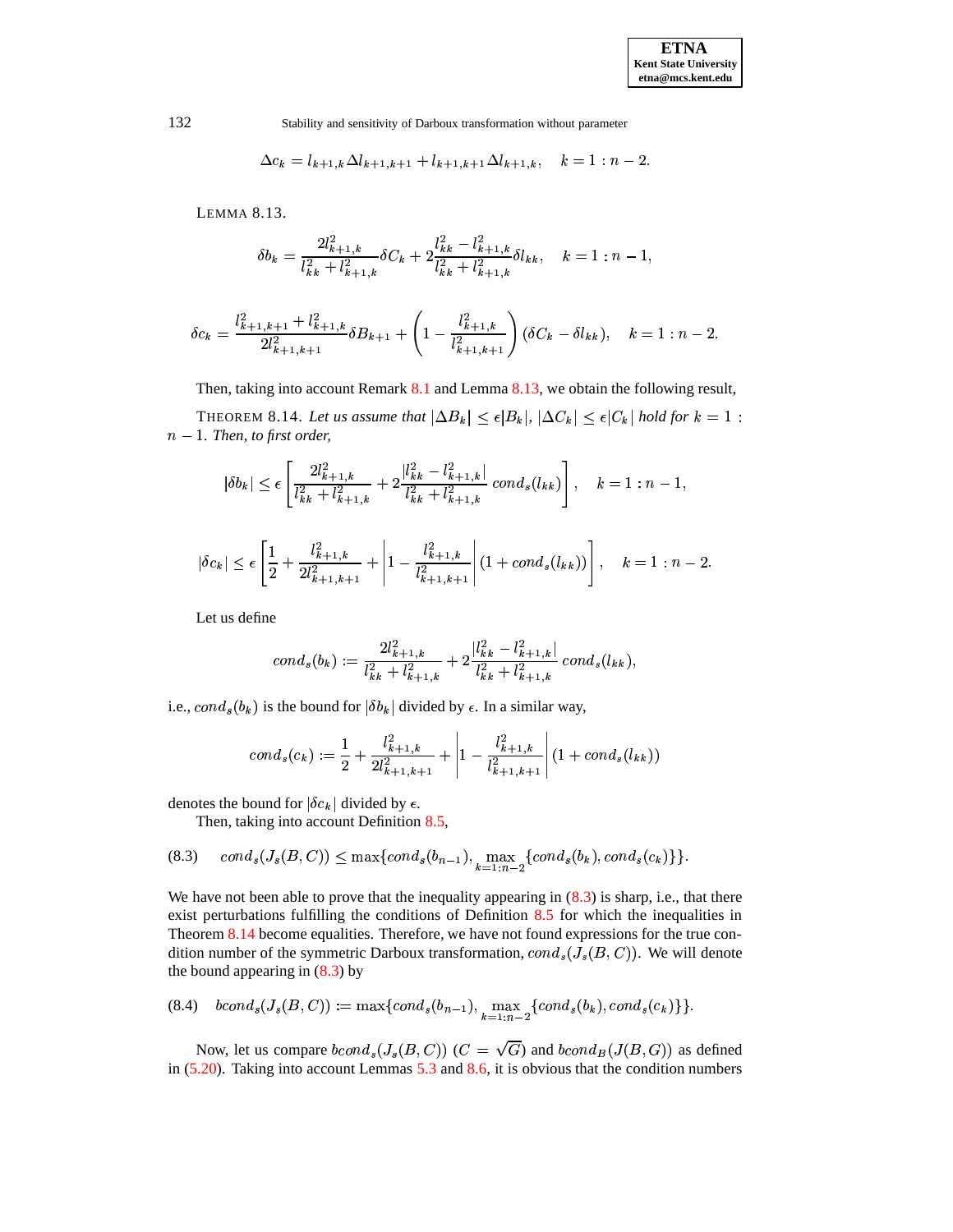$\mathcal{L}$  and the state of the state of the state of the state of the state of the state of the state of the state of the state of the state of the state of the state of the state of the state of the state of the state of

#### M. Isabel Bueno and Froilán M. Dopico 133

control the forward errors. Then, the comparison of both condition numbers implies the comparison of the respective forward errors obtained from the application of Darboux transformation to a monic Jacobi matrix  $J(B, G)$  and the application of the symmetric Darboux transformation to the symmetric Jacobi matrix associated with  $J(B, G)$  when the corresponding measure is positive and supported in  $(0, \infty)$ . We have not expressions for  $cond_s(J_s(B, C))$ or  $cond_B(J(B, G))$ . Therefore, we are forced to compare the bounds  $bcond_s(J_s(B, C))$ and  $bcond_B(J(B, G))$ . We have performed numerical experiments similar to those appearing in Section [9](#page-33-0) in the case of the symmetric Darboux transformation. These experiments have shown that  $bcond_s(J_s(B, C))$  is an accurate approximation of the true condition number  $cond_s(J_s(B, C))$  as well as  $bcond_B(J(B, G))$  is an accurate approximation of  $cond_B(J(B,G)).$ 

<span id="page-32-0"></span>**THEOREM 8.15.** Let  $J(B, G)$  and  $J_s(B, C)$  ( $C = \sqrt{G}$ ) be, respectively, the monic *and the symmetric Jacobi matrices associated with a family of polynomials orthogonal with respect to a positive measure supported in*  $(0, \infty)$ *. Then* 

$$
\frac{1}{2} \text{ bcond}_B(J(B, G)) \le \text{bcond}_s(J_s(B, C)) \le 2 \text{ bcond}_B(J(B, G)).
$$

*Proof.* Taking into account Lemma [8.1,](#page-27-1) an alternative expression for  $cond_s(b_k)$  and  $cond_s(c_k)$  is

$$
cond_s(b_k) = \frac{2l_k}{u_k + l_k} + \frac{|u_k - l_k|}{u_k + l_k} \left( 1 + 4 \sum_{i=1}^{k-1} \prod_{j=i}^{k-1} \frac{l_j}{u_{j+1}} \right),
$$

$$
cond_s(c_k) = \frac{1}{2} + \frac{l_k}{2u_{k+1}} + \left| 1 - \frac{l_k}{u_{k+1}} \right| \left( \frac{3}{2} + 2 \sum_{i=1}^{k-1} \prod_{j=i}^{k-1} \frac{l_j}{u_{j+1}} \right).
$$

Now we compare the previous expressions with  $(5.14)$  and  $(5.15)$  and it is trivial to obtain

$$
\frac{1}{2}cond_B(b_k) \leq cond_s(b_k) \leq 2 cond_B(b_k).
$$

On the other hand, taking into account that for any number  $a, |1 + a| \leq 2 + |1 - a|$ 

$$
cond_s(c_k) \leq cond_B(g_k).
$$

Moreover, since  $|1 + a| + |1 - a| \geq 2$ , for any a,

$$
cond_s(c_k) \geq \frac{1}{2} cond_B(g_k).
$$

 $\Box$ 

REMARK 8.2. *Taking into account the previous theorem as well as Lemmas [5.3](#page-12-3) and [8.6,](#page-29-2) we can say that*

- The bounds for the condition numbers  $bcond_s(J_s(B,C))$  and  $bcond_B(J(B,G))$ *are of similar magnitude.*
- *The bounds for the componentwise forward errors associated with Darboux transformation and symmetric Darboux transformation are of similar magnitude.*
- *Moreover, both algorithms are stable in the mixed forward-backward sense, as it has been shown in Theorem [4.3,](#page-11-0) Lemma [4.4,](#page-11-1) and Theorem [8.4.](#page-29-0)*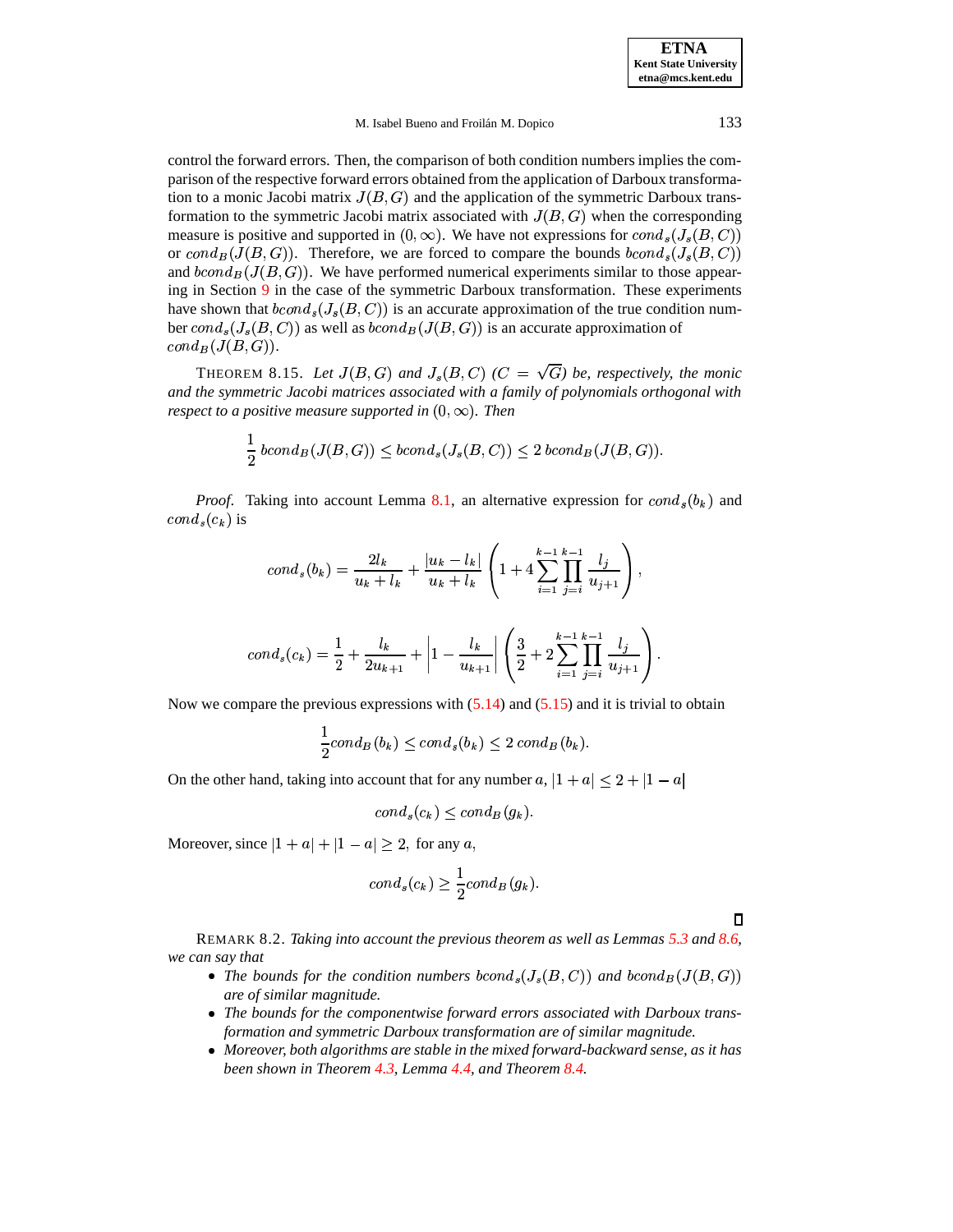*Previous remarks let us assert that, in the case of positive measures supported in*  $(0,\infty)$ *,*  $t$ he  $\emph{accuracy with which Darboux transformation computes $J(B,G)$ is the same as the accuracy of the following equations.$ *racy with which symmetric Darboux transformation computes*  $J_s(B,C)$ *.* 

*On* the other hand, notice that the computational cost of Algorithm [8.2](#page-26-0) is  $7n - 11$  flops *while the computational cost of Algorithm [3.2](#page-6-1) is* -' *flops. Taking into account Lemma* [8.11](#page-30-1) and the definition of  $bcond_s(J_s(B,C))$ , the cost of computing  $bcond_s(J_s(B,C))$  is  $19n - 25$  flops compared with the  $14n - 22$  flops of computing  $bcond_B(J(B, G))$ . This leads *us to think that, unless one needs specifically the parameters of the recurrence relation that the orthonormal polynomialssatisfy, non-symmetric Darboux transformation is more efficient than symmetric.*

<span id="page-33-0"></span>**9. NUMERICAL EXPERIMENTS.** Finally, we conclude with a set of numerical experiments. In Section [5](#page-12-0) we studied thoroughly the conditioning of the unshifted Darboux transformation without parameter. The main result of that section states that Algorithm [3.2](#page-6-1) for computing Darboux transformation is forward stable based on the fact that  $bcond_B(J(B,G))$ and  $bcond_C(J(B, G))$  are of similar magnitude (Theorem [5.16](#page-18-3) and Remark [5.5\)](#page-18-0). Nevertheless, we just compare the bounds for the true condition numbers and the reader could doubt the reliability of our result. For this reason, we include this section with a variety of numerical experiments supporting our assertion of forward stability. Moreover, these experiments show that  $bcond_B(J(B, G))$  is a good approximation of the true condition number because it will be seen that  $\mathbf{u}(1 + bcond_B(J(B, G)))$  is a reliable measure of the componentwise forward errors (recall Lemma [5.3\)](#page-12-3).

In the first set of experiments we compare the forward errors obtained in two ways: 1) applying Algorithm [3.2](#page-6-1) to certain monic Jacobi matrices and comparing with the exact results, 2) perturbing randomly each entry  $B_i$  or  $G_i$  to  $\tilde{B}_i$  or  $\tilde{G}_i$  in such a way that  $|B_i\tilde{B}_i|\leq 5$ u $|B_i|,$  $|G_i-G_i| \leq 5u|G_i|$ , applying the algorithm exactly to the perturbed data and comparing with the exact results. The experiments have been done using MATLAB 5.3 ( $\mathbf{u} = 1.11 \cdot 10^{-16}$ ). In order to simulate an exact application of the algorithm we have used the variable precision arithmetic of the Symbolic Math toolbox of MATLAB using 64 decimal digits of precision. We have analyzed the following cases:

- 1. Monic Jacobi matrices of dimension  $100 \times 100$  associated with Bessel polynomials with parameter  $\alpha = -101/7 + k^2$ , where  $k = 1 : 20$ . In the table below, this experiment is denoted by "Bessel".
- 2. Monic Jacobi matrices of dimension  $100 \times 100$  associated with Jacobi polynomials with parameters  $\alpha = -19/10 + k$ ,  $\beta = (-9 + k)/10$ , where  $k = 1:20$ . In the table below, this experiment is denoted by "Jacobi".
- 3. Monic Jacobi matrices of dimension  $100 \times 100$  associated with Laguerre polynomials with parameter  $\alpha = -19/10 + k$ , where  $k = 1 : 20$ . In the table below, this experiment is denoted by "Laguerre".
- 4. Monic Jacobi matrices of dimension  $100 \times 100$  whose elements in diagonals B and  $G$  are normally distributed random numbers. We have also considered 20 different matrices. In the table below, this experiment is denoted by "Random1".
- 5. Monic Jacobi matrices of dimension  $100 \times 100$  whose elements in diagonal B and G are normally distributed random numbers multiplied by  $10^{5*randn}$  where  $randn$ denotes a normally distributed random number. We have also considered 20 different matrices. In the table bellow, this experiment is denoted by "Random2".

In the second set of experiments we compare the forward error produced by Algorithm [3.2](#page-6-1) with the bound  $\mathbf{u}(1 + bcond_B(J(B, G)))$  in the cases considered in the first set of experiments.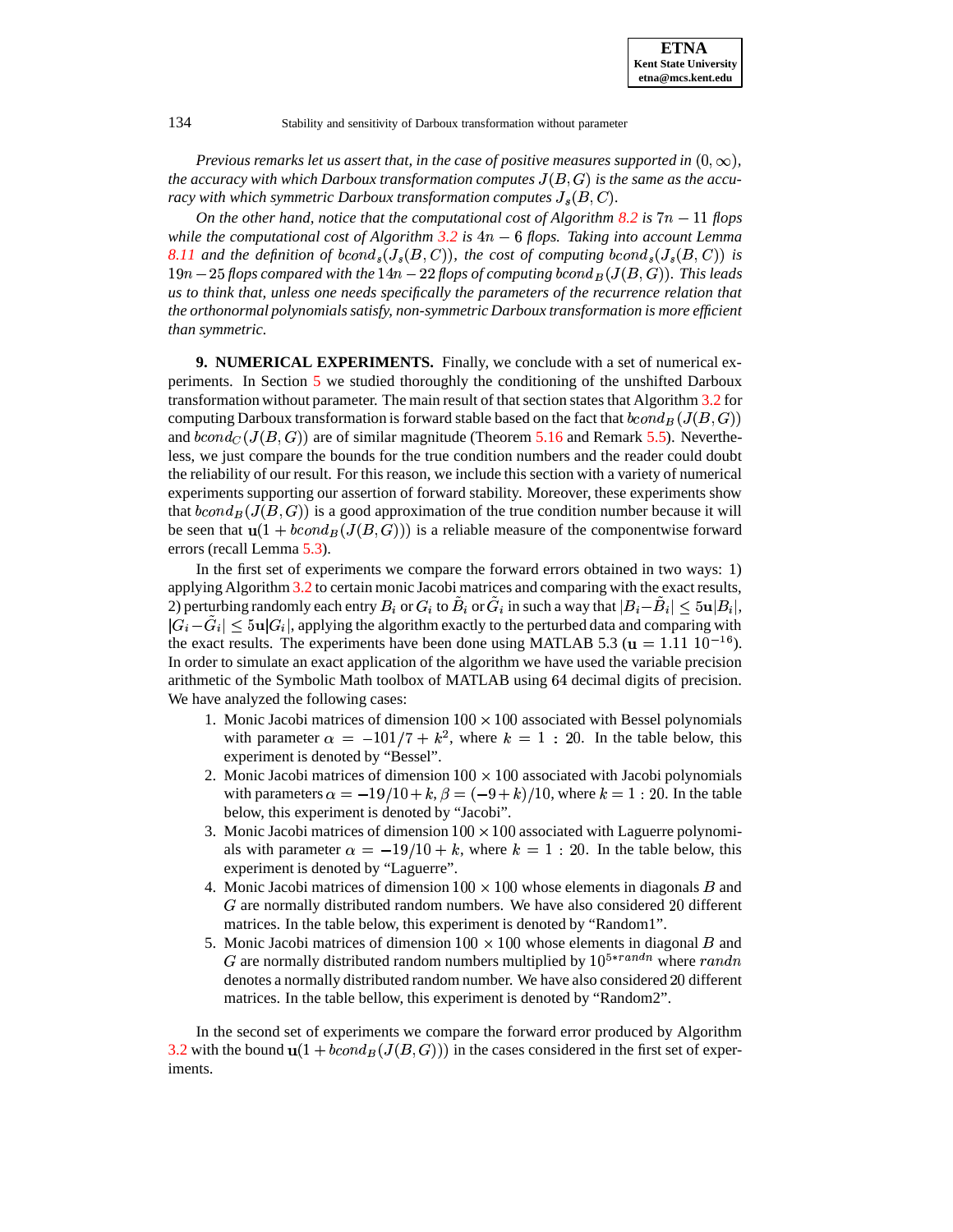**ETNA Kent State University etna@mcs.kent.edu**

#### M. Isabel Bueno and Froilán M. Dopico 135

We denote by  $v m 1$  the vector with the maximum componentwise forward errors obtained in the way 1) and  $vm2$  denotes the vector with the forward errors obtained in the way 2). More precisely the maximum componentwise forward error is  $\max\{forb, forg\}$  where  $forb$  and forg were defined in  $(3.5)$ .

|                | Bessel             | Jacobi                                          | Laguerre                           | Random1                                 | Random2           |
|----------------|--------------------|-------------------------------------------------|------------------------------------|-----------------------------------------|-------------------|
| max(vm1)       | 2.310 <sup>2</sup> |                                                 | $6.97\ 10^{-13}$   4.43 $10^{-16}$ | $3.04 \ 10^{-11}$   1.43 $10^{-13}$     |                   |
| min(vm1)       | $3.28\ 10^{-16}$   | $8.96\ 10^{-16}$   2.15 $10^{-16}$              |                                    | $2.54 \; 10^{-15}$   $2.18 \; 10^{-16}$ |                   |
| max(vm2)       | $2.59\;10^{2}$     | $1.02 \times 10^{-11}$   $8.48 \times 10^{-15}$ |                                    | $4.02 \; 10^{-10}$                      | 6.89 $10^{-12}$   |
| min(vm2)       | $4.76\ 10^{-15}$   | $1.07\ 10^{-14}$                                | $1.22 10^{-15}$                    | $3.51\ 10^{-14}$                        | $4.38\ 10^{-15}$  |
| max(vm1./vm2)  | 3.94               | 5.32                                            | 7.003                              | $2.74\ 10^{-1}$                         | $1.74 \, 10^{-1}$ |
| mean(vm1./vm2) | $3.12\ 10^{-1}$    | $3.84\ 10^{-1}$                                 | $4.31\ 10^{-2}$                    | $6.69\ 10^{-2}$                         | $5.95 \ 10^{-2}$  |
| min(vm1./vm2)  | $4.44\ 10^{-2}$    | $1.20\ 10^{-2}$                                 | $2.54 \; 10^{-2}$                  | $1.21\ 10^{-2}$                         | $6.12\ 10^{-3}$   |

The fifth row of the previous table shows that the forward errors produced by Algorithm [3.2](#page-6-1) are, at most, a little larger than the errors produced by perturbing the data, and the sixth and seventh rows show that frequently they are smaller. This means that Algorithm [3.2](#page-6-1) is forward stable, as predicted by the theory in Section [5.](#page-12-0) It is also interesting to note that the experiment with Bessel polynomials offers a wide range of values of the forward errors  $[3.28 \t10^{-16}, 2.3 \t10^2]$ . In fact, when the parameter takes negative values, i.e.,  $\{-94/7, -73/7, -38/7\}$ , we obtain the following results:

|     | Bessel   $\alpha = -94/7$   $\alpha = -73/7$   $\alpha = -38/7$ |                                                                            |
|-----|-----------------------------------------------------------------|----------------------------------------------------------------------------|
| nm1 |                                                                 | 7.03 $10^1$   2.30 $10^2$   4.71 $10^{-4}$                                 |
| nm2 |                                                                 | $1.78\,10^{1}$ $\begin{array}{ l} 2.59\,10^{2} \end{array}$ 7.65 $10^{-3}$ |

These results show that Algorithm [3.2](#page-6-1) is forward stable even in the presence of large forward errors. This is remarkable because the analysis in Section [5](#page-12-0) just leads to first order error bounds (Lemma [5.3\)](#page-12-3). One could think that these results for the componentwise forward errors can be improved noticeably by considering normwise forward errors. However, although the errors in norm are certainly smaller, they are very far from being of order machine precision. In the following table we include normwise forward errors  $(3.6)$  denoted by  $mn1$ and  $mn2$ , respectively, for Bessel polynomials with parameters  $\{-94/7, -73/7, -38/7\}$ :

| Bessel   $\alpha = -94/7$   $\alpha = -73/7$   $\alpha = -38/7$                                                                                                                   |  |
|-----------------------------------------------------------------------------------------------------------------------------------------------------------------------------------|--|
| $\begin{array}{ c c c c c c } \hline mn1 & 2.95 & 10^{-3} & 3.24 & 10^{-3} & 1.32 & 10^{-8} \ \hline mn2 & 2.12 & 10^{-3} & 3.53 & 10^{-3} & 6.24 & 10^{-7} \ \hline \end{array}$ |  |
|                                                                                                                                                                                   |  |

In spite of the results obtained in the above experiments, it still remains to be verified that the bound  $bcond_B(J(B, G))$  for the true condition number really reflects the sensitivity of the problem and, therefore, it is a useful bound for the forward error. In the following table we compare the bound for the forward error (obtained from Lemma [5.3\)](#page-12-3) and the real forward errors. Again we consider the examples used above. Here

$$
fm:=\frac{\max\{forb,forg\}}{\mathbf u(1+bcond_B(J(B,G)))}.
$$

|               | Bessel         | Jacobi                                                                                                            | Laguerre       | Random <sub>1</sub> | Random2           |
|---------------|----------------|-------------------------------------------------------------------------------------------------------------------|----------------|---------------------|-------------------|
| $\max\{fm\}$  | 3.69           | $1.88\ 10^{-1}$                                                                                                   | 1.46           | $1,5.098$ $10^{-1}$ | $6.1410^{-1}$     |
| mean $\{fm\}$ |                | $\begin{array}{ c c c c c c c c c } \hline 5.86 & 10^{-1} & 7.29 & 10^{-2} & 6.18 & 10^{-1} \ \hline \end{array}$ |                | $1.66\;10^{-1}$     | $1.7410^{-1}$     |
| $\min\{fm\}$  | $2.9\;10^{-2}$ | $1.98\ 10^{-2}$                                                                                                   | $5.19 10^{-1}$ | $5.6 10^{-2}$       | $1.53 \; 10^{-2}$ |